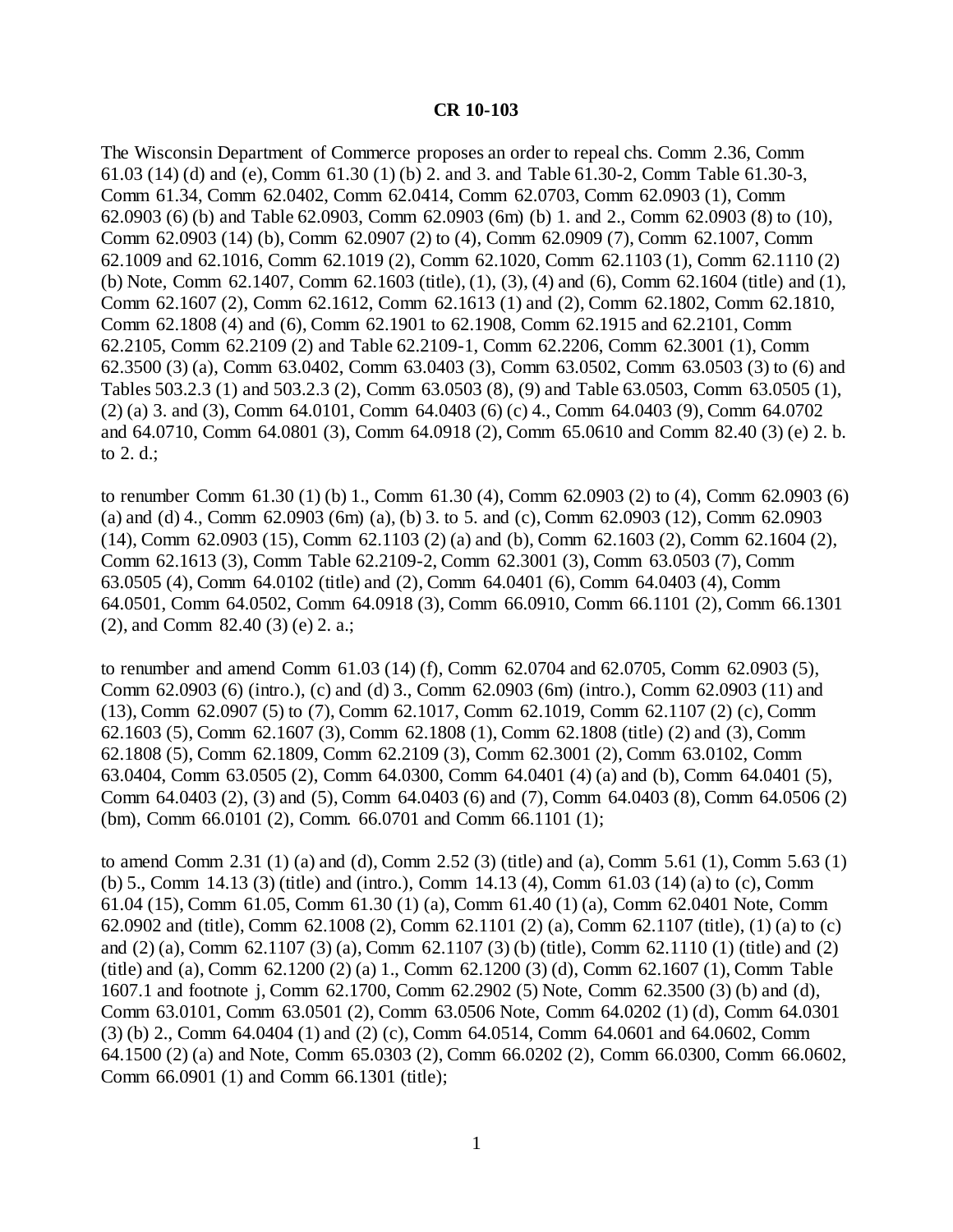to repeal and recreate Comm 2.31 (1) (i), Comm 18.1702 (1) (a) and (b), Comm 21.095, Comm 61.04 (4), Comm 61.30 (3), Comm 62.0202 (1) and (2), Comm 62.0702, Comm 62.0707, Comm 62.0903 (5) (c), Comm 62.1405, Comm 62.1803, Comm 62.1805, Comm 62.1807, Comm 62.1913, Comm 62.2204, Comm 62.2303, Comm 62.3004 (2) (b), Comm 63.002 (2), Comm 63.0403 (2), Comm 64.0401 (1), Comm 64.0402, Comm Table 64.0403, and Comm 65.0630;

and to create Comm 14.13 (3) Note [2], Comm 61.03 (15), Comm 61.30 (4) (b), Comm 61.31 (1) (b) 2. Note [2], Comm 61.31 (1) (b) 3., Comm 62.0400 (1) Note, Comm 62.0708, Comm 62.0721, Comm 62.0903 (5) (d), Comm 62.0903 (10) (b), Comm 62.1021 (2), Comm 62.1022, Comm 62.1101 (2) (c), Comm 62.1107 (2) (c), Comm 62.1107 (3) (a) Note, Comm 62.1804, Comm 62.1806, Comm 62.1808, Comm 62.1809, Comm 62.1810 (3) to (6) and (8), Comm 62.2210, Comm 62.2903, Comm 62.3002, Comm 63.0503 (4) and (5), Comm 63.0503 (6), Comm 64.0300 (2), Comm 64.0307, Comm 64.0401 (4) (a) and (b), Comm 64.0407, Comm 64.0501 (1), Comm 64.0502 (2), Comm 66.0100 Note [2], Comm 66.0101 (2) (b), Comm 66.0500, Comm 66.0503, Comm 66.0509 Note, Comm 66.0607 (2) (e) to (h), Comm 66.0607 (3), Comm 66.1002, Comm 66.1101 (1), Comm 66.1301 (2), Comm 66.1400 and Comm 82.40 (3) (e) 1. Note [2] relating to construction, use and maintenance of public buildings and places of employment and affecting small businesses.

\* \* \* \* \* \* \* \* \* \* \* \* \* \* \* \* \* \* \* \* \* \* \* \* \* \* \* \* \* \* \* \* \* \* \* \* \* \* \* \* \* \* \* \* \* \* \* \* \* \* \* \* \*

### **ANALYSIS OF PROPOSED RULES**

#### **1. Statutes Interpreted.**

Sections 101.02 (1) and (15), 101.025, 101.027, 101.13, 101.132, 101.14 (1) and (4), 101.63, 101.973 (1) and 145.02, Stats.

#### **2. Statutory Authority.**

Sections 101.02 (1), (7), (7m) and (15), 101.025, 101.027, 101.11, 101.12, 101.13, 101.132, 101.14 (1), (4) and (4m), 101.145, 101.149, 101.19, 101.63, 101.73, 101.973 and 145.02, Stats.

#### **3. Related Statute or Rule.**

- Chapter Comm 2, Fee Schedule
- Chapter Comm 5, Licenses, Certifications and Registrations
- Chapter Comm 14, Fire Prevention
- Chapter Comm 16, Electrical
- Chapter Comm 18, Elevators, Escalators and Life Devices
- Chapter Comm 20, Uniform Dwelling Code
- Chapter Comm 41, Boilers and Pressure Vessels
- Chapter Comm 45, Mechanical Refrigeration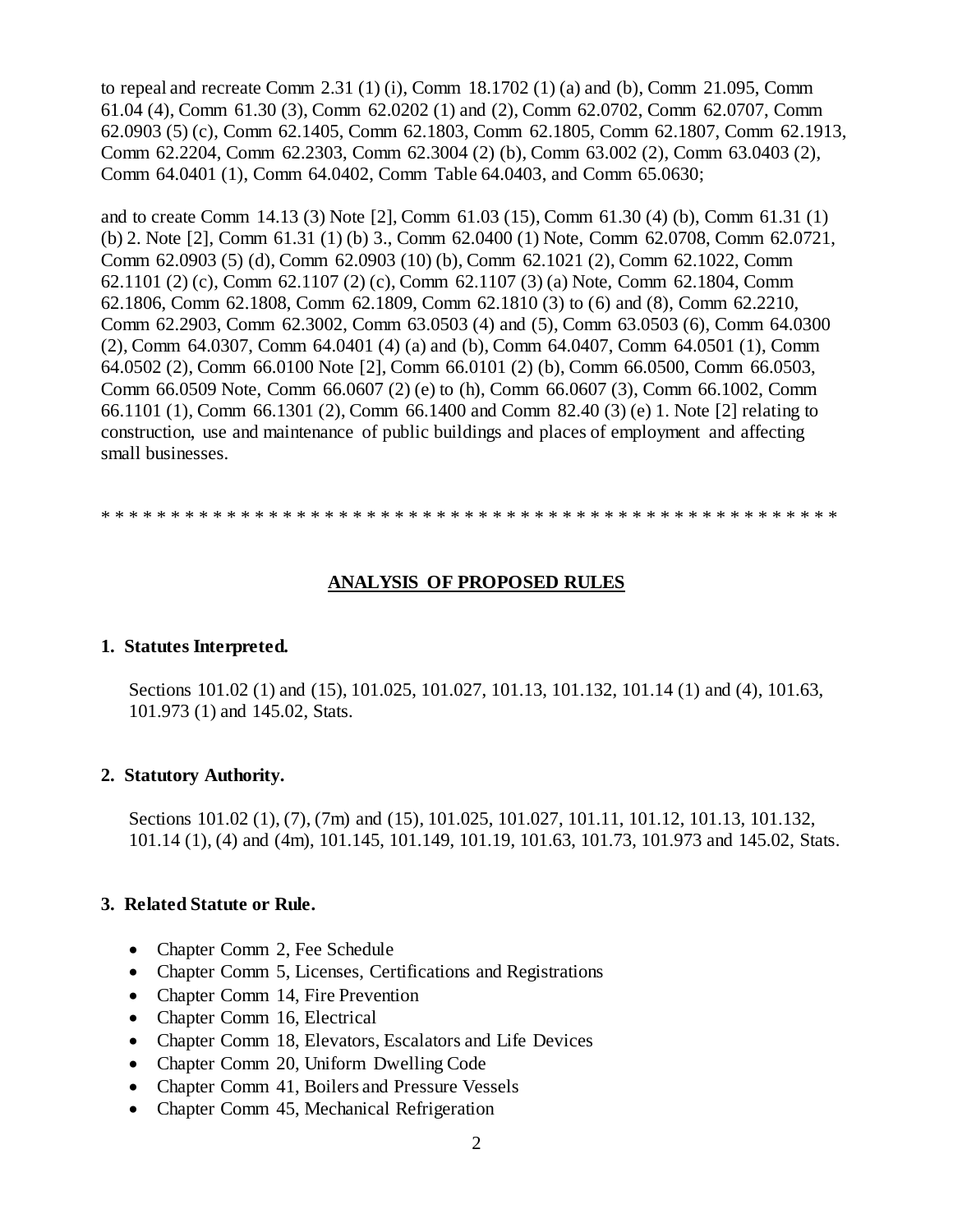Chapter Comm 82, Uniform Plumbing Code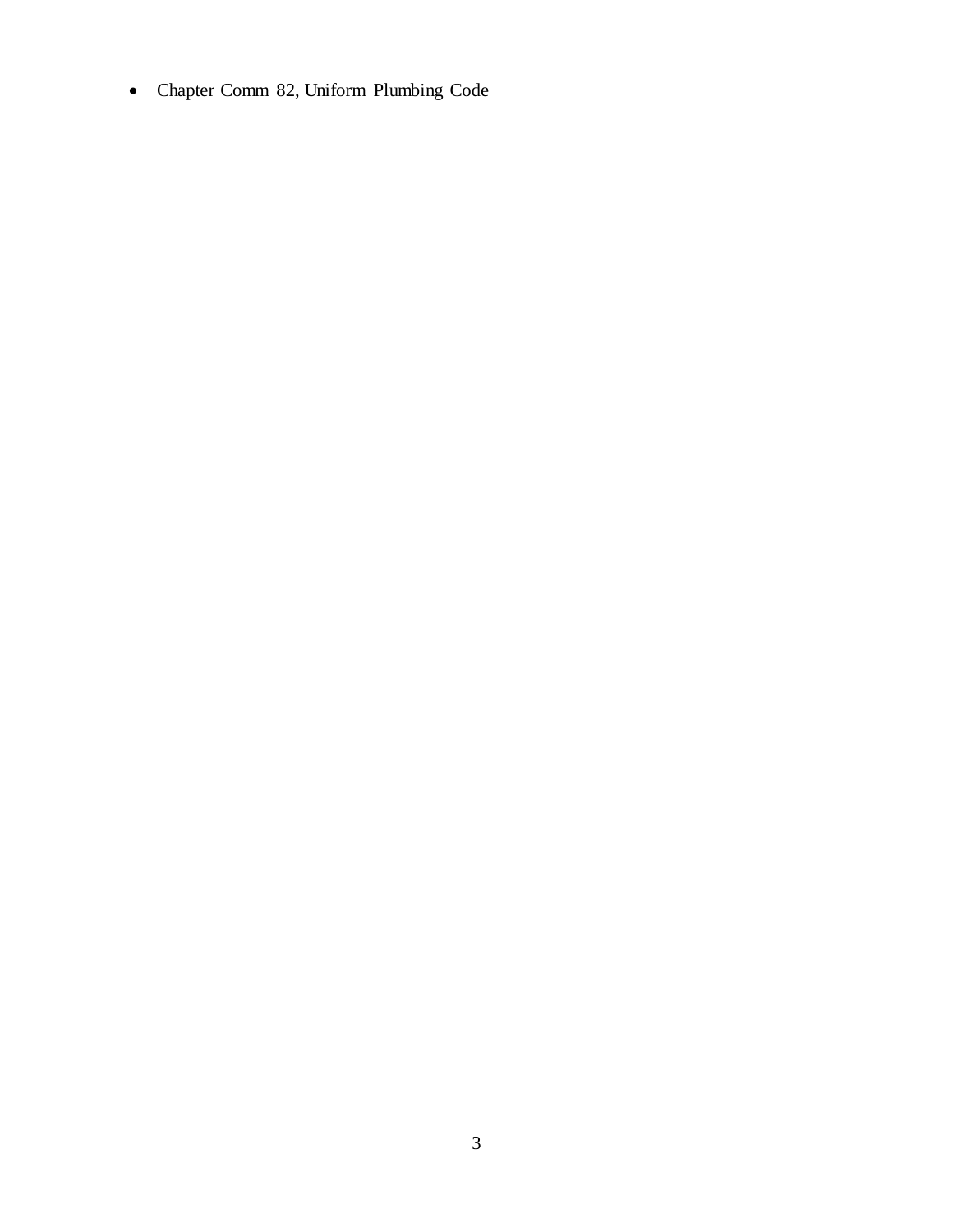## **4. Explanation of Agency Authority.**

Under the statutes cited, the Department of Commerce protects public health, safety, and welfare by promulgating comprehensive requirements for design, construction, maintenance and inspection of public buildings and places of employment, including commercial buildings and structures and multifamily dwellings. The department also updates these requirements as necessary to be consistent with nationally recognized standards that are incorporated by reference into the Wisconsin Commercial Building Code (WCBC), specifically, the building code requirements developed by the *International Code Council*® (ICC).

### **5. Summary of Proposed Rules.**

Currently, the department adopts by reference the 2006 editions of the ICC suite of building codes – the *International Building Code*® (IBC), the *International Energy Conservation Code*® (IECC), *International Existing Buildings Code®* (IEBC), the *International Fuel Gas Code*® (IFGC) and the *International Mechanical Code*® (IMC) – and makes Wisconsin modifications to these codes within the WCBC. The department proposes to adopt the 2009 editions of these ICC codes.

Significant changes from the 2006 to the 2009 editions of the ICC codes include:

- Defining and clarifying live/work unit provisions; IBC section 419.
- Adding provisions for Ambulatory Health Care Facilities; IBC section 422.
- Adding storm shelter provisions and references to ICC 500; IBC section 423.
- Requiring the sprinkling of upholstered furniture stores; IBC section 903.
- Deleting reduced egress width exception for buildings with automatic fire sprinkler systems; IBC section 1005.
- Requiring new locking provisions for egress doors serving certain types of occupancies; IBC sections 1008.1.9.6, 1008.1.9.8 and 1008.1.9.9.
- Clarifying accessibility provisions for live/work units are to be evaluated separately; IBC section 1103.2.13.
- Requiring at least one lavatory with enhanced reach ranges in toilet rooms having 6 or more lavatories for accessibility purposes; IBC section 1109.2.3.
- Providing specific provisions on tightness of buildings (air barriers); IECC section 402.4.2.
- Requiring shutoff controls for snow/ice-melting systems serving residential occupancies; IECC section 403.8.
- Specifying the heating of outside spaces to be radiant type and provided with efficiency controls; IECC section 503.2.11.
- Revising the mechanical ventilation table to provide more detailed occupancy classifications that reflect ASHRAE standard 62 – Ventilation for Acceptable Indoor Air Quality; IMC table 403.3.
- Requiring that make-up air to be provided for domestic kitchen exhaust hoods with capacities of greater than 400 cfm be tied in to operation of hood; IMC section 505.2.
- Eliminating details on combustion air from within the IMC by deferring to NFPA standard 31 for oil-fired appliances and the manufacturers' recommendations for solidfuel-fired appliances.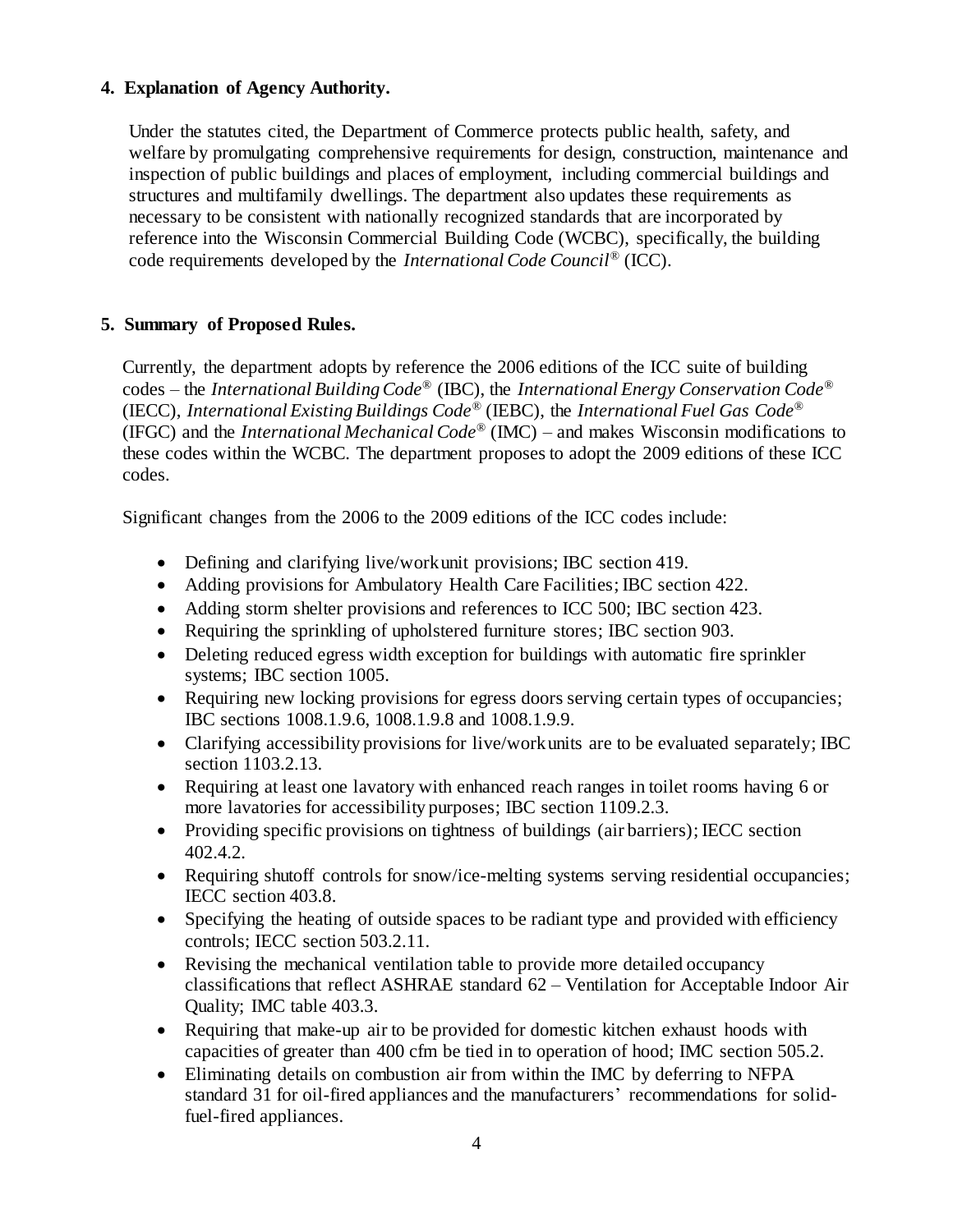- Expanding the provisions for the piping of hydronic heating systems to reflect newer materials and standards; IMC chapter 12.
- Requiring thermal insulation below radiant floor heating systems; IMC sections 1209.5 to 1209.5.4.
- Establishing bonding/grounding provisions specific to corrugated stainless steel gas tubing (CSST); IFGC section 310.1.1.
- Prohibiting gas piping from entering/exiting a building below grade; IFGC section 404.4.
- Requiring LP-Gas piping to be electrically isolated (dielectric fitting) where the underground piping comes above ground to enter the building; IFGC section 404.8.
- Requiring gas clothes dryer exhaust ducts to be protected from penetration by nails/screws;IFGC section 614.6.3.
- Specifying minimum vertical clearances between gas cooktops and materials or cabinets above; IFGC section 623.7.
- Adding provisions associated with the use of used materials and equipment; IEBC section 104.9.1.
- Clarifying that when undergoing a partial change of occupancy, accessibility will be driven by the alteration provisions found in IEBC sections 605 or 706; IEBC section 912.8.1.

Many of the current Wisconsin modifications under the WCBC are proposed to be repealed because of changes in the 2009 editions of the ICC codes. Minor amendments, including renumbering, are being made to several Wisconsin modifications to reflect changes in the 2009 IBC codes.

The proposed rules include creating some general global modifications that replace various current individual deletions of unnecessary ICC requirements, such as requirements that address (1) designing one- and two- family dwellings; (2) employing special inspectors or obtaining special inspections; (3) obtaining a mandated approval from a local building or fire code official; and (4) building in flood-hazard areas. Other proposed Wisconsin modifications include:

- Eliminating the option to register the construction of a small building in lieu of the required plan submittal and approval when the building was designed by a registered architect or engineer but not otherwise required; s. Comm 61.30.
- Modifying the definition of fire area so that it only includes enclosed spaces as it relates to fire protection; s. Comm 62.0902 (2).
- Modifying the provisions for firewalls or division walls separating townhouses for the purpose of allowing sprinkler protection in accordance with NFPA standard 13D; s. Comm 62.0903 (5).
- Extending a provision relating to a type of automatic sprinkler protection currently afforded small R-2 multifamily dwellings to other small residential buildings, such as cabins at summer camps; s. Comm  $62.0903$  (5) (d).
- Revising the sprinkling requirements for townhouses with less than 20 units to reflect the changes in the latest edition of the *International Residential Code*®; s. Comm 62.0903 (5) (d).
- Eliminating current Wisconsin exceptions resulting in fire suppression systems to be provided in enclosed parking garages serving other occupancies; s. Comm 62.0903 (8) to  $(10).$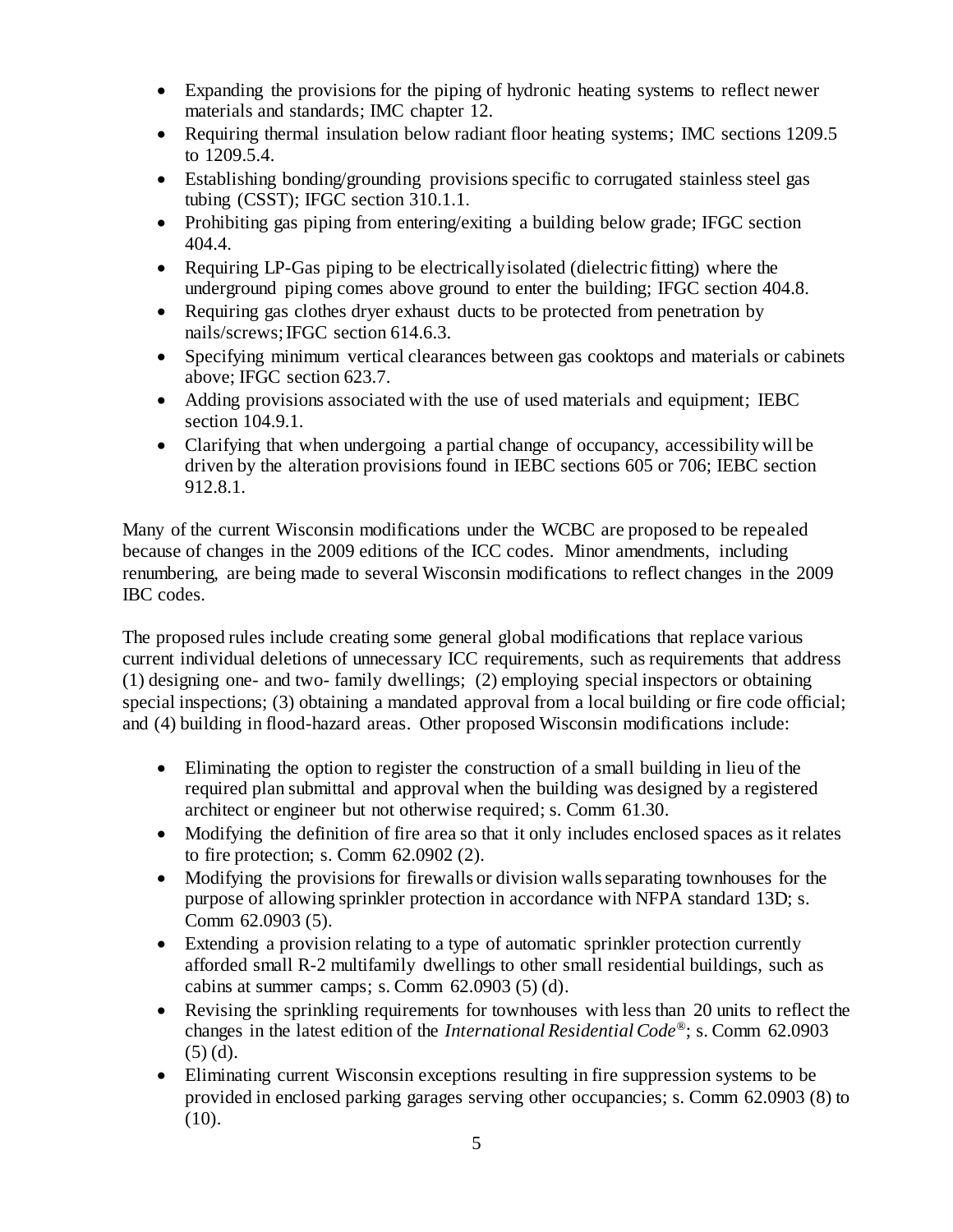- Eliminating the required international symbol accessibility signage for assigned parking serving a residential apartment building; s. Comm 62.1103.
- Extending the modified uniform live loads for attics in townhouses to attics in all residential occupancies; s. Comm 62.1607.
- Codifying additional criteria for ground improvement methods relating to foundations and floor slabs, such as for Geopier® systems; s. Comm 62.1804.
- Reducing presumptive load-bearing values by  $\frac{1}{2}$  for saturated soils; s. Comm 62.1806.
- Alerting building owners or occupants to the heating assumption for frost-protected shallow foundations; s. Comm 62.1809.
- Requiring an elevator car that accommodates an ambulance stretcher for fire department emergency access in defined buildings; s. Comm 62.3002.
- Exempting the need for economizers for package RTU's 33,000 BTU/hr and larger; s. Comm 63.0503.
- Clarifying the exemption of an economizer for a closed circuit cooling tower heat pump system; s. Comm 63.0503.
- Clarifying maintenance requirements for smoke alarms; s. Comm 66.0503.

The draft also reflects the renumbering of Commercial Building Code to chapters Comm 61 to 66, in light of chapter Comm 60, relating to soil erosion now being administered by the Department of Natural Resources.

## **6. Summary of, and Comparison with Existing or Proposed Federal Regulations.**

### **General Building Code**

- *Code of Federal Regulations* An Internet-based search for "federal commercial building code" and "building code regulations" in the *Code of Federal Regulations* (CFR) did not identify any federal regulations pertaining to these topics.
- *Federal Register* An Internet-based search for "federal commercial building code" and "building code regulations" in the 2005 to 2010 issues of the *Federal Register* did not identify any proposed federal regulations pertaining to these topics.

### **Energy Conservation Requirements**

- *Code of Federal Regulations* The portion of the CFR relating to energy conservation for commercial buildings and facilities is found under 10 CFR 420–State Energy Program. The purpose of this regulation is to promote the conservation of energy, to reduce the rate of growth of energy demand and to reduce dependence on imported oil through the development and implementation of comprehensive state energy programs. This regulation initially required that each state's energy conservation rules for new buildings be no less stringent than the provisions of the 1989 edition of ASHRAE Standard 90.1, *Energy Standard for Buildings Except Low-Rise Residential Buildings*.
- *Federal Register –* According to the January 23, 2009, *Federal Register*, the Department of Energy (DOE) is determining if ANSI/ASHRAE/IESNA Standard 90.1–2007 would save energy in commercial buildings. DOE is doing a comparative analysis of the 2007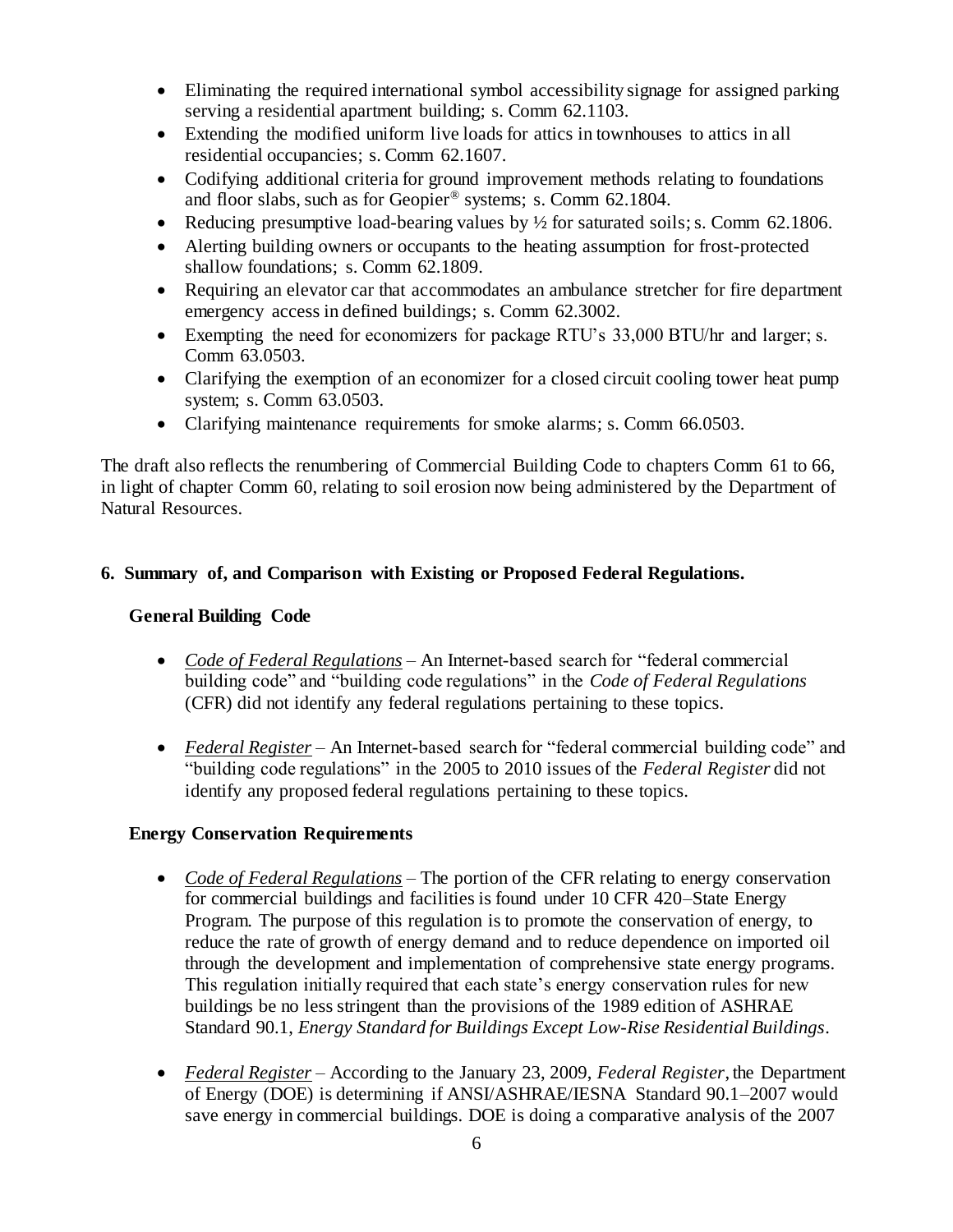edition of that standard to the 2004 edition. The 2009 edition of the IECC energy conservation requirements for commercial buildings, which the proposed rules would adopt by reference, reflect the 2007 edition of the ASHRAE 90.1 Standard.

## **Accessibility Requirements**

- *Code of Federal Regulations* The portions of the CFR relating to accessibility in commercial buildings and facilities include the following:
	- 1. 28 CFR 35 Nondiscrimination on the Basis of Disability in State and Local Government Services.
	- 2. 28 CFR 36 Nondiscrimination on the Basis of Disability by Public Accommodations and in Commercial Facilities.
	- 3. 24 CFR 40 Accessibility standards for design, construction, and alteration of publicly owned residential structures.
	- 4. 24 CFR 41 Policies and procedures for the enforcement of standards and requirements for accessibility by the physically handicapped.

Both 28 CFR 35 and 28 CFR 36 require public buildings and commercial facilities – including government-owned and -operated buildings and facilities – be designed, constructed and altered in compliance with the accessibility construction regulations specified under the federal Americans with Disabilities Act Accessibility Guidelines (ADAAG). The purpose of 24 CFR 40 and 24 CFR 41 is to provide technical guidance on the design and construction of dwelling units as required by the federal Fair Housing Amendments Act of 1988.

The intent of the IBC and the amendments included under chapter Comm 62 is to ensure the Wisconsin construction requirements related to accessibility are equivalent to these applicable federal laws and regulations.

- *Federal Register* Proposed federal regulations and amendments to established federal regulations for accessibility are found in the following issues of the *Federal Register*:
	- 1. October 24, 2008 Design and Construction Requirements; Compliance with ANSI A117.1 (2003) Standards.
	- 2. August 5, 2005 ADAAG; Corrections.
	- 3. December 7, 2009 Nondiscrimination on the Basis of Disability in Public Accommodations and Commercial Facilities.
	- 4. March 23, 2007 ADAAG Supplementary Material.
	- 5. November 23, 2005 ADAAG Public Rights-of-Way.
	- 6. April 17, 2006 Multifamily Building Conformance with the Fair Housing Accessibility Guidelines: Improving the Methodology.

The ICC is actively monitoring the proposed changes to the federal standards affecting accessibility and will include these changes in future editions of the IBC and the corresponding ICC/ANSI A117.1–Accessible and Usable Buildings and Facilities Standard.

## **7. Comparison with Rules in Adjacent States.**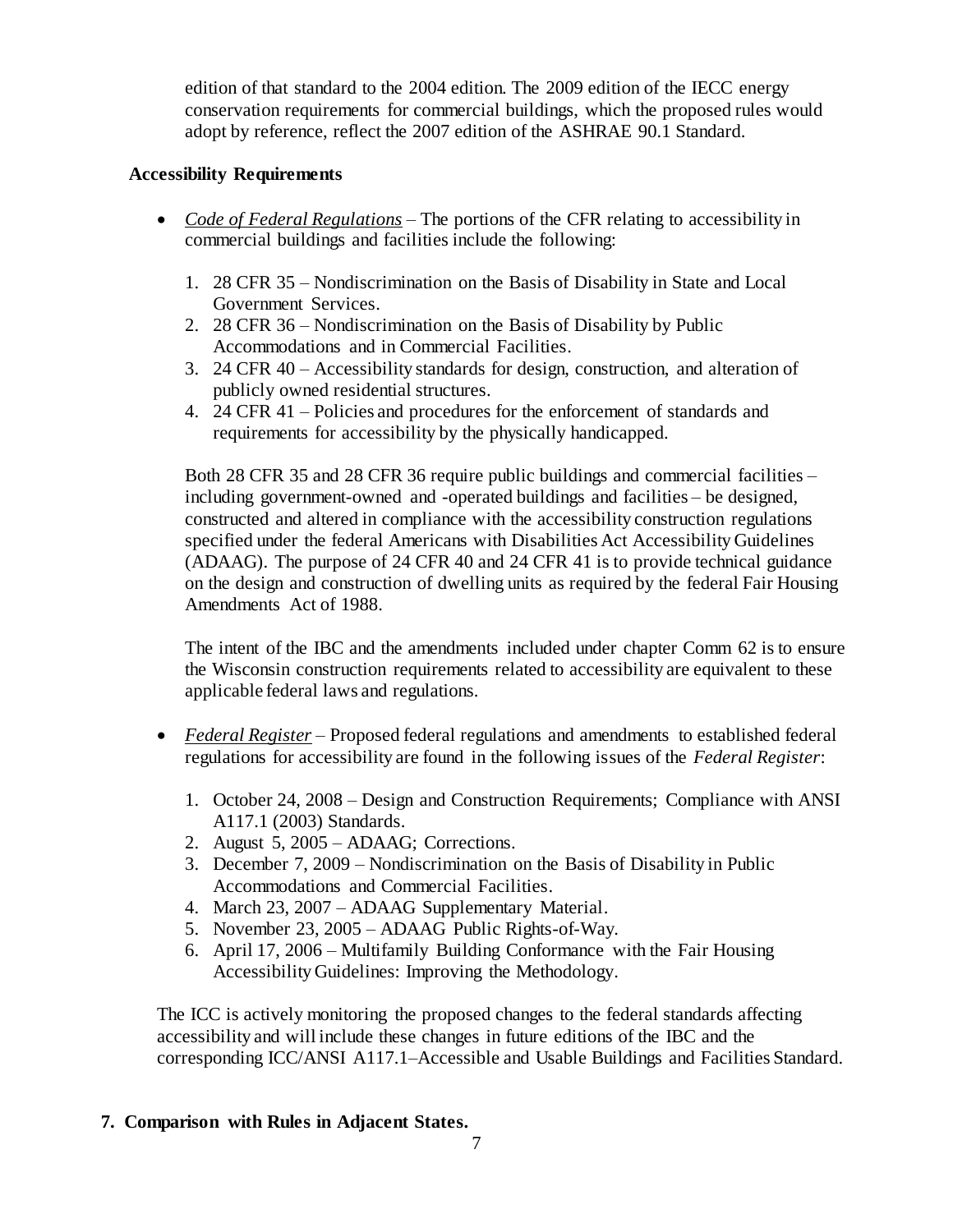An Internet-based search of the four adjacent states found the following regulations that include similar requirements relating to public buildings and places of employment:

- **Illinois** Illinois does not administer a statewide building code with the exception of an energy code as of February, 2010.
- **Iowa** The Iowa Department of Public Safety administers the Iowa State Building Code. Effective January 1, 2010, the department adopted the 2009 editions of the IBC, IMC, IEBC and IECC with Iowa amendments.
- **Michigan** The Michigan Department of Labor and Economic Growth administers the Michigan construction codes, which adopt by reference the 2006 editions of the IBC, IMC and IEBC with amendments. The 2009 Michigan Building, Residential, and Rehabilitation Code for Existing Buildings review process is in progress.
- **Minnesota** The Minnesota Department of Labor and Industry administers the Minnesota State Building Code, which adopted the 2006 editions of the IBC, IFGC and IMC.

### **8. Summary of Factual Data and Analytical Methodologies.**

The primary methodology for updating the Wisconsin Commercial Building Code, chapters Comm 61 to 66, has been a review and assessment of the latest editions of the national model codes that serve as the basis for the Wisconsin code. The department's review and assessment process involved the participation and support of 10 advisory councils. The members of the councils represent many stakeholders involved in the building industry, including designers, contractors, developers, regulators, labor, the fire service and the public. (A listing of the councils and the current members is provided at the end of this analysis.)

The department believes that the national model codes reflect current societal values with respect to protecting public health, safety and welfare in the design, construction, use, operation and maintenance of commercial buildings that serve as public buildings and places of employment. The model code organization – International Code Council, ICC – uses a process open to all parties to develop its codes. More information, including background information in the development of the 2009 model code editions, may be found at the ICC web site, [http://www.iccsafe.org.](http://www.iccsafe.org/)

The review and assessment process for the Commercial Building Code involved an examination of the revisions in the 2009 editions of the IBC, IECC, IMC, IFGC and IEBC. The assessment included the evaluation of the current rules under chapters Comm 61 to 66 that modified these ICC codes. Working with the 10 advisory councils, the department determines if the various technical requirements in the 2009 model codes are reasonable for addressing potential risks or concerns and promoting the public health, safety and welfare. Such determinations are made based upon experience, forecasts, intuition or projection.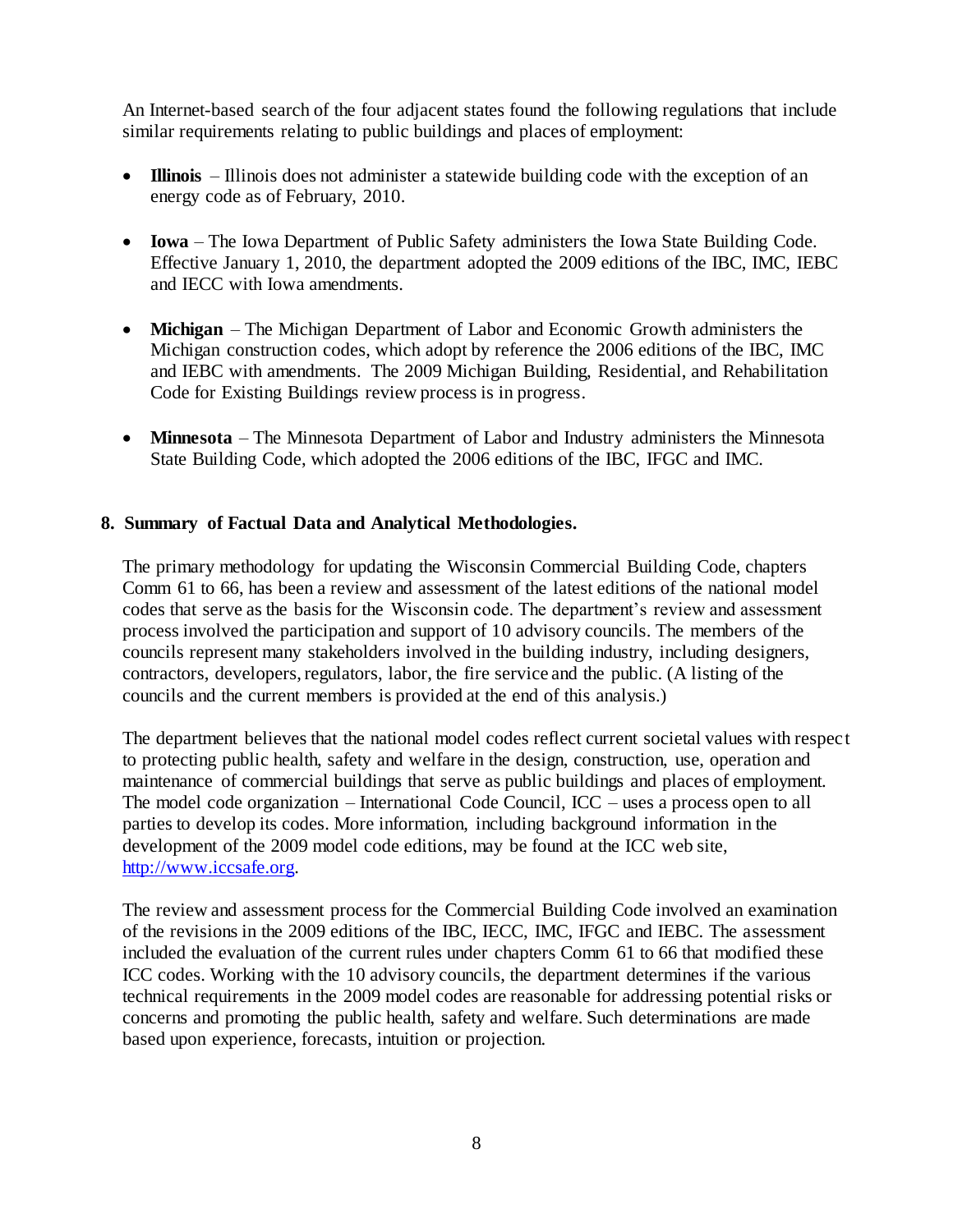### **9. Analysis and Supporting Documents Used to Determine Effect on Small Business or in Preparation of Economic Impact Report.**

The department used 10 advisory code councils to analyze and develop the proposed revisions to the Commercial Building Code. The councils involve a variety of organizations whose memberships include many types of small businesses. The department uses these councils to gather information on potential impacts in complying with the technical and administrative requirements of the codes. Council members are responsible for bringing forth the concerns that their respective organizations may have with the requirements including economic impacts. (Copies of the council meetings summaries are available on the Safety and Building Division web site,<http://www.commerce.state.wi.us/SB/SB-CodeCouncilsComBldgSum.html> .)

The department also offers an e-mail subscription service to anyone who is interested in rule development and/or council activities. The service provides e-mail notification of council meetings, meeting agendas and council meeting progress reports. Currently, there are about 2,000 subscriptions for information pertaining to the commercial building program.

The department believes the rules will not increase the effect on small businesses from what the current rules impose on them. An economic impact report is not required pursuant to section 227.137, Stats.

### **10. Effect on Small Business**

The requirements of the Commercial Building Code impact all businesses, regardless of size, that use public buildings and places of employment in Wisconsin. The codes impact a variety of businesses, including small businesses, particularly those businesses that design, build, or maintain commercial buildings; provide or produce building materials or components; own commercial buildings; or occupy commercial buildings. It is indeterminable how many small businesses may be impacted by the rules in some manner.

The potential effects of the codes occur on two basic levels, administrative and technical. The codes dictate certain administrative procedural requirements that are to be followed to acquire various approvals. For the most part, the codes establish numerous technical standards that are to be adhered to when designing, constructing, using, operating or maintaining a commercial building to protect public health, safety and welfare.

The proposed rule revisions do not substantially modify the current administrative requirements of the Commercial Building Code. Therefore, this type of impact on small businesses will not substantially change.

How the code's technical standards may impact small businesses is dependent upon many variables. The proposed revisions for the Commercial Building Code do not apply retroactively to existing buildings. The proposed revisions would apply when a new building or modification to an existing building is proposed. The various advisory councils did not identify major economic concerns for updating the Commercial Building Code to the latest ICC codes as amended in this proposal.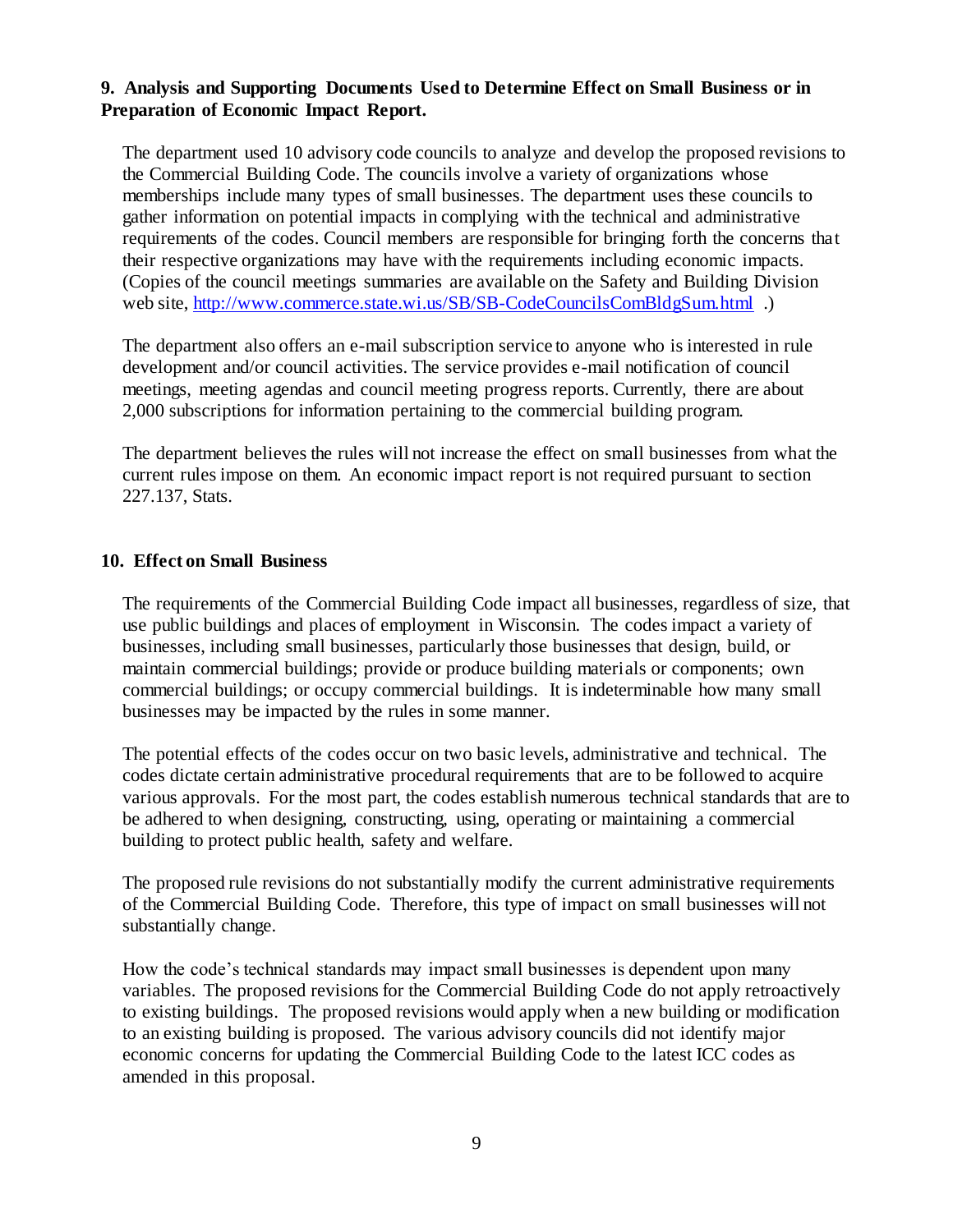Regarding s. 227.115, Stats., the department believes the proposed rule changes for the Commercial Building Code will not directly or substantially affect the development, construction, cost or availability of housing.

### **11. Agency Contact.**

Jim Smith, Program Manager,  $\overline{\lim_{m \to \infty}}$ th@wisconsin.gov, (608) 266-0251.

### **12. Public Hearing Comments.**

A public hearing has been scheduled for October 5, 2010. The hearing record on this proposed rulemaking will remain open until October 18, 2010. Written comments on the proposed rules may be submitted to Jim Smith, at the Department of Commerce, P.O. Box 2689, Madison, WI 53701-2689, or email at [jim.smith@wisconsin.gov.](mailto:jim.smith@wisconsin.gov)

\* \* \* \* \* \* \* \* \* \* \* \* \* \* \* \* \* \* \* \* \* \* \* \* \* \* \* \* \* \* \* \* \* \* \* \* \* \* \* \* \* \* \* \* \* \* \* \* \* \* \* \* \*

### **Council Members and Representation**

The Commercial Building Code Council (CBCC) and the Multi-Family Dwelling Code Council (MDCC) oversaw the rule promulgation development process. Eight advisory code councils met as needed to develop the proposed rules. Their recommendations were forwarded to the CBCC/MDCC for final review.

The following councils were involved in the development of the proposed rules:

### **Commercial Building Code Council**

| <b>Inspectors Association</b>     |
|-----------------------------------|
|                                   |
| Wisconsin                         |
|                                   |
|                                   |
| <b>Wisconsin Society</b>          |
|                                   |
|                                   |
|                                   |
| Facilities                        |
|                                   |
| Greater Milwaukee                 |
|                                   |
|                                   |
| Council – Wisconsin State AFL-CIO |
|                                   |
|                                   |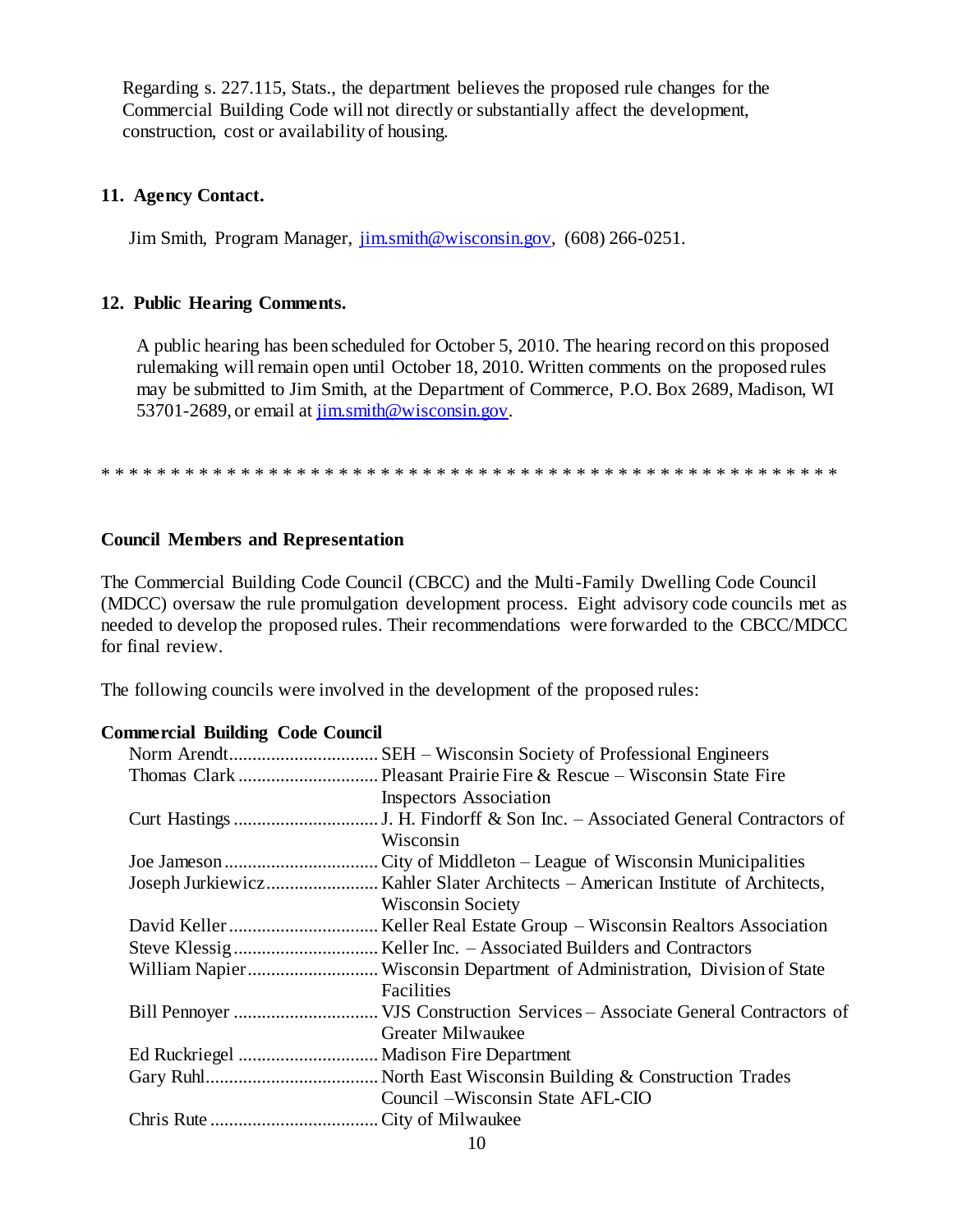| Association |
|-------------|
|             |
|             |

# **Multifamily Dwelling Code Council**

| Emory BudzinskiWeather Shield Windows & Doors - Manufacturer/Supplier<br><b>Wood Products</b><br>Nicholas RiveccaSonag Ready Mix LLC – Manufacturer/Supplier (Concrete) |  |
|-------------------------------------------------------------------------------------------------------------------------------------------------------------------------|--|
|                                                                                                                                                                         |  |
|                                                                                                                                                                         |  |
|                                                                                                                                                                         |  |
|                                                                                                                                                                         |  |
|                                                                                                                                                                         |  |
|                                                                                                                                                                         |  |
|                                                                                                                                                                         |  |
|                                                                                                                                                                         |  |
|                                                                                                                                                                         |  |
|                                                                                                                                                                         |  |
|                                                                                                                                                                         |  |
|                                                                                                                                                                         |  |
|                                                                                                                                                                         |  |
|                                                                                                                                                                         |  |
|                                                                                                                                                                         |  |

# **Alteration and Change of Occupancy**

| <b>Inspectors Association</b>                                     |
|-------------------------------------------------------------------|
|                                                                   |
| Jennie Macaluso-Ruditys  Building Owners and Managers Association |
|                                                                   |
|                                                                   |
|                                                                   |
|                                                                   |
| Municipalities                                                    |
|                                                                   |

# **Energy Conservation**

| American Society of Heating, Refrigeration, and Air- |
|------------------------------------------------------|
| Conditioning Engineers (ASHRAE)                      |
|                                                      |
| Architects, Wisconsin Society                        |
|                                                      |
| of Wisconsin                                         |
|                                                      |
|                                                      |
|                                                      |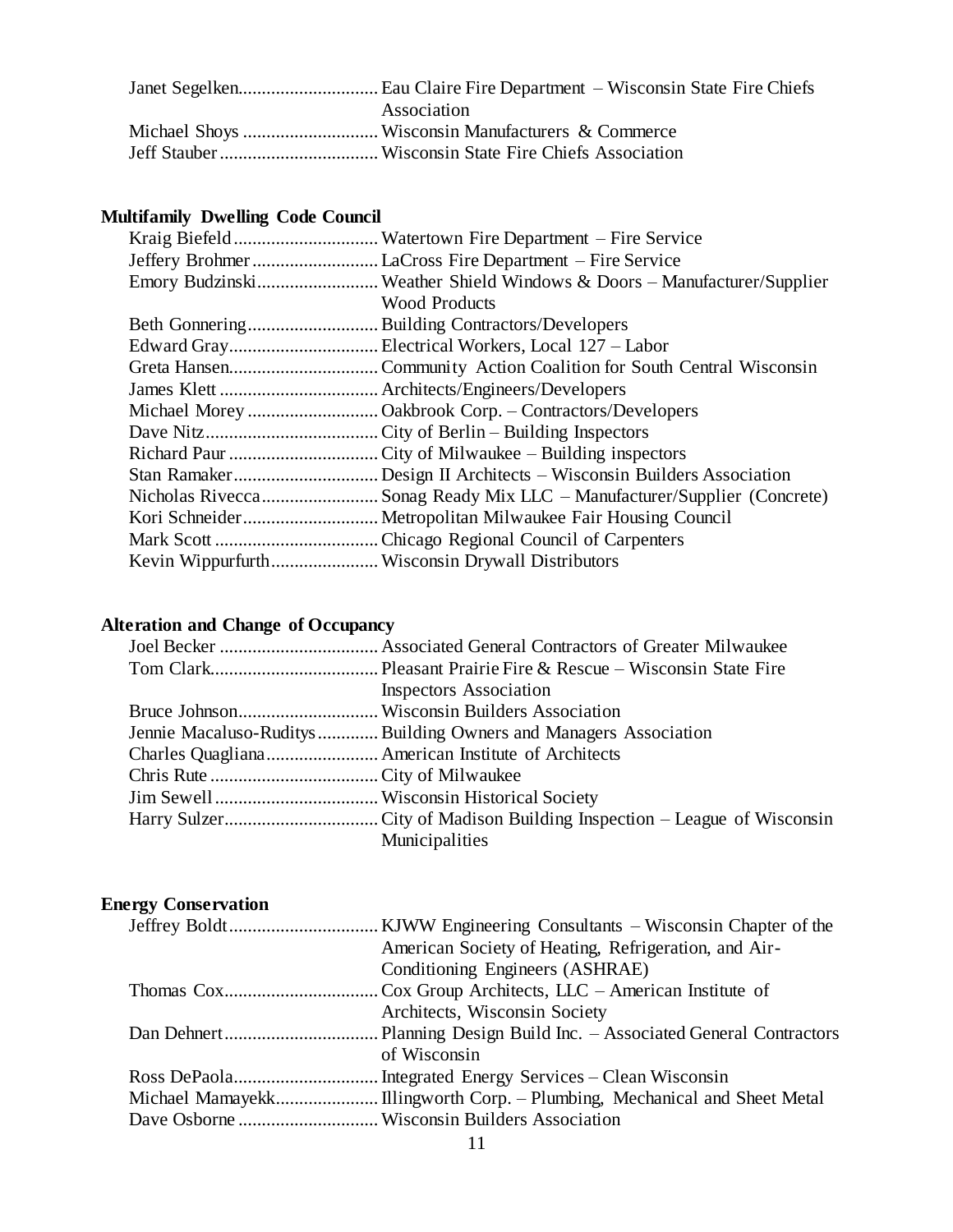| <b>Municipalities</b> |
|-----------------------|

# **Fire Safety**

| Milwaukee, Inc.                          |
|------------------------------------------|
|                                          |
|                                          |
| <b>State Fire Inspectors Association</b> |
|                                          |
|                                          |
|                                          |
| Contractors of Wisconsin, Inc.           |
|                                          |

# **Fire Protection Systems**

| of Wisconsin, Inc.                       |
|------------------------------------------|
|                                          |
| <b>State Fire Inspectors Association</b> |
|                                          |
|                                          |

# **General**

| Wisconsin                |
|--------------------------|
|                          |
| <b>Wisconsin Society</b> |
|                          |
|                          |
|                          |
| of Greater Milwaukee     |
|                          |
|                          |

# **HVAC**

| American Society of Heating, Refrigeration, and Air-              |
|-------------------------------------------------------------------|
| Conditioning Engineers (ASHRAE)                                   |
| Jennie Macaluso-Ruditys  Building Owners and Managers Association |
|                                                                   |
| Milwaukee and Southeast Wisconsin                                 |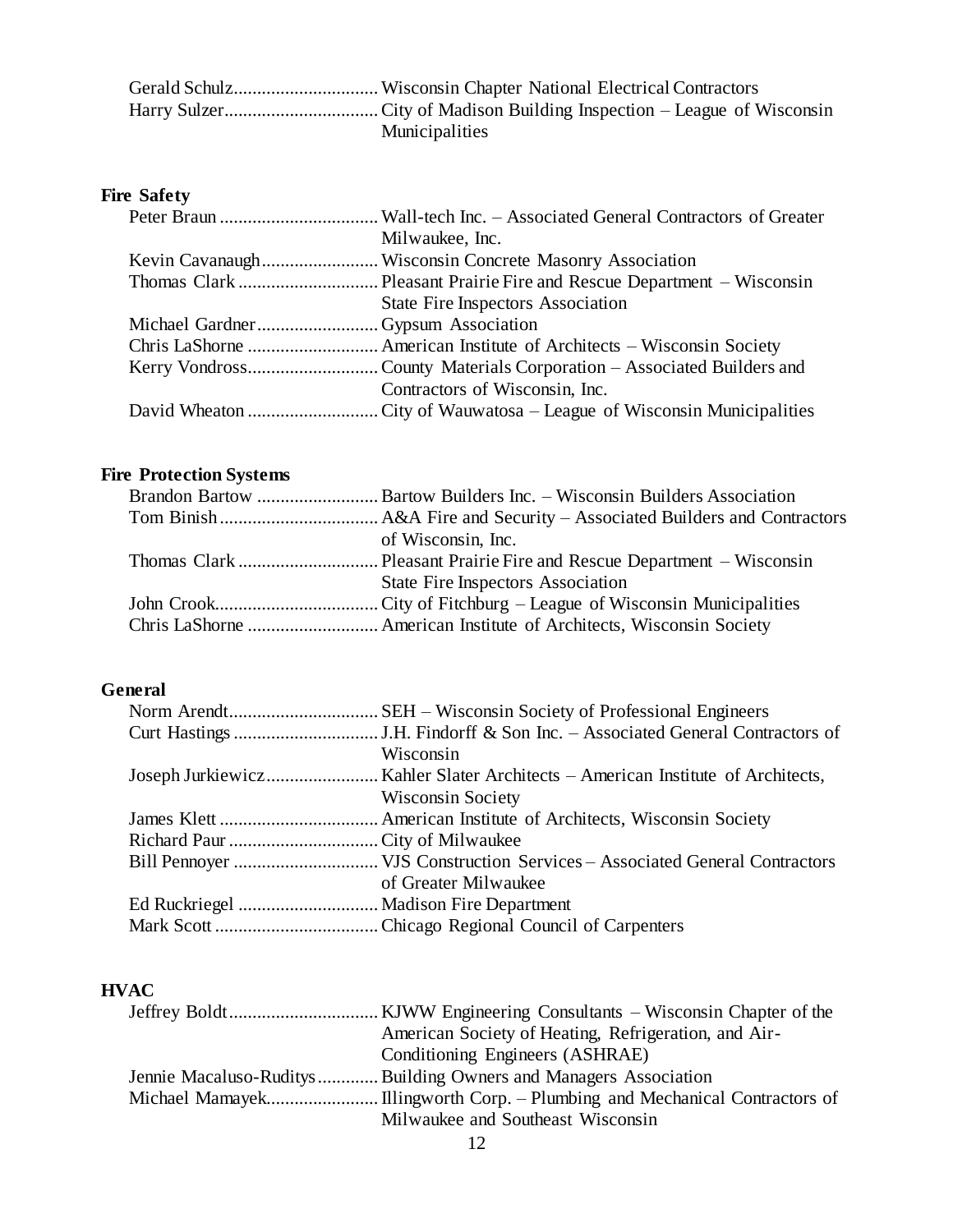| Refrigeration, and Air-Conditioning Engineers, Madison |
|--------------------------------------------------------|
| Chapter                                                |
|                                                        |
| Conditioning Contractors of Wisconsin                  |
|                                                        |
| American Institute of Architects, Wisconsin Society    |
|                                                        |
| Contractors of Wisconsin                               |
|                                                        |
| <b>Wisconsin Municipalities</b>                        |
|                                                        |

# **Means of Egress and Accessibility**

| <b>Wisconsin Society</b>                                             |
|----------------------------------------------------------------------|
|                                                                      |
| <b>Wisconsin Society</b>                                             |
|                                                                      |
| of Greater Milwaukee                                                 |
| Monica Sommerfeldt Archer Lion Inc. – Wisconsin Builders Association |
|                                                                      |
| Association                                                          |

## **Structural**

|                   | . UW-Madison, Department of Civil and Environmental             |
|-------------------|-----------------------------------------------------------------|
|                   | Engineering                                                     |
|                   |                                                                 |
|                   |                                                                 |
|                   | Facilities                                                      |
|                   | . UW-Madison, Department of Civil and Environmental             |
|                   | Engineering                                                     |
|                   | 4 <sup>th</sup> Dimension Design Inc. – Associated Builders and |
|                   | Contractors of Wisconsin                                        |
| Robert Schumacher | . GRAEF – American Society of Civil Engineers, Wisconsin        |
|                   | Section                                                         |
|                   |                                                                 |
|                   | Society of Civil Engineers, Wisconsin Section                   |
|                   | Computerized Structural Design – American Society of Civil      |
|                   | Engineers, Wisconsin Section                                    |
|                   |                                                                 |

#### **\* \* \* \* \* \* \* \* \* \* \* \* \* \* \* \* \* \* \* \* \* \* \* \* \* \* \* \* \* \* \* \* \* \* \* \* \* \* \* \* \* \* \* \* \* \* \* \* \* \* \* \***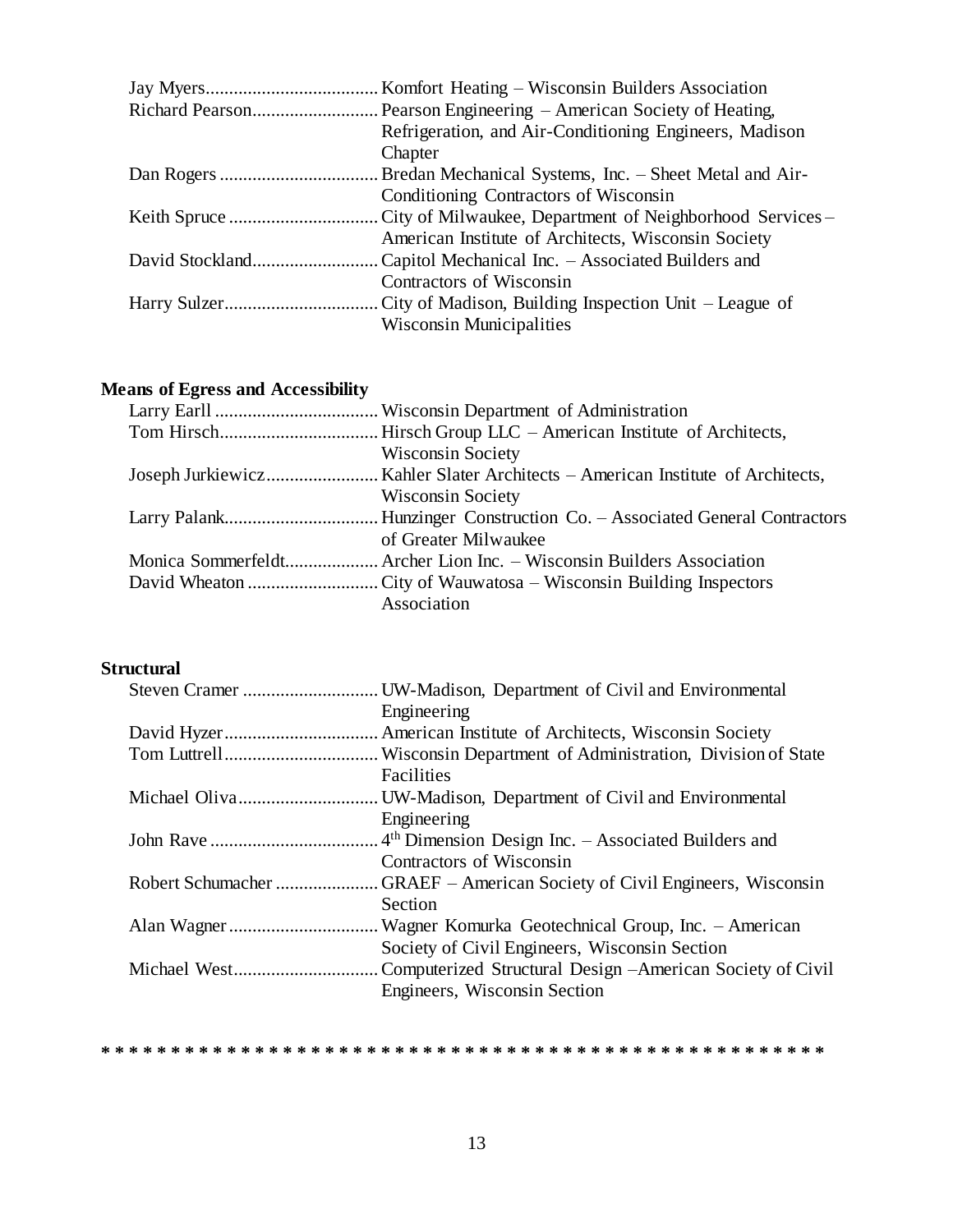SECTION 1. Comm 2.31 (1) (a) and (d) are amended to read:

**Comm 2.31 (1)** (a) *General*. Fees relating to the submittal of all plans, submitted in accordance with the requirements of chs. Comm  $60\overline{61}$  to 66, shall be determined in accordance with this section.

(d) *Miscellaneous plans*. The fee for miscellaneous plans shall be \$250 per plan. Miscellaneous plans are plans which have no building, HVAC or fire protection system plan submissions and those plans for which no area may be associated. Miscellaneous plans include, but are not limited to, all of the following:

1. Footing and foundation plans submitted prior to the submission of the building plans.

2. Industrial exhaust Exhaust systems for dust, fumes, vapors and gases, for governmentowned buildings only.

3. Spray booth plans, for government-owned buildings only.

4. 3. Stadium, grandstand and bleacher plans, and interior bleacher plans submitted as independent projects.

5. Structural plans submitted as independent projects, such as docks, piers, antennae, outdoor movie screens and observation towers.

6. 4. Any building component, other than building, HVAC and fire protection systems, submitted after installation.

7. Building, HVAC and fire protection system plans submitted following denial of plan approval, if the submission is within 8 months of the denial.

SECTION 2. Comm 2.31 (1) (i) is repealed and recreated to read:

**Comm 2.31 (1)** (i) *Resubmission*. The fee for building, HVAC or fire protection system plans resubmitted within 8 months following denial of plan approval shall be \$250 per plan.

SECTION 3. Comm 2.36 is repealed.

SECTION 4. Comm 2.52 (3) (title) and (a) are amended to read:

**Comm 2.52 (3)** (title) PETITIONS FOR VARIANCE ON RULES UNDER CHS. COMM 60 61 TO 66, WISCONSIN COMMERCIAL BUILDING CODE. (a) Except as provided under sub. (4), the fee for reviewing petitions for variance on rules under chs. Comm  $60\overline{61}$  to 66 shall be \$550.00 per petition.

SECTION 5. Comm 5.61 (1) is amended to read: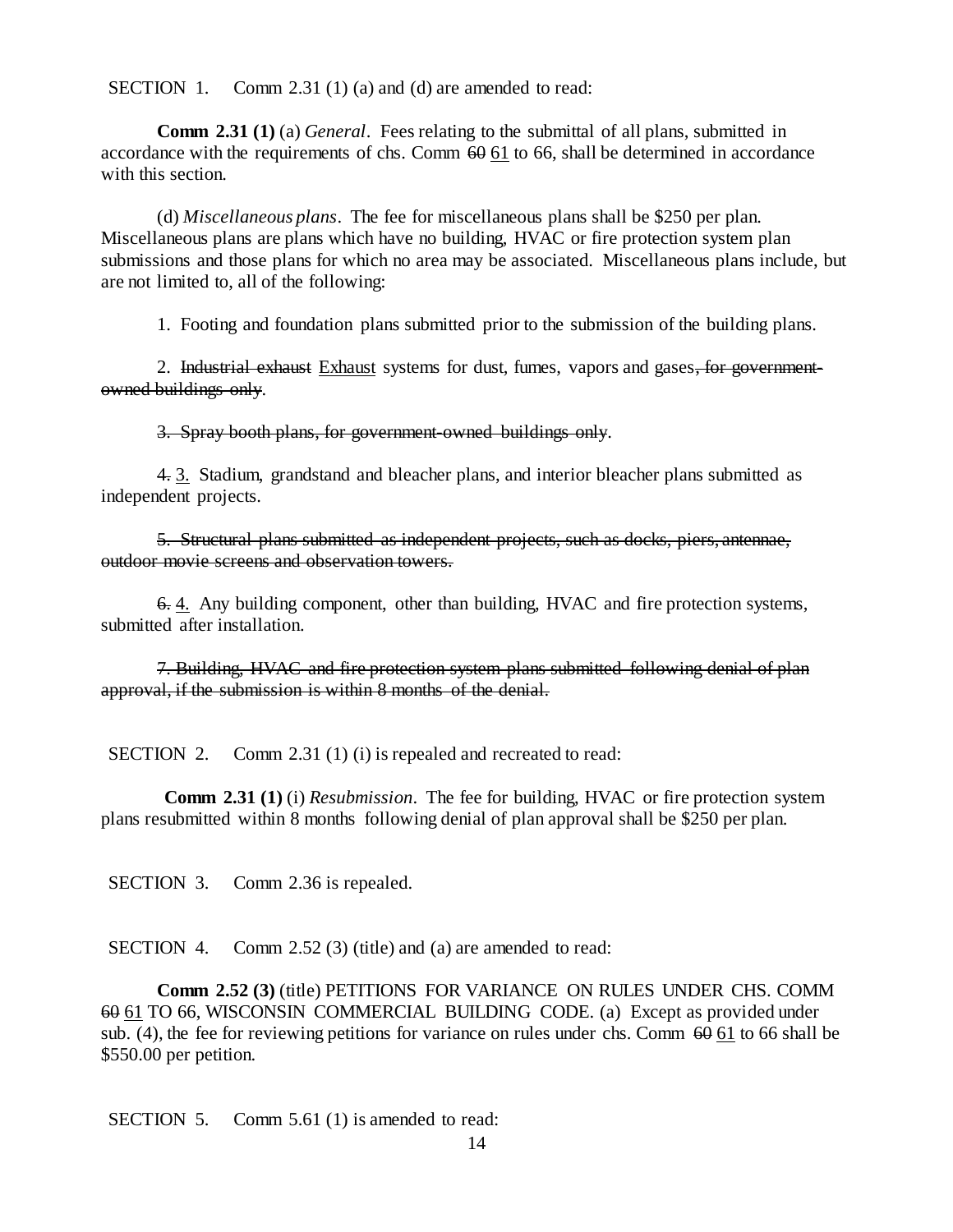**Comm 5.61 (1)** GENERAL. A person who holds a certification issued by the department as a certified commercial building inspector may conduct inspections of public buildings and places of employment for the purpose of administering and enforcing chs. Comm  $60 \times 61$  to 66 and 75 to 79.

SECTION 6. Comm 5.63 (1) (b) 5. is amended to read:

**Comm 5.63 (1)** (b) 5. Certified soil erosion inspector may inspect one- and 2-family dwellings for the purpose of administering and enforcing s. Comm 21.125, and public buildings and places of employment for the purpose of administering and enforcing ch. Comm 60.

SECTION 7. Comm 14.13 (3) (title) and (intro.) are amended to read:

**Comm 14.13 (3) (title) MAINTENANCE OF SMOKE DETECTORS IN RESIDENTIAL** BUILDINGS AND ALARMS. This is a These are department informational note notes to be used under NFPA 1 section 13.7.4.6:

SECTION 8. Comm 14.13 (3) Note [2] is created to read:

**Comm 14.13 (3) Note** [2]**:** Under ch. Comm 66, all smoke alarms must be replaced by the end of the service period specified by their manufacturer, and a replacement alarm that uses a battery as the primary power source must have a non-replaceable, non-removable battery which is capable of powering the alarm for at least ten years.

SECTION 9. Comm 14.13 (4) is amended to read:

**Comm 14.13 (4)** MANUAL WET SPRINKLER SYSTEMS. This is a department rule and informational note in addition to the requirements in NFPA 1 section 13.8: Inspection, testing and maintenance of manual wet sprinkler systems shall comply with all of the requirements of NFPA 25, for an automatic fire sprinkler system, except that the main drain test specified in NFPA 25 is not required.

**Note:** Wisconsin has unique design requirements for these manual wet systems, as established in chapters Comm 61 to 66.

SECTION 10. Comm 18.1702 (1) (a) and (b) are repealed and recreated to read:

**Comm 18.1702 (1)** (a) This is a department informational note to be used under ASME A17.1 section 2.2.2.3:

**Note:** See ch. Comm 62 of the building code for hoistway drain and sump requirements.

(b) The requirements in ASME A17.1 section 2.2.2.5 are not included as part of this chapter.

**Note:** See ch. Comm 62 of the building code for hoistway drain and sump requirements.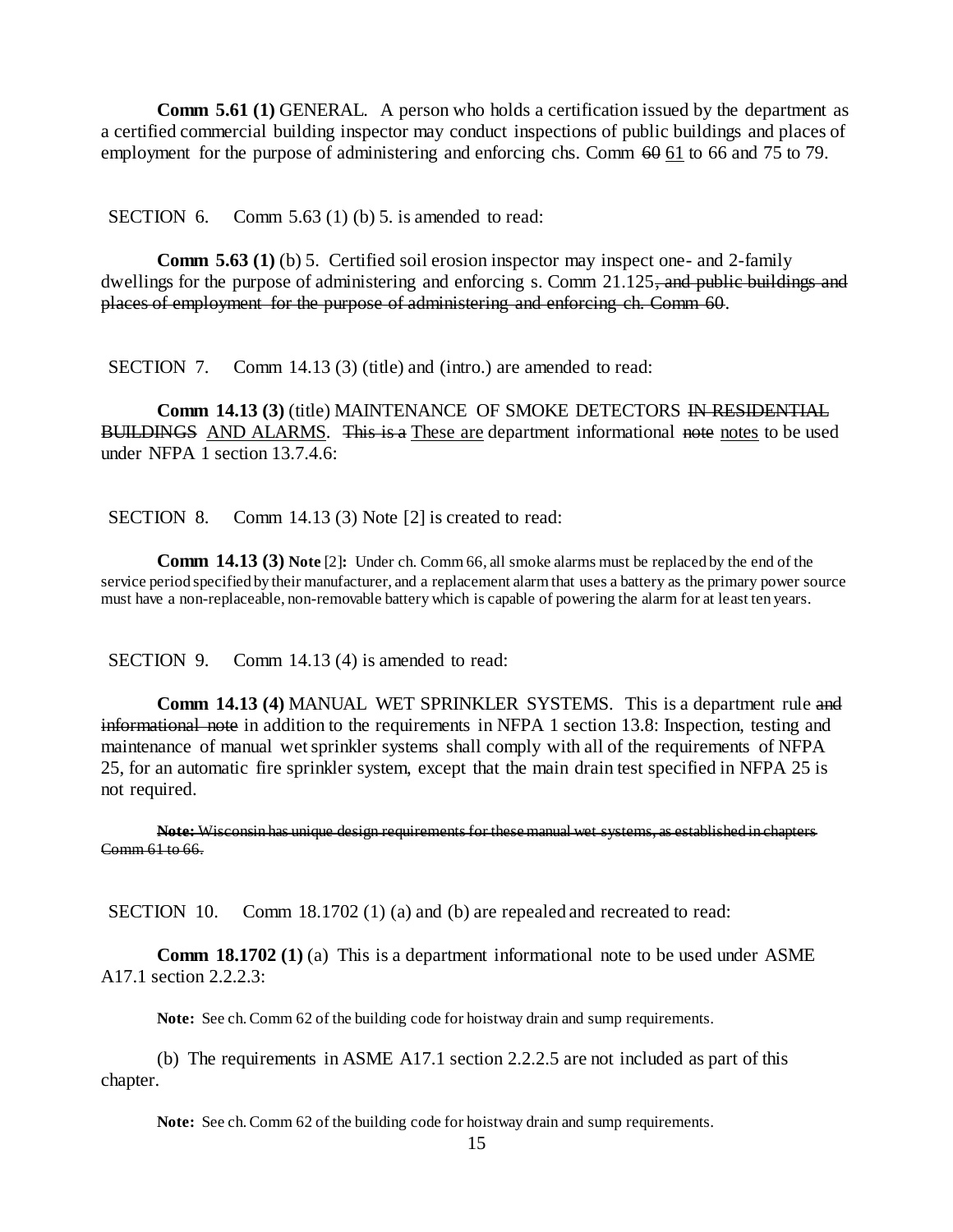SECTION 11. Comm 21.095 is repealed and recreated to read:

**Comm 21.095 Automatic fire sprinklers. (1)** Except as provided in subs. (2) and (3), the design, installation, testing and maintenance of automatic fire sprinklers shall conform to NFPA 13D.

**(2)** (a) The requirements of NFPA 13D sections 6.3 (4), 8.1.3 and 8.6 are not included as part of this code.

(b) Fire department connections are prohibited in multipurpose piping systems.

**(3)** (a) Limited area automatic fire sprinkler systems are allowed in dwellings.

(b) 1. A limited area automatic fire sprinkler system shall add the following wording to the warning sign required in 6.3(5) of NFPA 13D: "The number and location of sprinklers in this system does not conform to NFPA 13D."

2. An automatic fire sprinkler system providing fire protection throughout the dwelling in accordance with NFPA 13D shall add the following wording to the warning sign required in 6.3(5) of NFPA 13D: "The number and location of sprinklers in this system conform with NFPA 13D."

**Note:** Multipurpose piping systems need to conform to provisions of the Plumbing Code, chs. Comm 81 to 87. These systems attach fire sprinkler heads to the dwelling's potable water piping system.

**Note:** Chapter 145 of the Statutes requires automatic fire sprinkler systems on dedicated water supply systems, to be installed by a licensed sprinkler fitter.

SECTION 12. Comm 61.03 (14) (a) to (c) are amended to read:

**Comm 61.03 (14)** (a) Design and construction-related requirements shall apply that are addressed in IFC section 102.6; IFC chapters 2 to 4; IFC sections 501 to 502 and 504 to 510; IFC sections 601 to 605 and 607 to 609; IFC chapters 7 and 8; IFC sections 901.1 to 901.4.2, 901.4.4 to 909.18.9, and 909.20 to 913; and IFC chapters 10, 12 to 21, 23 to 29, 31 to 33, 36, 37, and 39 to 44 47.

(b) Occupant loads addressed in IFC section 1003.2.2.10 1004.8 shall apply but shall be established by the owner rather than by the code official.

(c) Construction-related inspections and reports shall apply that are addressed in IFC chapters 2 to 8; IFC sections 901 to 909.18.9 and 909.20 to 913; and IFC chapters 10, 12 to 21, 23 to 29, 31, 32, 33, 36, 37, and 39 to 44 47 but may be performed or compiled by any qualified agency, rather than by a special inspector.

SECTION 13. Comm 61.03 (14) (d) and (e) are repealed.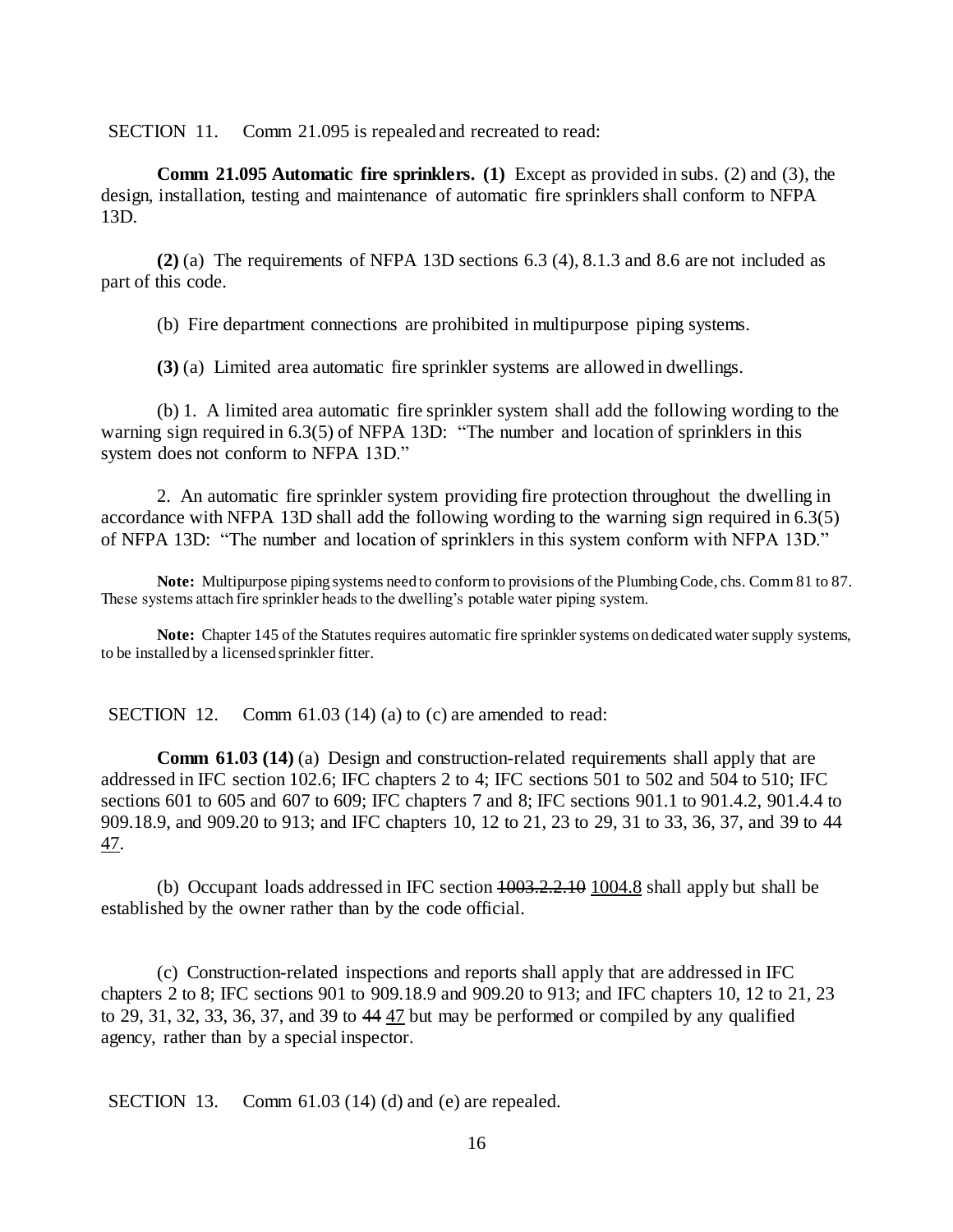SECTION 14. Comm  $61.03$  (14) (f) is renumbered Comm  $61.03$  (14) (d) and amended to read:

**Comm 61.03 (14)** (d) Use and operation provisions shall apply which are a contingency of design and construction-related requirements and which are addressed in IFC chapters 2 to 4; IFC sections 501 and 502 and 504 to 510; IFC sections 601 to 605 and 607 to 609; IFC chapters 7 and 8; IFC sections 901.1 to 901.4.2, 901.4.4 to 909.18.9, and 909.20 to 913; and IFC chapters 10, 12 to 21, 23 to 29, 31 to 33, 36, 37, and 39 to 44 47.

SECTION 15. Comm 61.03 (15) is created to read:

**Comm 61.03 (15)** GLOBAL DELETIONS FOR THE INTERNATIONAL CODES. Unless specifically applied by another department-written rule in this code, the following requirements of the IBC, IEBC, IECC, IFC, IFGC and IMC do not apply as rules of the department:

(a) All requirements that specify submittal and approval of construction documents, shop drawings or acceptance tests and records.

(b) All requirements that specify employing special inspectors or obtaining special inspections or structural observations.

(c) All requirements that mandate obtaining approval, acceptance or other direction from a building or fire code official.

**Note:** This paragraph does not delete options to obtain approval from the Department or its authorized agents for specific circumstances that differ from conditions which are more generally prescribed in the above-listed codes.

(d) All requirements that specify providing information to a building or fire code official, unless that official requests the information.

(e) All requirements that address construction in flood hazard areas.

(f) All requirements that address construction of detached one- or two-family dwellings.

(g) All requirements that specify obtaining a permit or certificate of occupancy.

**Note:** For an example of a Department-written rule that specifically applies one or more of the requirements referenced above, see s.Comm 62.1700, which specifically applies the special inspections and determinations in IBC sections 1711 to 1716.

SECTION 16. Comm 61.04 (4) is repealed and recreated to read:

**Comm 61.04 (4)** "HVAC system" means a heating, ventilating or air conditioning system or a component thereof that is permanently installed to provide control of environmental conditions within buildings.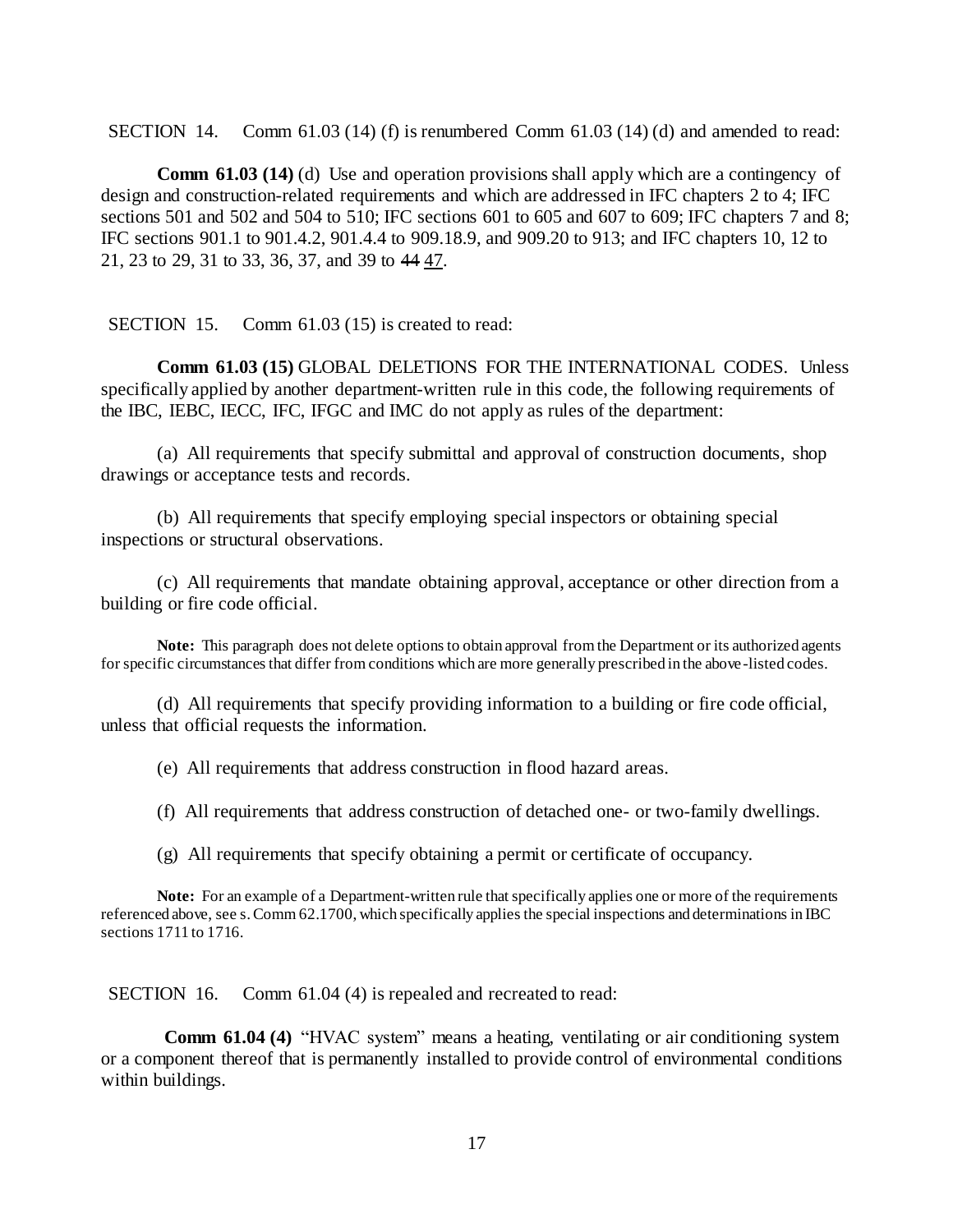SECTION 17. Comm 61.04 (15) are amended to read:

**Comm 61.04 (15)** "This code" means chs. Comm  $60 \underline{61}$  to 66, which is the Wisconsin Commercial Building Code.

SECTION 18. Comm 61.05 is amended to read:

**Comm 61.05 Adoption of the International Codes. (1)** IBC. The *International Building Code*® – 2006 2009, subject to the modifications specified in this chapter and ch. Comm 62 is hereby incorporated by reference into this code.

**(2)** IECC. The *International Energy Conservation Code*® – 2006 2009, subject to the modifications specified in this chapter and in ch. Comm 63 is hereby incorporated by reference into this code.

**(3)** IMC. The *International Mechanical Code*® – 2006 2009, subject to the modifications specified in this chapter and in ch. Comm 64 is hereby incorporated by reference into this code.

**(4)** IFGC. The *International Fuel Gas Code*® – 2006 2009, subject to the modifications specified in this chapter and in ch. Comm 65 is hereby incorporated by reference into this code.

**(5)** IEBC. The *International Existing Building Code*® – 2006 2009, subject to the modifications specified in this chapter and ch. Comm 66, is hereby incorporated by reference into this code.

**Note:** A copy of the *International Building Code®*, *International Energy Conservation Code®*, *International Mechanical Code®*, *International Fuel Gas Code®*, and *International Existing Building Code®* is on file in the offices of the Department and the Legislative Reference Bureau. Copies of the International Codes may be purchased from the International Code Council*®*, 4051 West Flossmoor Road, Country Club Hills, IL 60478−5795, (708) 799−2300, Websit[e www.iccsafe.org.](http://www.iccsafe.org/)

Note: The references in chs. Comm 62 to 66 to individual ICC code sections typically are to a particular paragraph or set of paragraphs within a referenced ICC section, and are not intended to affect any subsequent subdivisions of the specified section unless stated otherwise. For example, the directive in s. Comm 62.0907 (1)to substitute certain language for IBC section 907.1 is not intended to mean that IBC sections 907.1.1 through 907.1.2 are also being changed.

SECTION 19. Comm 61.30 (1) (a) is amended to read:

**Comm 61.30 (1)** (a) Except as provided in par. (b) and sub. (4), the construction of, the alteration of or the addition to a public building or a place of employment may not commence unless plans for the project have been submitted to and approved by department or its authorized representative in accordance with s. Comm 61.31.

SECTION 20. Comm 61.30 (1) (b) 2. and 3. and Table 61.30-2 are repealed.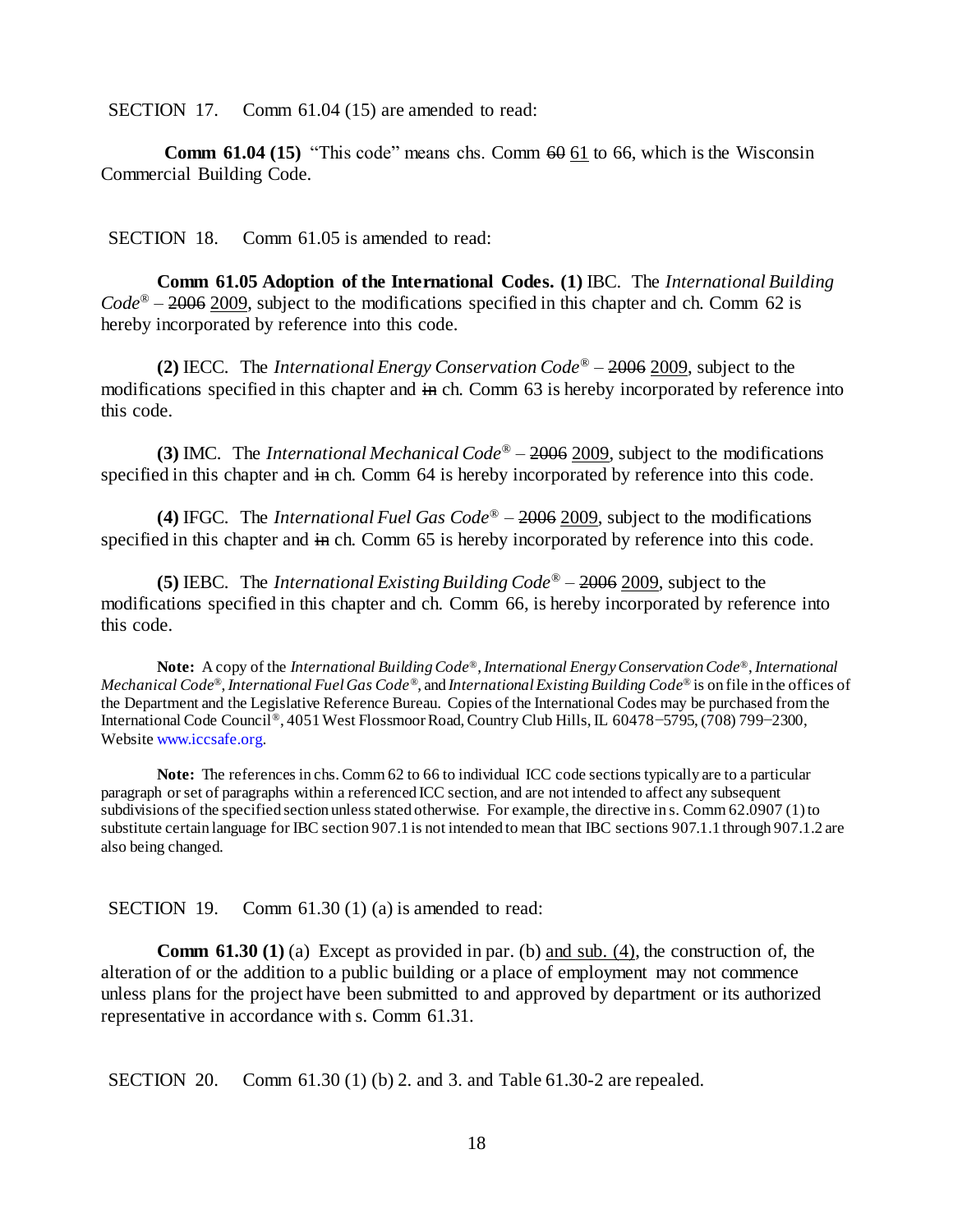SECTION 21. Comm 61.30 (1) (b) 1. is renumbered Comm 61.30 (1) (b).

SECTION 22. Comm 61.30 (3) is repealed and recreated to read:

**Comm 61.30 (3)** TYPES OF BUILDING COMPONENTS. (a) Except as provided in sub. (4), building component or system plans shall be submitted to and approved by the department or authorized representative prior to installation of the component or system, for each of the following type components or systems:

- 1. Pre-manufactured and pre-engineered structural components.
- 2. Heating, ventilating and air conditioning systems.
- 3. Fire protection systems.
- (b) Component or systems plans shall be submitted in one of the following manners:
- 1. Included with the plans under sub. (1) (a).
- 2. Submitted as a separate plan for the component or system.
- SECTION 23. Comm Table 61.30-3 is repealed.

SECTION 24. Comm 61.30 (4) is renumbered Comm 61.30 (4) (a).

SECTION 25. Comm 61.30 (4) (b) is created to read:

**Comm 61.30 (4)** (b) The submission and approval of fire protection system plans is not required for a project involving the alteration or addition of the following components:

- 1. Twenty or fewer sprinkler heads to an existing automatic fire sprinkler system.
- 2. Twenty or fewer alarm devices to an existing fire alarm system.

SECTION 26. Comm 61.31 (1) (b) 2. Note [2] is created to read:

**Comm 61.31 (1) Note** [2]**:** Nothing in this code is intended to prohibit the submission and acceptance of plans and construction documents in an electronic or digital media.

SECTION 27. Comm 61.31 (1) (b) 3. is created to read: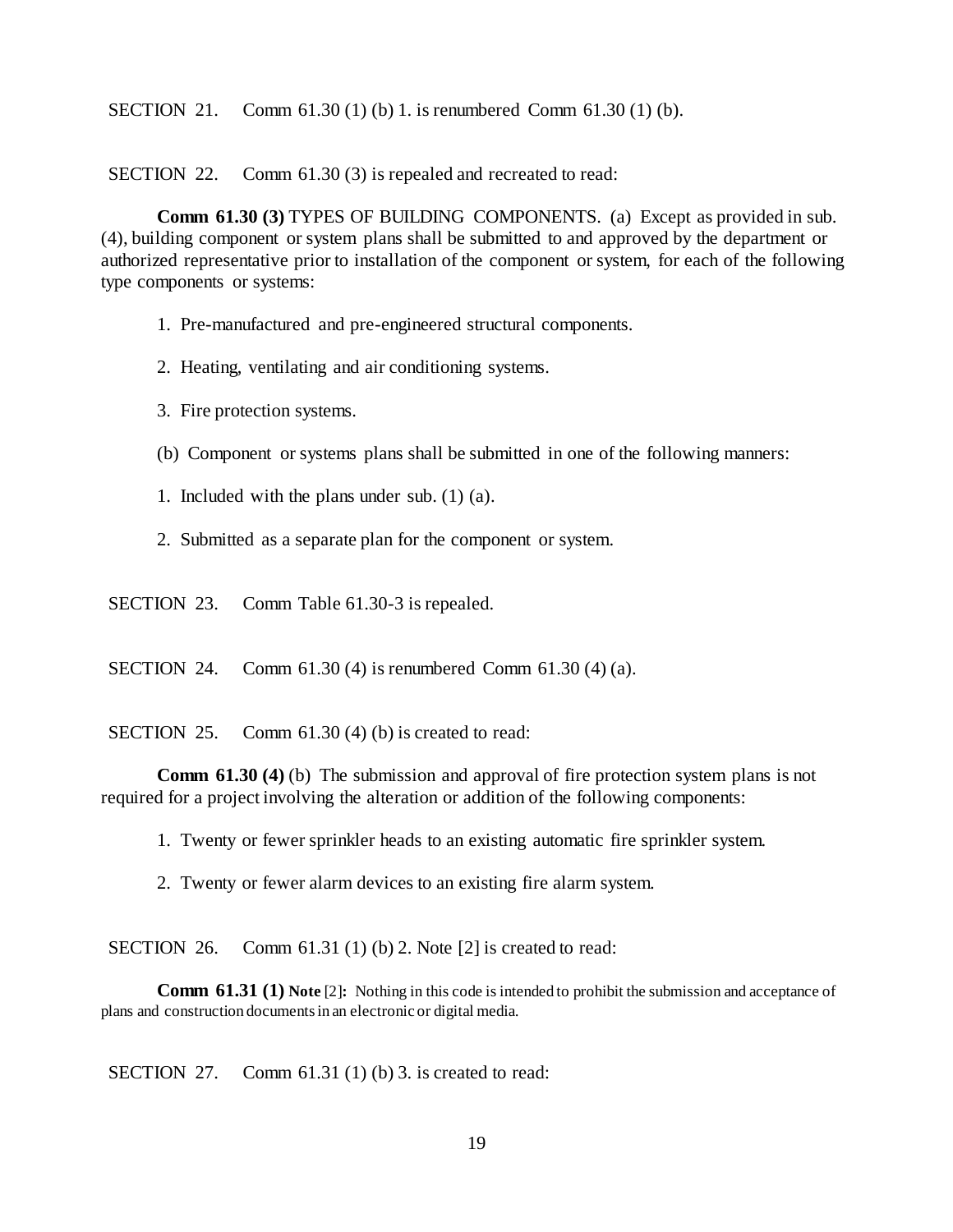**Comm 61.31 (1)** (b) 3. Be signed, including license number, and dated by the master plumber who is responsible for the installation of a NFPA 13D multipurpose piping system and who is licensed by the department of commerce.

**Note:** Plans for a multipurpose piping system must be submitted under s. Comm 82.20 to determine compliance for the non-fire protection aspects of the system.

SECTION 28. Comm 61.34 is repealed.

SECTION 29. Comm  $61.40(1)(a)$  is amended to read:

**Comm 61.40 (1)** (a) Except as provided in par. (b), the proposed construction of a project within the scope of this code shall be supervised by  $a$  one or more Wisconsin registered architect architects or engineer engineers, except that a Wisconsin registered designer designers may supervise the installation of heating, ventilating and air conditioning systems, fire protection systems and illumination systems. The person responsible for supervision shall also be responsible for the construction and installation being in substantial compliance with the approved plans and specifications. If the supervising architect, engineer or designer is confronted with a nonconformance with the code during or at the end of construction, that party, together with the designing architect, engineer or designer shall effect compliance or shall notify the department of the noncompliance.

SECTION 30. Comm 62.0202 (1) and (2) are repealed and recreated to read:

**Comm 62.0202 (1)** ADDITIONS. This is a department definition for this chapter in addition to the definitions in IBC section 202: "High-piled combustible storage" means storage of combustible materials in closely packed piles, or on pallets, in racks or on shelves, where the top of storage is greater than 12 feet in height. When required by the fire code official, high-piled combustible storage also includes certain high-hazard commodities, such as rubber tires, Group A plastics, flammable liquids, idle pallets and similar commodities, where the top of storage is greater than 6 feet in height.

**(2)** SUBSTITUTIONS. Substitute the following definition for the corresponding definition in IBC section 202: "Approved" means acceptable to the department.

SECTION 31. Comm 62.0400 (1) Note is created to read:

**Comm 62.0400 (1) Note:** Pursuant to s. 167.10 (6) (d), Stats., no wholesaler, dealer or jobber may store fireworks within 50 feet of a dwelling.

SECTION 32. Comm 62.0401 Note is amended to read: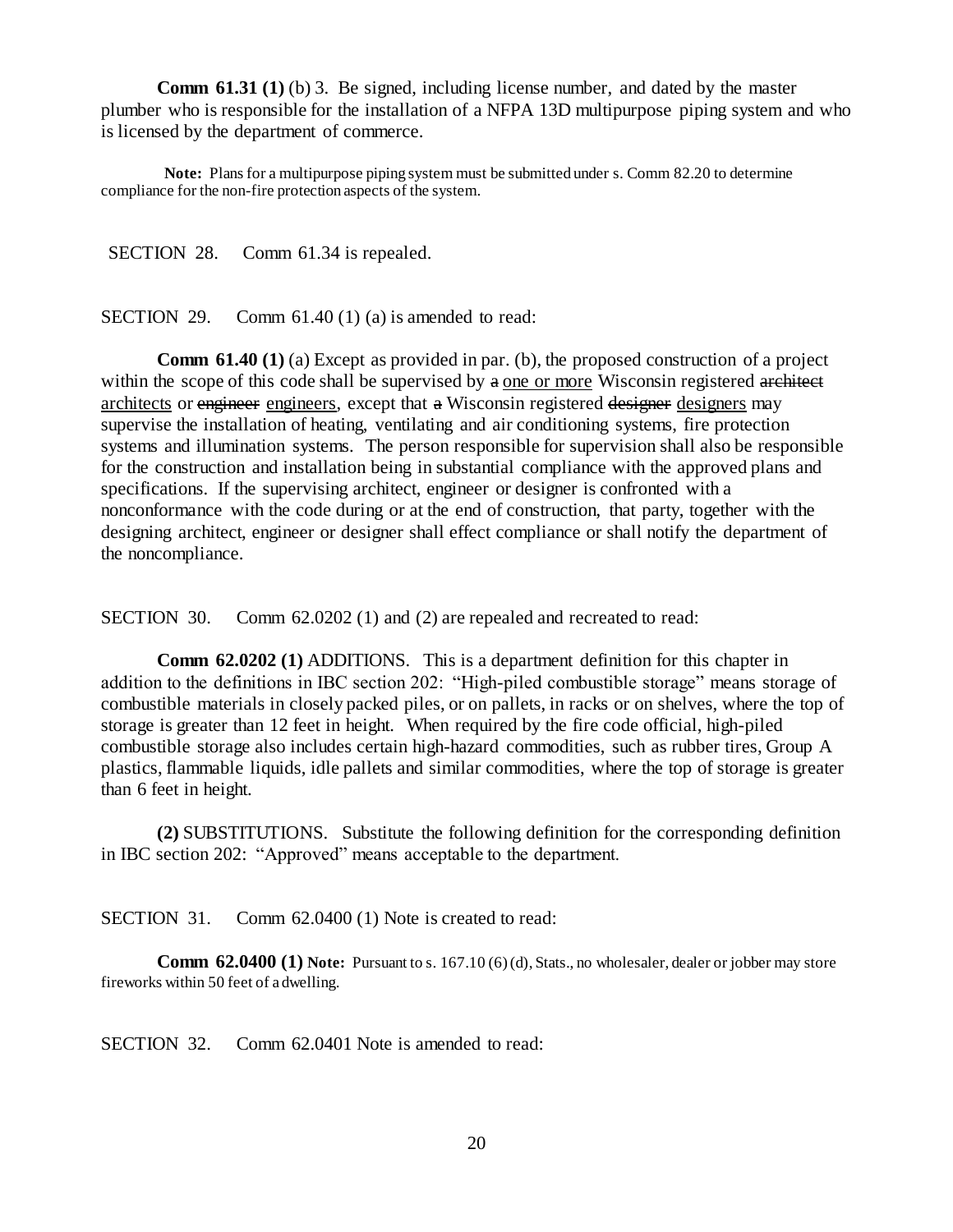**Comm 62.0401 Note:** See chapter ch. Comm 10 for additional requirements for relating to motor vehicle service stations fuel dispensing facilities and repair garages and for to storage, handling, processing and transporting of flammable, and combustible and hazardous liquids.

SECTION 33. Comm 62.0402 is repealed.

SECTION 34. Comm 62.0414 is repealed.

SECTION 35. Comm 62.0702 is repealed and recreated to read:

**Comm 62.0702 Fire separation distance.** Substitute the following definition for the corresponding definition listed in IBC section 702: "Fire separation distance" means the distance measured at right angles from the face of the building wall to one of the following:

- **(1)** The closest interior lot line.
- **(2)** To a permanent no-build easement line.
- **(3)** To the centerline of a street, an alley or a public way.
- **(4)** To an imaginary line between two buildings on the same property.

SECTION 36. Comm 62.0703 is repealed.

SECTION 37. Comm 62.0704 and 62.0705 are renumbered Comm 62.0705 and 62.0706, and Comm 62.0705 and 62.0706 (intro.), as renumbered, are amended to read:

**Comm 62.0705 Connections between buildings.** This is a department exception to the requirements in IBC section 704.1 705.1: This section does not apply to connections between buildings, that are in compliance with IBC section 3104.

**Comm 62.0706 Fire wall identification.** These are department rules in addition to the requirements in IBC section 705 706:

SECTION 38. Comm 62.0707 is repealed and recreated to read:

**Comm 62.0707 Fire barriers.** Substitute the following wording for IBC section 707.5: Fire barriers shall extend from the top of the foundation; or horizontal assembly constructed in accordance with IBC section 712; or floor/ceiling assembly below to the underside of the floor or roof sheathing, slab or deck above, or to the underside of the horizontal assembly constructed in accordance with IBC section 712 and shall be securely attached thereto. Such fire barriers shall be continuous through concealed spaces, such as the space above a suspended ceiling.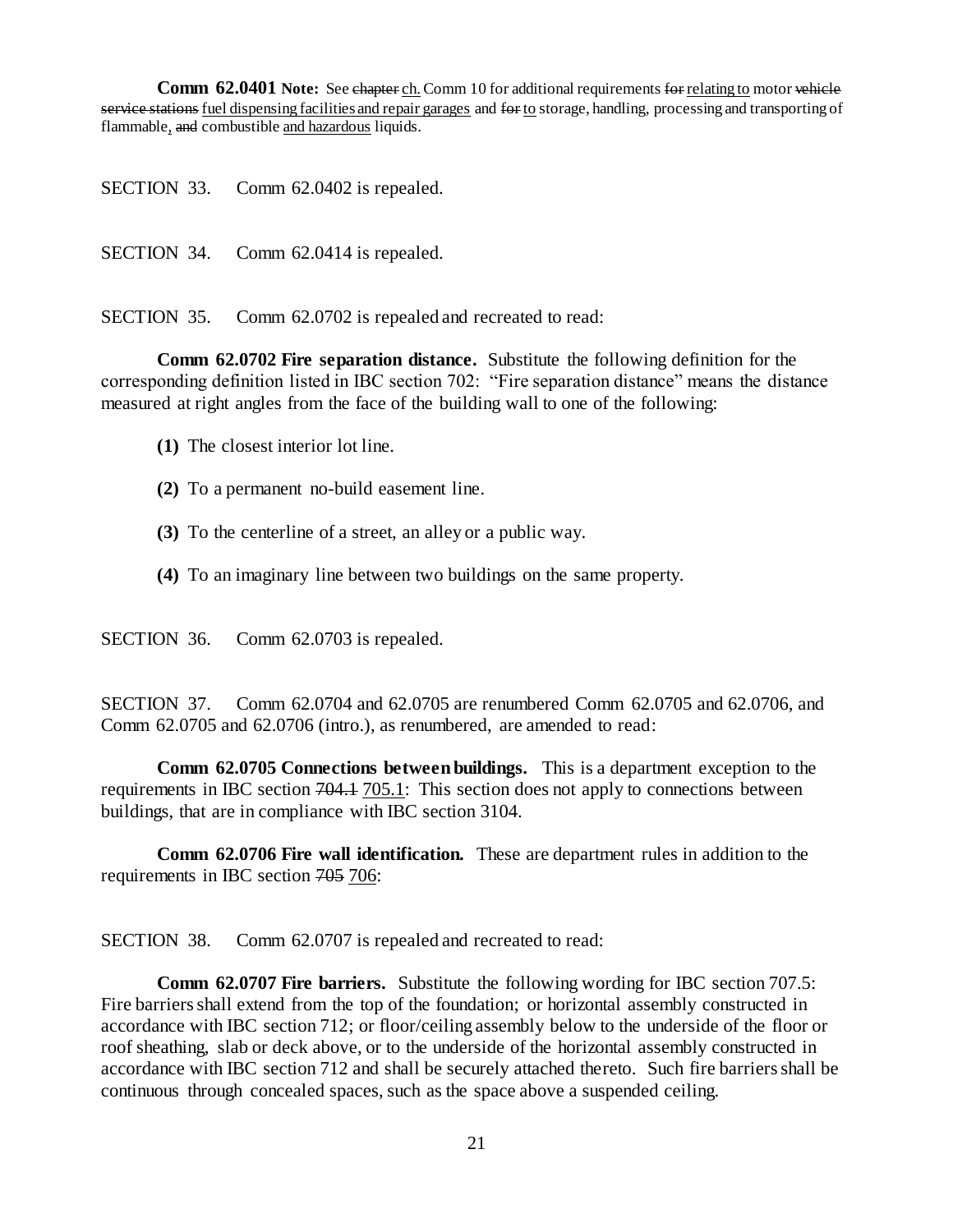SECTION 39. Comm 62.0708 is created to read:

**Comm 62.0708 Shaft enclosures.** Substitute the following wording for the 7.2 exception in IBC section 708.2: Is not part of a required exit enclosure.

SECTION 40. Comm 62.0721 is created to read:

**Comm 62.0721 Calculated fire resistance (1)** NONSYMETRICAL ASSEMBLIES. Substitute the following wording for the exception in each of IBC sections 721.2.1.4.3, 721.3.2.3 and 721.4.1.4: Exception: For an exterior wall with a fire separation distance greater than 10 feet, the fire shall be assumed to occur on the interior side only.

**(2)** EXTERIOR WALLS. Substitute the following wording for IBC Section 721.6.2.3: For an exterior wall with a fire separation distance greater than 10 feet, the wall is assigned a rating dependant on the interior membrane and the framing as described in IBC Tables 721.6.2(1) and 721.6.2(2). The membrane on the outside of the nonfire-exposed side of exterior walls with a fire separation distance greater than 10 feet may consist of sheathing, sheathing paper and siding as described in IBC Table 721.6.2(3).

SECTION 41. Comm 62.0902 and (title) are amended to read:

**Comm 62.0902 Definition Definitions.** Substitute the following definition definitions and informational note for the corresponding definition definitions listed in IBC section 902.1:

**(1)** "Automatic sprinkler system" or "Automatic fire sprinkler system" has the meaning given in s. 145.01 (2), Stats.

**Note:** Section 145.01 (2), Stats., reads as follows: " 'Automatic fire sprinkler system,' for fire protection purposes, means an integrated system of underground and overhead piping designed in accordance with fire protection engineering standards. The system includes a suitable water supply, such as a gravity tank, fire pump, reservoir or pressure tank or connection beginning at the supply side of an approved gate valve located at or near the property line where the pipe or piping system provides water used exclusively for fire protection and related appurtenances and to standpipes connected to automatic sprinkler systems. The portion of the sprinkler system above ground is a network of specially sized or hydraulically designed piping installed in a building, structure or area, generally overhead, and to which sprinklers are connected in a systematic pattern. The system includes a controlling valve and a device for actuating an alarm when the system is in operation. The system is usually activated by heat from a fire and discharges water over the fire area."

**(2)** "Fire area" means the aggregate floor area enclosed and bounded by fire walls, fire barriers, exterior walls or fire-resistance-rated horizontal assemblies of a building.

SECTION 42. Comm 62.0903 (1) is repealed.

SECTION 43. Comm 62.0903 (2) to (5) are renumbered Comm 62.0903 (1) to (4) and Comm 62.0903 (4) (intro.), as renumbered, is amended to read: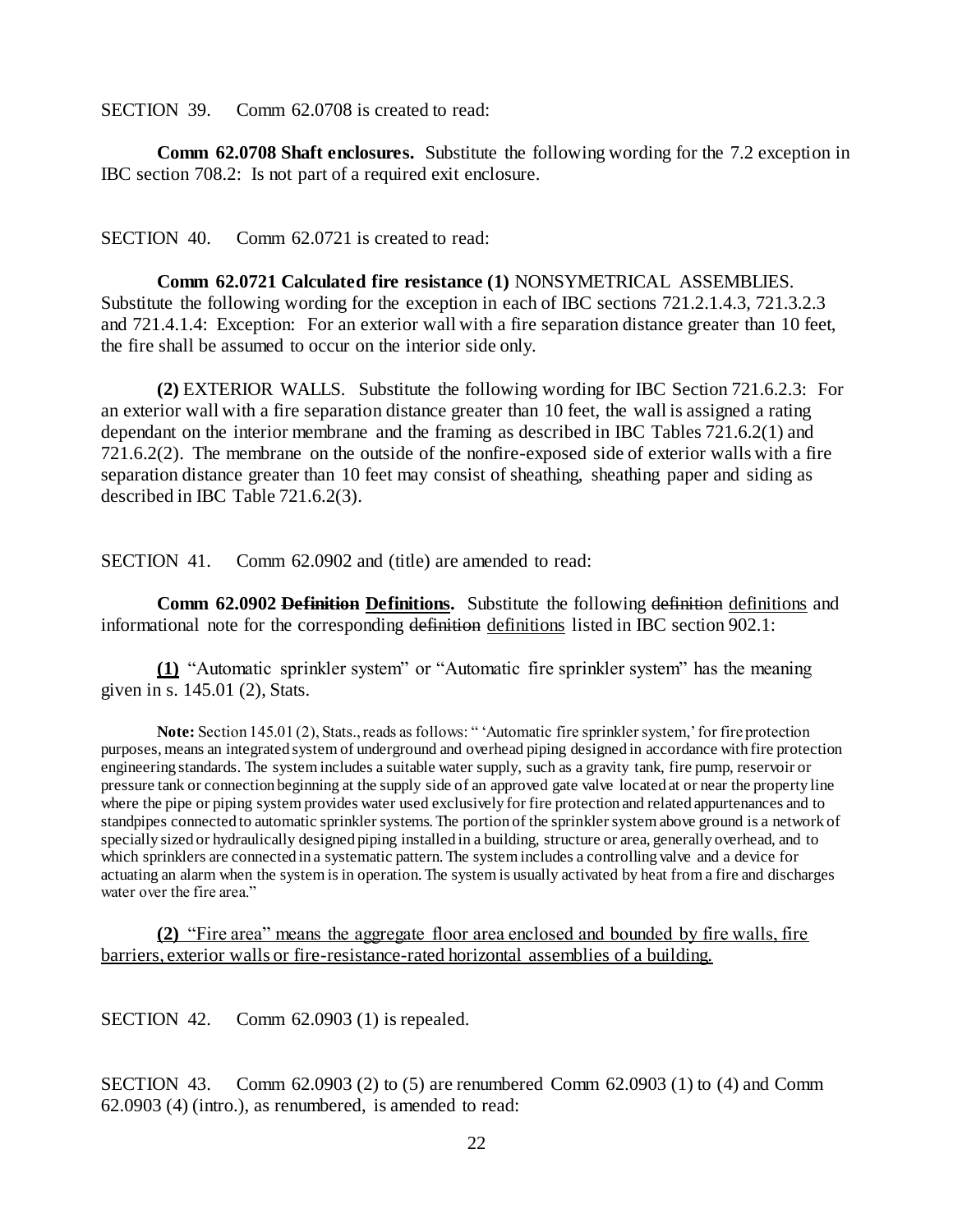**Comm 62.0903 (4)** GROUP E. Substitute the following wording for the requirements in IBC section 903.2.2 903.2.3:

SECTION 44. Comm 62.0903 (6) (b) and Table 62.0903 are repealed.

SECTION 45. Comm 62.0903 (6) (intro.), (a), (c) and (d) are renumbered Comm 62.0903 (5) (intro.), (a), (b) and (c), and Comm  $62.0903$  (5) (intro.), (b) (intro.) and (c) 3. (intro.) and 3. b., as renumbered, are amended to read:

**Comm 62.0903 (5)** GROUP R. Substitute the following wording for the requirements in IBC section 903.2.7 903.2.8:

(b) An automatic sprinkler system installed in a multifamily dwelling may conform with sub.  $(14)$  (10) provided the multifamily dwelling complies with all of the following:

(c) 3. An automatic sprinkler system installed in a townhouse may conform with sub.  $(14)$ (10) provided the townhouse complies with all of the following:

3. b. Each dwelling unit within the townhouse is separated from other dwelling units by at least 2 hour fire-resistive-rated separation walls constructed in accordance with the requirements of IBC section 705 706 and do not contain any openings and or have any plumbing equipment or mechanical equipment within. The separation wall does not have to comply with the structural stability requirements of IBC section 705.2 706.2 and the horizontal continuity requirements of IBC section 705.5-706.5.

SECTION 46. Comm 62.0903 (5) (c) is repealed and recreated to read:

**Comm 62.0903 (5)** (c) An automatic sprinkler system installed in a townhouse may conform with sub. (10) provided the townhouse complies with all of the following:

1. The townhouse does not exceed more than 3 stories above grade plane in height.

2. Each dwelling unit within the townhouse is separated from other dwelling units by at least one hour fire-resistive-rated separation walls constructed in accordance with the requirements of IBC section 706 and do not contain any openings or have any plumbing equipment or mechanical equipment within. The separation wall does not have to comply with the structural stability requirements of IBC section 706.2 and the horizontal continuity requirements of IBC section 706.5.

[**Note to reader:** per the Effective Date clause, treatment section 46 is to be effective July 1, 2014.]

SECTION 47. Comm 62.0903 (5) (d) is created to read: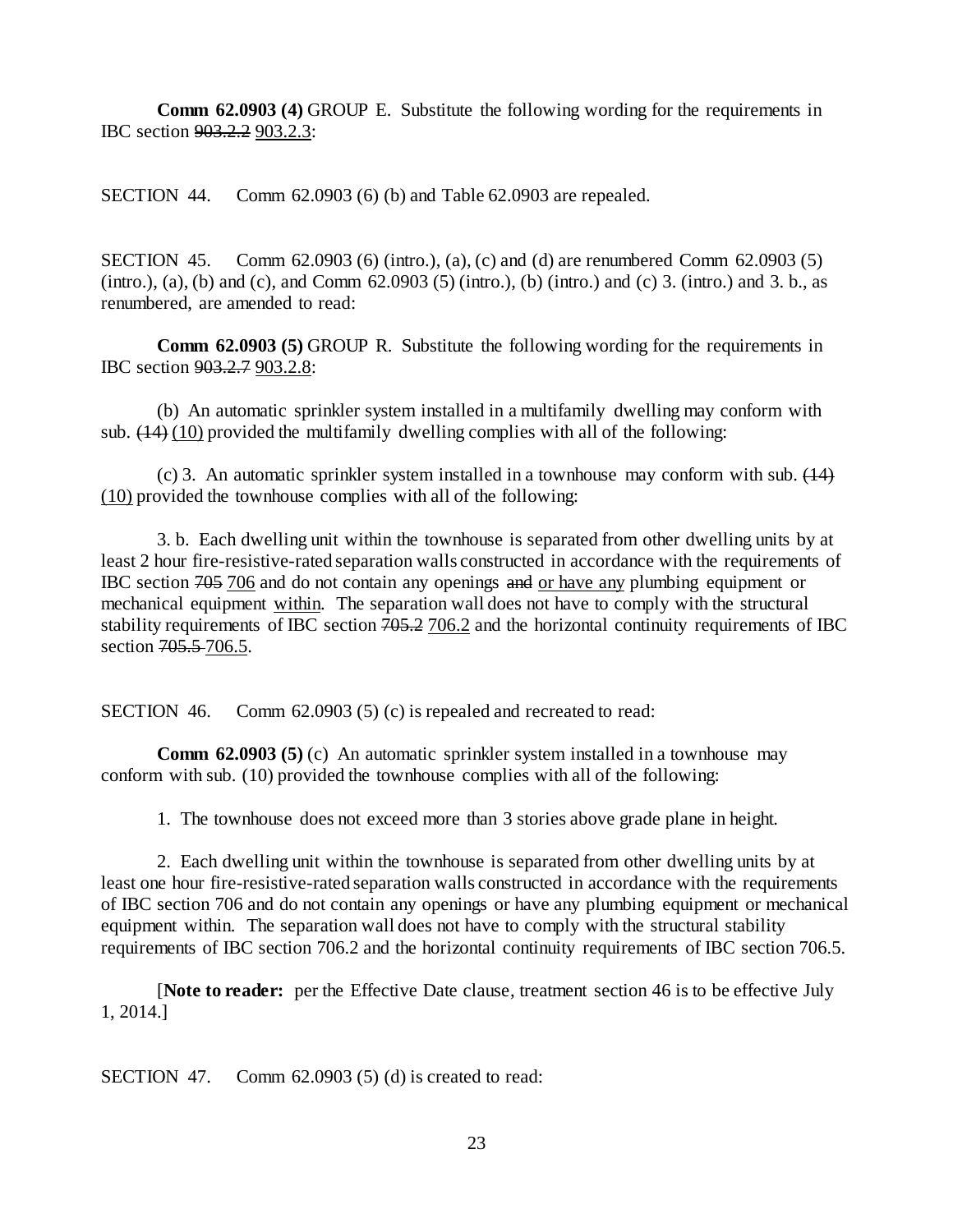**Comm 62.0903 (5)** (d) An automatic sprinkler system installed in a building with a Group R-3 fire area may conform with sub. (10) provided the Group R-3 use complies with all of the following:

1. The Group R-3 use is limited to a single-room bunkhouse type sleeping unit.

2. The fire area does not exceed 1,500 square feet.

3. The fire area is not more than one story above grade plane in height.

4. The fire area has an occupant load of 10 or less.

5. The Group R-3 use is not served by either a community water system or a municipal water system as defined under s. NR 811.02.

**Note:** Under s. NR 811.02, ""community water system"means a public water system which serves at least 15 service connections used by year–round residents or regularly serves at least 25 year–round residents. Any water system serving 7 or more homes, 10 or more mobile homes, 10 or more apartment units or 10 or more condominium units shall be considered a community water system unless information is provided by the owners indicating that 25 year–round residents will not be served."

**Note:** Under s. NR 811.02, ""municipal water system"means a community water system owned by a city, village, county, town, town sanitary district, utility district, public inland lake and rehabilitation district, municipal water district or a federal, state, county or municipal owned institution for congregate care or correction, or a privately owned water utility serving the foregoing."

SECTION 48. Comm 62.0903 (6m) (b) 1. and 2. are repealed.

SECTION 49. Comm 62.0903 (6m) (intro.), (a), (b) 3. to 5. and (c) are renumbered Comm 62.0903 (6) (intro.), (a), (b) 1. to 3. and (c), and Comm 62.0903 (6) (intro.), as renumbered, is amended to read:

**Comm 62.0903 (6)** STUDENT HOUSING. These are department rules in addition to the requirements in IBC section  $903.2.7$  903.2.8:

SECTION 50. Comm 62.0903 (8) to (10) are repealed.

SECTION 51. Comm 62.0903 (11) to (13) are renumbered Comm 62.0903 (7) to (9), and Comm  $62.0903$  (7) (intro.) and (b) 4. and (9), as renumbered, are amended to read:

**Comm 62.0903 (7)** BUILDINGS OVER 60 FEET IN HEIGHT. This is a department rule in addition to the requirements in IBC section 903.2.10.3 903.2.11.3:

(b) 4. Special industrial occupancies complying with the criteria outlined in IBC section 503.1.2 503.1.1.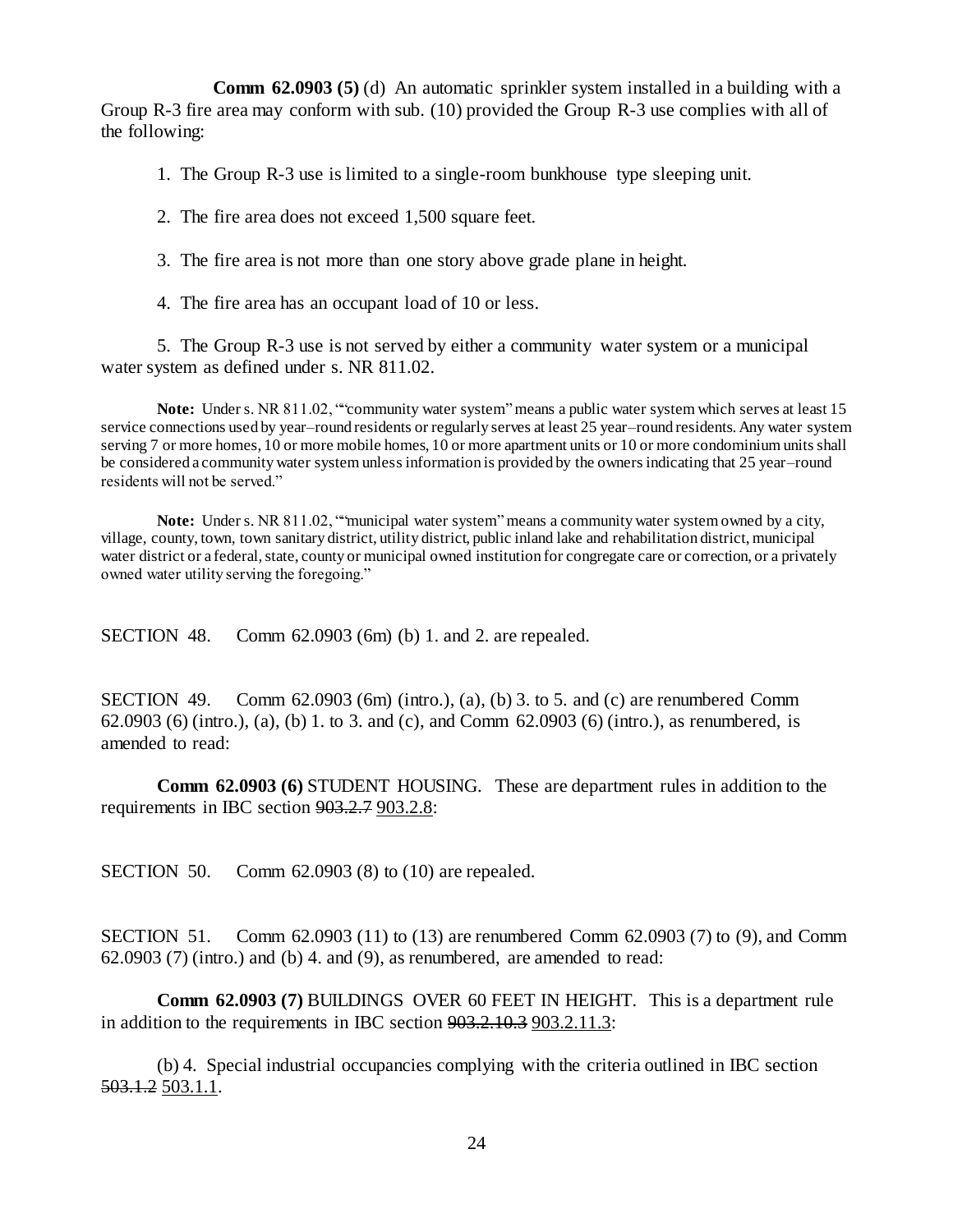**(9)** BALCONIES. Substitute the following wording for the requirements in IBC section 903.3.1.2.1: Sprinkler protection complying with NFPA 13 shall be provided for exterior balconies, decks and ground-floor patios of dwelling units where the building is of Type V construction, provided there is a roof or deck above. Sidewall sprinklers that are used to protect such areas shall be permitted to be located such that their deflectors are within 1 inch to 6 inches below the structural members, and a maximum distance of 14 inches below the deck of the exterior balconies and decks that are constructed of open wood joist construction.

SECTION 52. Comm 62.0903 (14) (b) is repealed.

SECTION 53. Comm 62.0903 (14) is renumbered Comm 62.0903 (10).

SECTION 54. Comm 62.0903 (10) (b) is created to read:

**Comm 62.0903 (10)** (b) 1. The requirements in NFPA 13D section 6.3 (4) are not included as part of this code.

2. Fire department connections are prohibited in multi-purpose piping systems.

**Note:** Multipurpose piping systems must conform with the applicable provisions of the Plumbing Code, chs. Comm 81 to 87.

SECTION 55. Comm 62.0903 (15) is renumbered Comm 62.0903 (11).

SECTION 56. Comm 62.0907 (2) to (4) are repealed.

SECTION 57. Comm 62.0907 (5) to (7) are renumbered Comm 62.0907 (2) to (4) and amended to read:

**Comm 62.0907 (2)** SMOKE ALARMS. These are department informational notes to be used under IBC section 907.2.10 (intro.) 907.2.11:

**(3)** PROTECTIVE COVERS. Substitute the following wording for the requirements in IBC section 907.3.5 907.4.2.5: The building official is authorized to require the installation of listed manual fire alarm box protective covers to prevent malicious false alarms or provide the manual fire alarm box with protection from physical damage. The protective cover shall be transparent or red in color with a transparent face to permit visibility of the manual fire alarm box. Each cover shall include proper operating instructions. Protective covers shall not project more than that permitted by IBC section 1003.3.3.

**(4)** EMPLOYEE WORK AREAS. Substitute the following wording for the requirements in IBC section 907.9.1.2 907.5.2.3.2: Where employee work areas have audible alarm coverage, the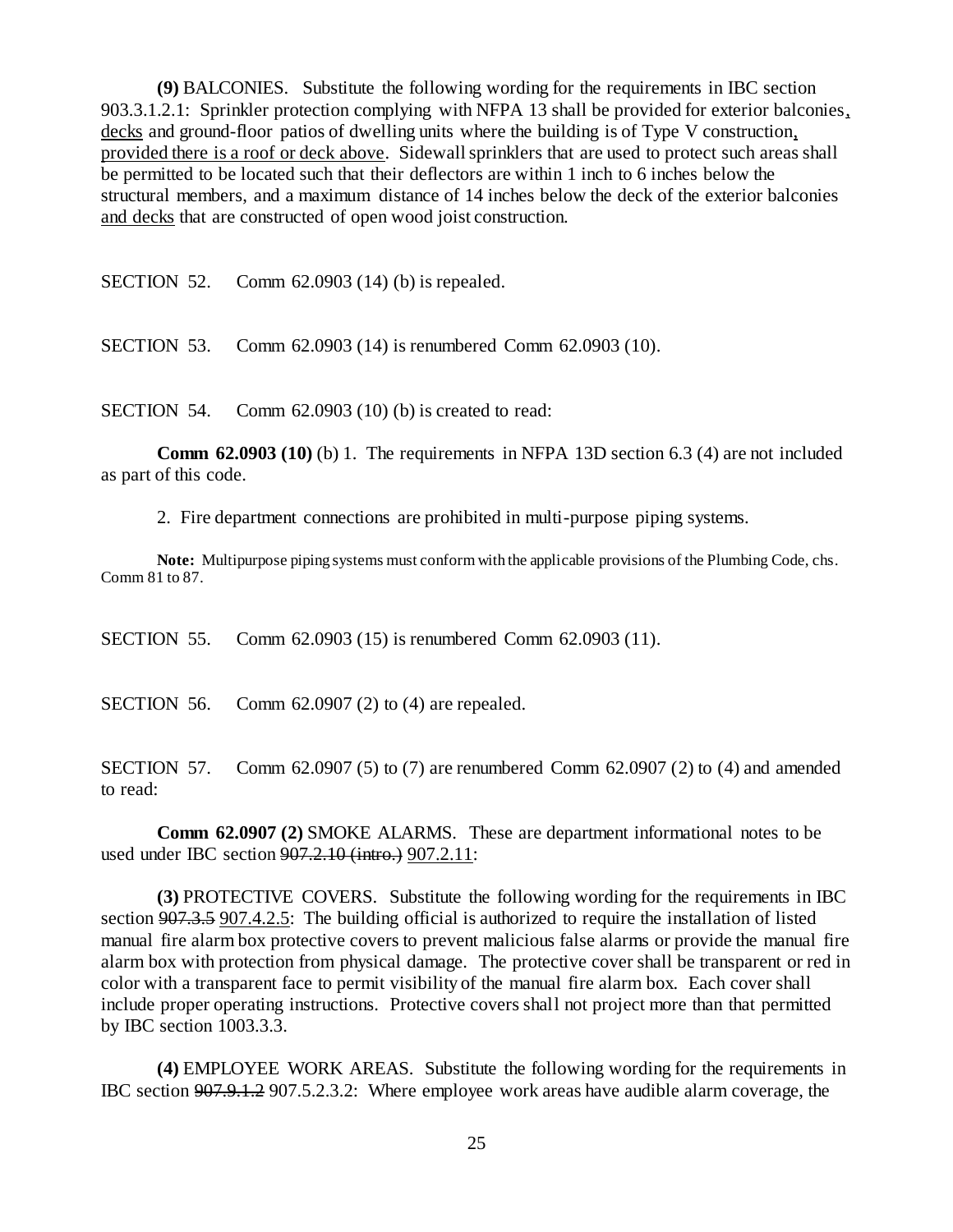alarm system shall be designed so that visible notification appliances can be integrated into the system.

SECTION 58. Comm 62.0909 (7) is repealed.

SECTION 59. Comm 62.1007 is repealed.

SECTION 60. Comm 62.1008 (2) is amended to read:

**Comm 62.1008 (2)** DOOR ARRANGEMENT. This is a department exception to the requirements in IBC section  $1008.1.7 1008.1.8$ : Where ample maneuvering space is provided between the doors in accordance with IBC section 1101.2 such that use by an individual in a wheelchair will not block the operation of the doors.`

SECTION 61. Comm 62.1009 and Comm 62.1016 are repealed.

SECTION 62. Comm 62.1017 is renumbered Comm 62.1018, and Comm 62.1018 (intro.), as renumbered, is amended to read:

**Comm 62.1018 Corridor continuity.** This is a department exception to the requirements in IBC section 1017.5 1018.6: Other spaces or rooms constructed as required for corridors, and that are adjacent to a fire-resistance-rated corridor, shall not be construed as intervening rooms; and may be open to the corridor when all of the following are satisfied:

SECTION 63. Comm 62.1019 (2) is repealed.

SECTION 64. Comm 62.1019 is renumbered Comm 62.1021, and Comm 62.1021 (title) and (1), as renumbered, are amended to read:

**Comm 62.1021 (title) <del>Minimum number of exits</del> Exits from stories. (1) Substitute the** following wording for the requirements in IBC section  $\overline{1019.1}$  1021.1: All rooms and spaces within each story shall be provided with and have access to the minimum number of approved independent exits required by Table 1019.1 1021.1 based on the occupant load of the story. For the purposes of this chapter, occupied roof shall be provided with exits as required for stories. The required number of exits from any story, basement or individual space shall be maintained until arrival at grade or the public way.

SECTION 65. Comm 62.1021 (2) is created to read:

**Comm 62.1021 (2)** This is a department exception to the requirements in IBC section 1021.1: Buildings of Group I−3 occupancy that are used as guard towers, provided the towers are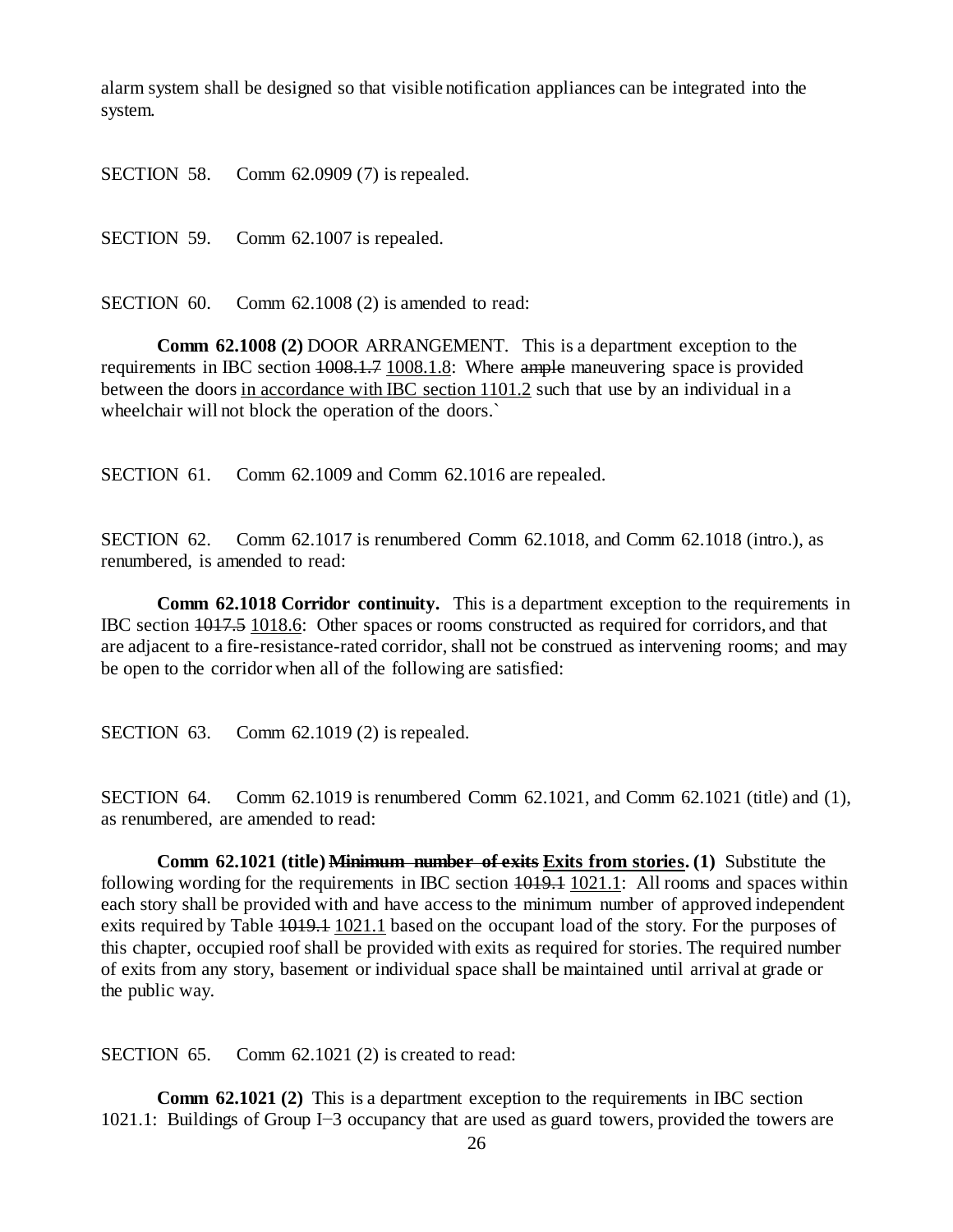no higher than 2 stories above grade, accommodate no more than 10 occupants, and have a travel distance of no more than 75 feet.

SECTION 66. Comm 62.1020 is repealed.

SECTION 67. Comm 62.1022 is created to read:

**Comm 62.1022 Enclosures required.** Substitute the following wording for exceptions 6. and 7. in IBC section 1022.1:

**(1)** Stairways as required by IBC sections 410.5.3 and 1015.6.1 are not required to be enclosed.

**(2)** Stairways from balconies, galleries or press boxes as provided for in IBC section 1028.5.1 are not required to be enclosed.

SECTION 68. Comm 62.1101 (2) (a) is amended to read:

**Comm 62.1101 (2) (a)** When toilet and bathing rooms are provided in dwelling units and sleeping units within an R−2 occupancy, the rooms shall conform to ICC/ANSI A117.1 section 1004.11.3.2 and with the requirements specified under part pars. (b) and (c).

SECTION 69. Comm 62.1101 (2) (c) is created to read:

**Comm 62.1101 (2) (c)** The controls for a roll-in, 60-inch transfer shower may be located on the back wall of the shower.

SECTION 70. Comm 62.1103 (1) is repealed.

SECTION 71. Comm 62.1103 (2) (a) and (b) are renumbered Comm 62.1103 (1) and (2).

SECTION 72. Comm 62.1107 (title),  $(1)$  (a) to (c) and  $(2)$  (a) are amended to read:

**Comm 62.1107 (title) General dwelling unit Dwelling units and sleeping unit exceptions units. (1)** GROUP I. (a) *Group I−1.* Substitute the following wording for the requirements, but not the exception, in IBC section 1107.5.1.2: In structures with three or more dwelling units or sleeping units intended to be occupied as a residence, every dwelling unit and sleeping unit intended to be occupied as a residence shall be a Type B unit.

(b) *Group I−2 nursing homes.* Substitute the following wording for the requirement, but not the exception, in IBC section 1107.5.2.2: In structures with three or more dwelling units or sleeping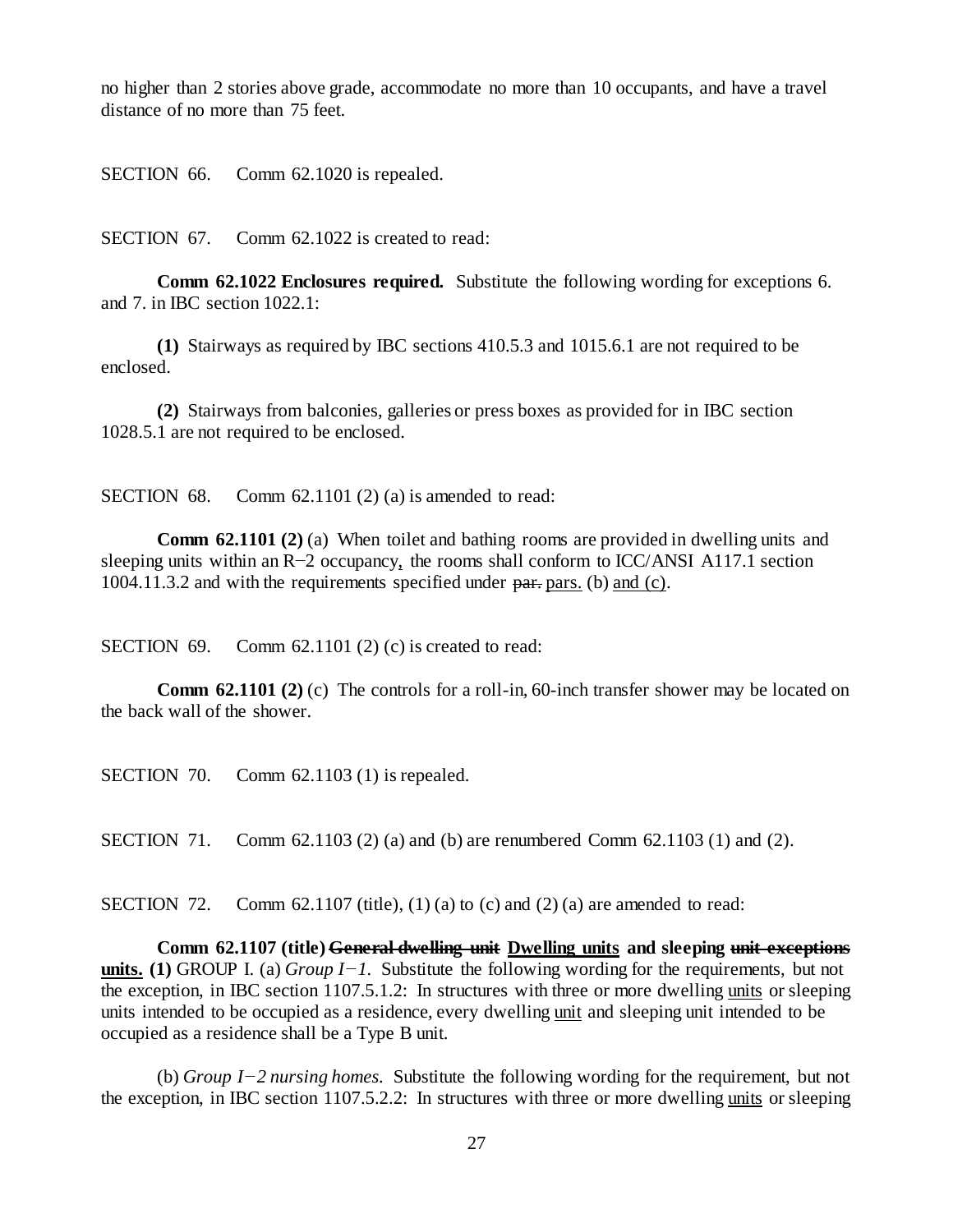units intended to be occupied as a residence, every dwelling unit and sleeping unit intended to be occupied as a residence shall be a Type B unit.

(c) *Group I−2 hospitals.* Substitute the following wording for the requirement, but not the exception, in IBC section 1107.5.3.2: In structures with three or more dwelling units or sleeping units intended to be occupied as a residence, every dwelling unit and sleeping unit intended to be occupied as a residence shall be a Type B unit.

**(2)** (a) *Group R−1.* Substitute the following wording for the requirement, but not the exception, in IBC section 1107.6.1.2: In structures with three or more dwelling units or sleeping units intended to be occupied as a residence, every dwelling unit and sleeping unit intended to be occupied as a residence shall be a Type B unit.

SECTION 73. Comm 62.1107 (2) (c) is renumbered Comm 62.1107 (2) (d) and amended to read:

**Comm 62.1107 (2)** (d) *Group R−4.* Substitute the following wording for the requirement, but not the exception, in IBC section 1107.6.4.2: In structures with three or more dwelling units or sleeping units intended to be occupied as a residence, every dwelling unit and sleeping unit intended to be occupied as a residence shall be a Type B unit.

SECTION 74. Comm 62.1107 (2) (c) is created to read:

**Comm 62.1107 (2)** (c) *Group R-3*. Substitute the following wording for the requirement, but not the exception, in IBC section 1107.6.3: In Group R-3 occupancies where there are three or more dwelling units or sleeping units intended to be occupied as a residence in a single structure, every dwelling unit and sleeping unit intended to be occupied as a residence shall be a Type B unit.

SECTION 75. Comm 62.1107 (3) (a) is amended to read:

**Comm 62.1107 (3)** (a) *Petition for variance*. This is a department rule in addition to the requirements in IBC section 1107.7.4: In accordance with s. 101.132 (2) (b) 4. and (c) 2., Stats., the owner may use the petition for variance procedure specified in s. Comm 61.22 to request a reduction in the number of Type A or Type B dwelling units due to site impracticality through the petition for variance procedures specified in ch. Comm 61.

SECTION 76. Comm 62.1107 (3) (a) Note is created to read:

**Comm 62.1107 (3) (a) Note:** The Department may grant a variance in accordance with ch. Comm 3 which requires the submittal of a petition for variance form (SBD−9890) and a fee, and that an equivalency is established in the petition for variance that meets the intent of the rule being petitioned. Chapter Comm 3 also requires the Department to process regular petitions within 30 business days and priority petitions within 10 business days. The SBD−9890 form is available from the Department's web site at www.commerce.wi.gov, through links to Safety and Buildings Division forms.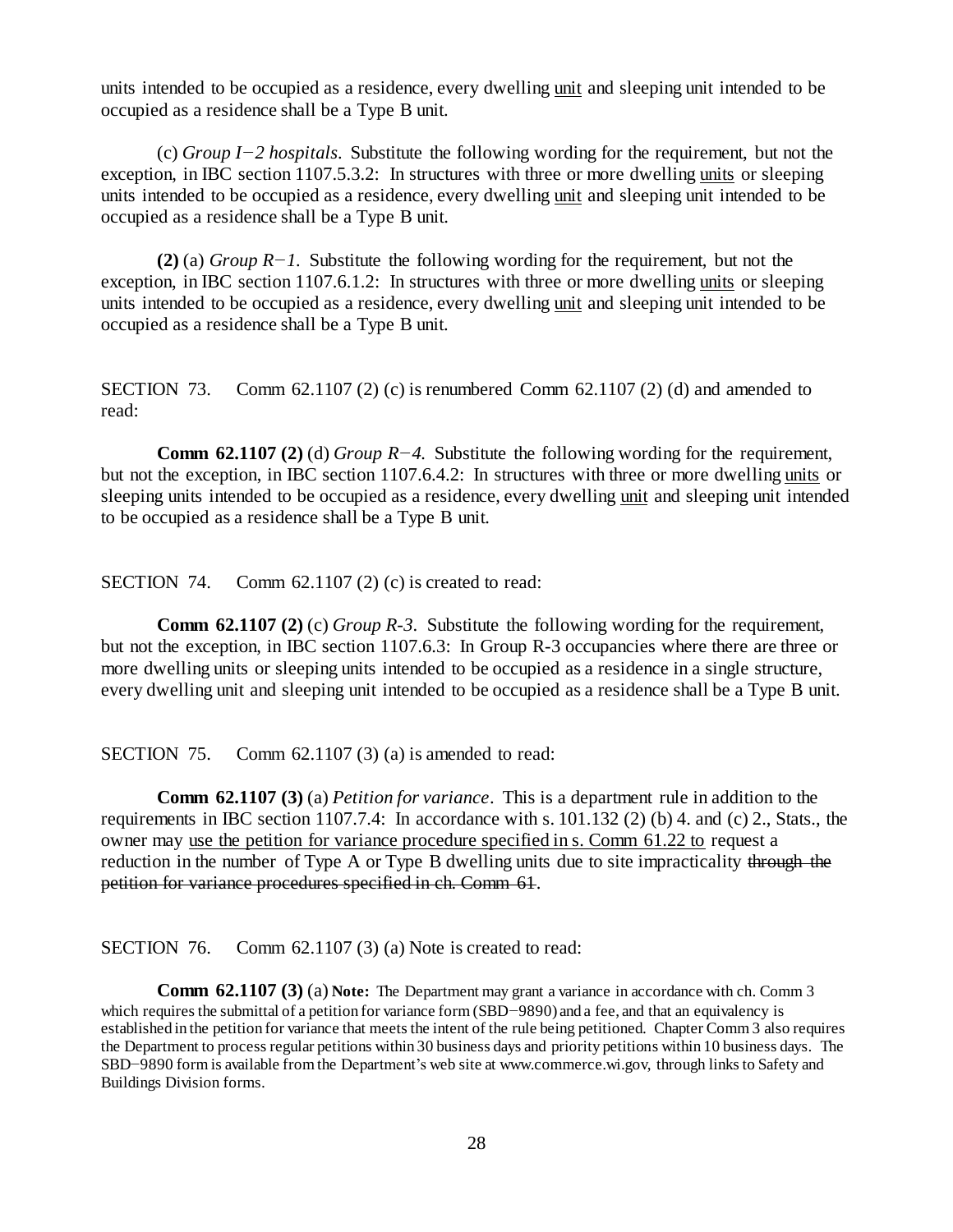SECTION 77. Comm 62.1107 (3) (b) (title) is amended to read:

**Comm 62.1107 (3)** (b) (title) Condition *Condition*.

SECTION 78. Comm  $62.1110(1)$  (title) and  $(2)$  (title) and (a) are amended to read:

**Comm 62.1110 (1) (title) PUBLIC PARKING SIGNS.** 

**(2)** (title) DIRECTIONAL AND INFORMATIONAL SIGNS SIGNAGE. (a) Substitute the following wording for the introductory paragraph of IBC section  $1110.3$  1110.2: Signs Signage indicating directional information or information about functional spaces or signage indicating special accessibility provisions shall comply with ICC A117.1 and be provided as follows at the following locations:

SECTION 79. Comm 62.1110 (2) (b) Note is repealed.

SECTION 80. Comm  $62.1200(2)(a)$  1. is amended to read:

**Comm 62.1200 (2) (a) 1.** Listed and labeled carbon monoxide alarms or detectors shall be installed at locations specified in s. 101.149 (2), Stats., and maintained in accordance with s. 101.149 (3), Stats., in buildings, including buildings existing on October 1, 2008, which are residential buildings or include residential buildings, and contain fuel-burning appliances, except as provided in subd. 4. 5.

SECTION 81. Comm 62.1200 (3) (d) is amended to read:

**Comm 62.1200 (3)** (d) For the propose of sub. (2) (a) 5. b., the inspection of the sealed combustion appliances, vents and chimneys shall be performed by an individual who holds a certification issued under s. Comm 5.73 5.71 as an HVAC qualifier.

SECTION 82. Comm 62.1405 is repealed and recreated to read:

**Comm 62.1405 Exterior walls. (1)** This is a department exception in addition to the exceptions in IBC section 1405.3: Where other approved means to avoid condensation in unventilated framed wall, floor, roof, and ceiling cavities, and box sills are provided.

**(2)** This is a department rule in addition to the requirements in IBC section 1405.14.1: Polystyrene sheathing may be utilized as the required backing material for vinyl siding provided all of the following characteristics and conditions are met:

(a) The sheathing is extruded, rigid and cellular.

(b) The sheathing is type IV, as specified in ASTM C 578.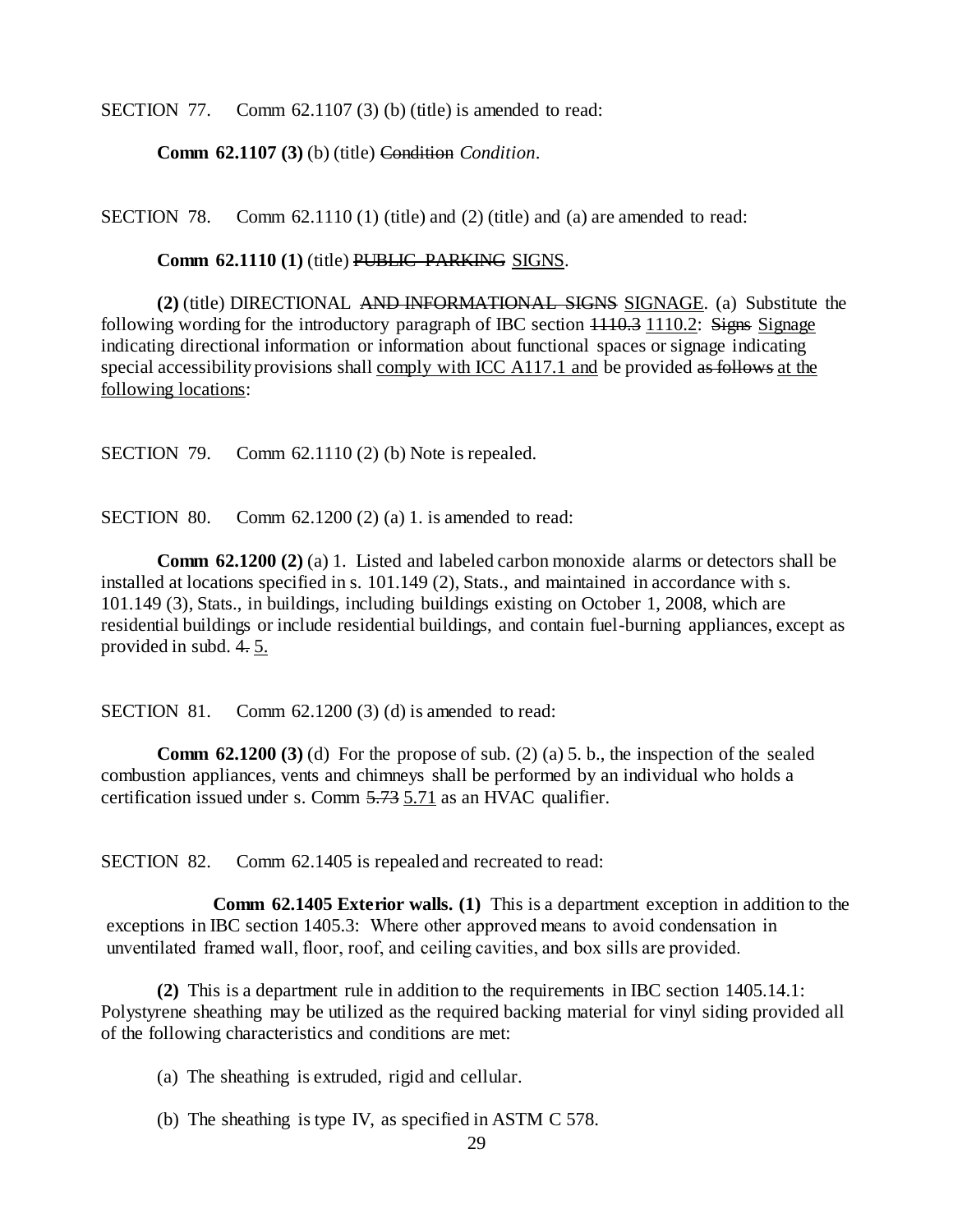(c) The sheathing has a thickness of at least one inch.

(d) The sheathing is installed with an on-center stud spacing of 16 inches or less.

(e) The mean roof height of the building is 40 feet or less.

(f) The building wall has a wind exposure category of B or C, as established in IBC section 1609.4; and the building is not sited on the upper half of an isolated hill or escarpment meeting conditions 1, 2, and 3 in IBC section 1609.1.1.1.

SECTION 84. Comm 62.1603 (title), (1), (3), (4) and (6) are repealed.

SECTION 85. Comm 62.1603 (5) is renumbered Comm 62.0400 (6) and amended to read:

**Comm 62.0400 (6)** LIVE LOADS POSTED. Substitute the following wording for the requirements in IBC section 1603.3: Where the live loads for which each floor or portion thereof of a commercial or industrial building is or has been designed to exceed 100 pounds per square foot, such design live loads shall be conspicuously posted by the owner in that part of each story in which they apply, using durable signs. It shall be unlawful to remove or deface such notices.

SECTION 86. Comm 62.1603 (2) is renumbered Comm 62.1603.

SECTION 87. Comm 62.1604 (title) and (1) are repealed.

SECTION 88. Comm 62.1604 (2) is renumbered Comm 62.1604.

SECTION 89. Comm 62.1607 (1) is amended to read:

**Comm 62.1607 (1)** RESIDENTIAL FLOOR LOADS. Substitute the following wording and live loads for the requirements in line 28 27 and footnote j of IBC Table 1607.1:

SECTION 90. Comm Table 1607.1 and footnote j are amended to read: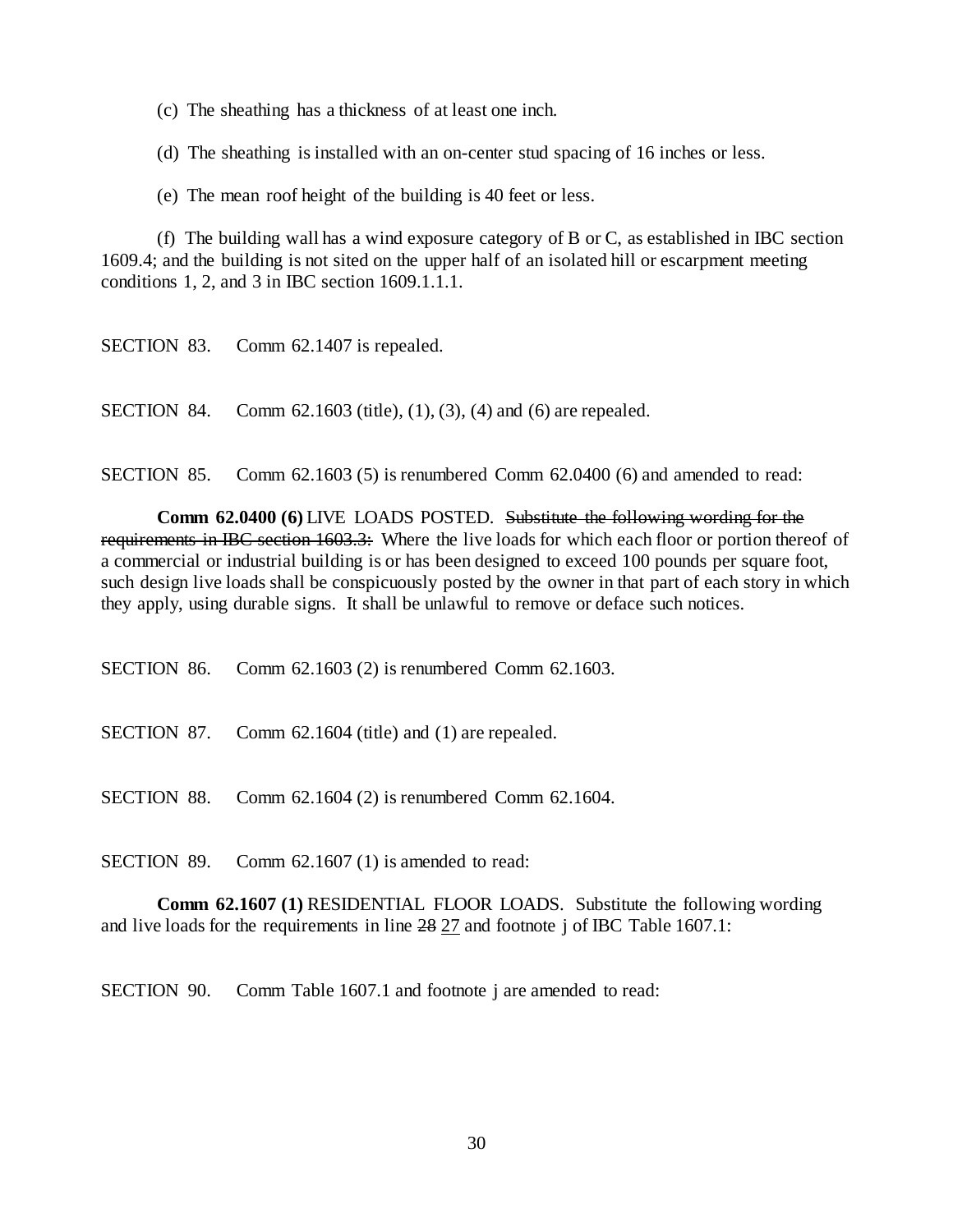## **Table 1607.1 Minimum Uniformly Distributed Live Loads and Minimum Concentrated Live Loads<sup>g</sup>** (Partial Table)

| <b>Occupancy or Use</b>                              | Uniform<br>(psf) | <b>Concentrated</b><br>$(lbs.)$ |
|------------------------------------------------------|------------------|---------------------------------|
| 28 27. Residential                                   |                  |                                 |
| Three or more attached dwelling units not            |                  |                                 |
| more than 3 stories high, with separate              |                  |                                 |
| means of egress for each unit                        |                  |                                 |
| Uninhabitable attics without storage <sup>i</sup>    |                  |                                 |
| Uninhabitable attics with storage <sup>i, j, k</sup> | 20               |                                 |
| All other areas except balconies Habitable           | 40               |                                 |
| attics                                               |                  |                                 |
| Hotels and Group R-2                                 |                  |                                 |
| Private rooms and corridors serving them             | 40               |                                 |
| Public rooms and corridors serving them              | 100              |                                 |

j. For attics with storage and constructed with trusses, this live load need only be applied to those portions of the bottom chord where there are two or more adjacent trusses with the same web configuration capable of containing a rectangle 42 inches high by 2 feet wide or greater, located within the plane of he the truss. The rectangle shall fit between the top of the bottom chord and the bottom of any other truss member, provided that each of the following criteria is met:

- i. The attic area is accessible by a pull-down stairway or framed opening in accordance with Section IBC section 1209.2.
- ii. The truss shall have a bottom chord pitch less than 2:12.
- iii. Bottom chords of trusses shall be designed for the greater of actual imposed dead load or 10 psf, uniformly distributed over the entire span.

SECTION 91. Comm 62.1607 (2) is repealed.

SECTION 92. Comm 62.1607 (3) is renumbered Comm 62.1607 (2) and amended to read:

**Comm 62.1607 (2)** TRUCK AND BUS GARAGES. Substitute the following wording for the requirements in IBC section 1607.6: Minimum live loads for garages having trucks or buses shall be as specified in IBC Table 1607.6, but shall not be less than 50 pounds per square foot, unless other loads are specifically justified and approved by the department. Actual loads shall be used where they are greater than the loads specified in the table.

SECTION 93. Comm 62.1612 is repealed.

SECTION 94. Comm 62.1613 (1) and (2) are repealed.

SECTION 95. Comm 62.1613 (3) is renumbered Comm 62.1613.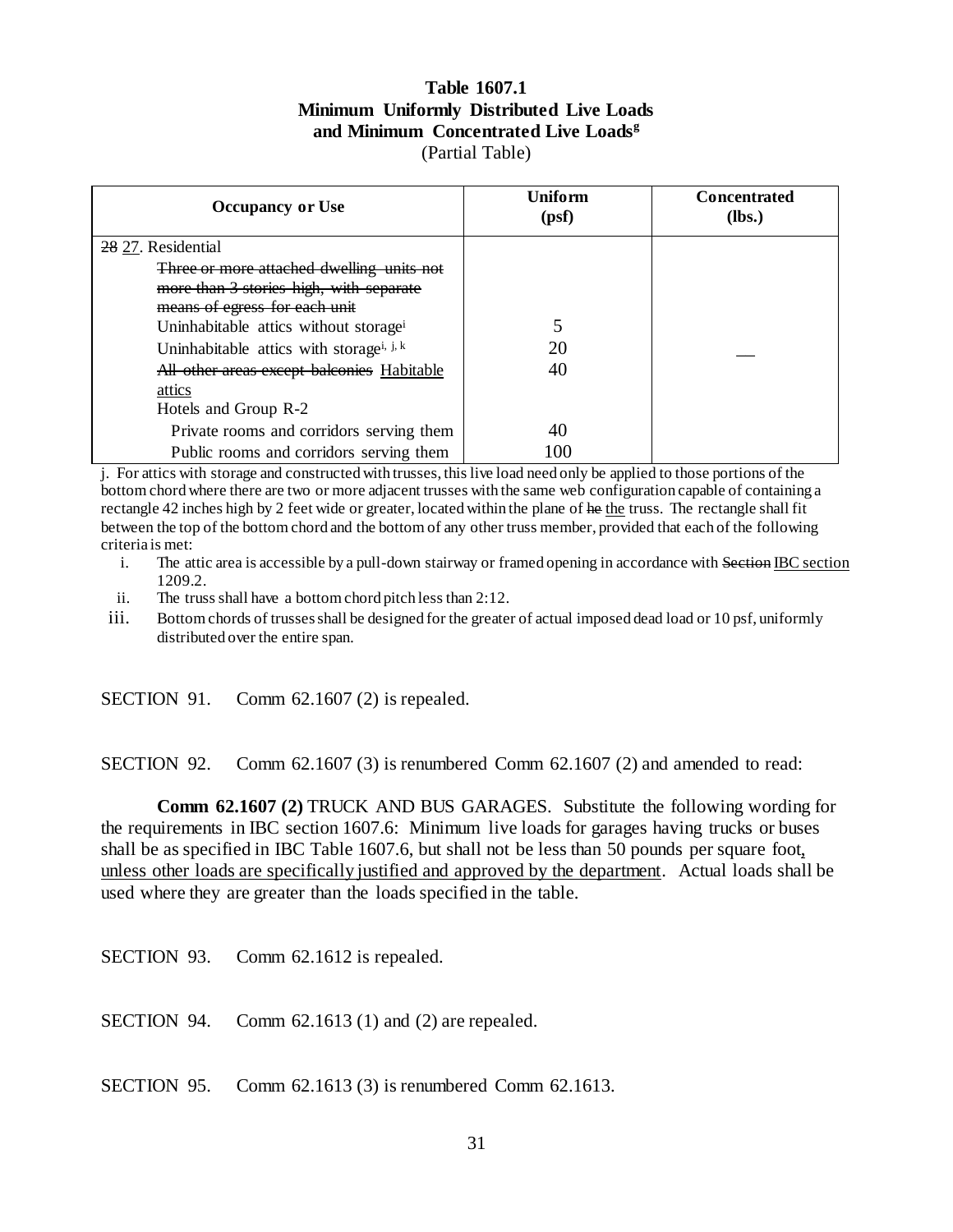SECTION 96. Comm 62.1700 is amended to read:

**Comm 62.1700 Structural tests and special inspections.** The requirements in IBC chapter 17, except for the requirements in IBC sections 1710 1711 to 1715 1716, are not included as part of this code.

SECTION 97. Comm 62.1802 is repealed.

SECTION 98. Comm 62.1803 is repealed and recreated to read:

**Comm 62.1803 Deep foundations.** Item 5 in IBC section 1803.5.5 is not included as part of this code.

SECTION 99. Comm 62.1804 is created to read:

**Comm 62.1804 Ground improvement.** These are department rules in addition to the requirements in IBC section 1804:

**(1)** DESIGN OF GROUND IMPROVEMENT. Ground improvement for support of foundations or floor slabs shall be designed by an architect or engineer who is registered by the department of regulation and licensing.

**(2)** ALLOWABLE FOUNDATION PRESSURE OF IMPROVED GROUND. The allowable foundation pressure for improved ground shall incorporate a minimum safety factor of 3 with respect to a bearing capacity failure within the composite improved ground.

**(3)** SETTLEMENT OF STRUCTURES SUPPORTED ON IMPROVED GROUND. The improved ground shall be designed and constructed for a maximum anticipated total settlement of one inch and a maximum anticipated differential settlement of three fourths of an inch, unless it can be shown that the predicted total and differential settlement will not cause any of the following:

(a) Harmful distortion of the structure.

- (b) Instability in the structure.
- (c) Any element to be loaded beyond its capacity.

**(4)** DESIGN CONFIRMATION TESTING. The registered design professional responsible for the design of the ground improvement shall determine the scope of field testing required to confirm the design, shall supervise the testing, and shall write a report indicating whether the test results confirm the design. At the discretion of that design professional, testing may be limited to a modulus load test to measure deformation behavior of a single ground improvement element. The design of the ground improvement shall be modified as appropriate based on the results of the confirmatory testing.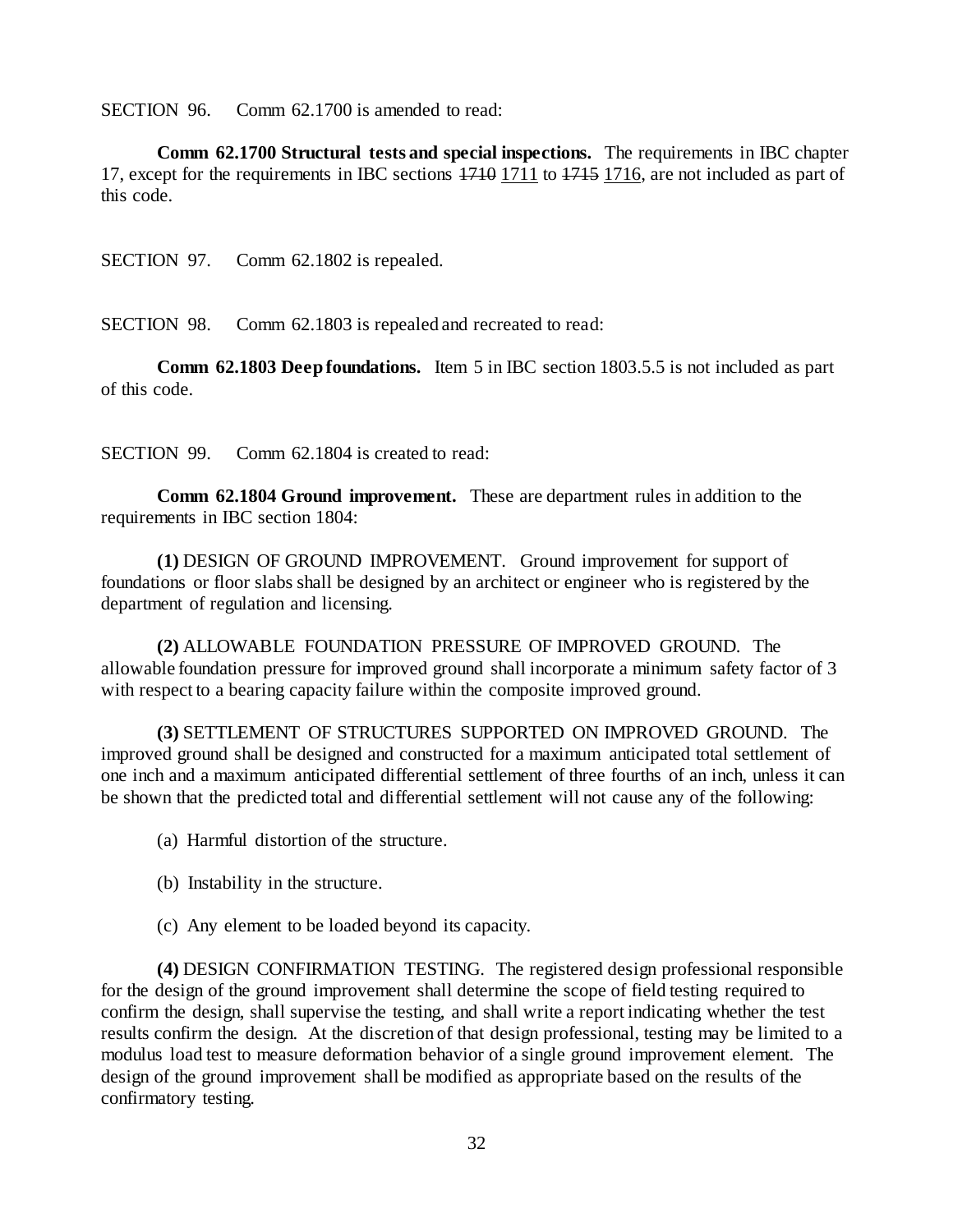**(5)** QUALITY CONTROL OBSERVATIONS AND TESTING. The registered design professional responsible for the design of the ground improvement, or a technician working under supervision of that professional, shall observe construction of the ground improvement, perform quality control testing, and upon completion of work, prepare a report stating whether the ground improvement meets the intent of the approved construction documents. A copy of the report shall be provided to the registered design professional in responsible charge of the project, and to the building official if requested.

SECTION 100. Comm 62.1805 is repealed and recreated to read:

**Comm 62.1805 Basement floor base course.** This is a department rule in addition to the requirements in IBC section 1805.4.1: A required base course shall be placed on a geotextile fabric that is designed to limit migration of silt and fine sand into the base course.

SECTION 101. Comm 62.1806 is created to read:

**Comm 62.1806 Presumptive load-bearing values for saturated soils.** This is an additional department footnote for IBC Table 1806.2: Footnote c. Values to be multiplied by 0.5 for saturated soils.

SECTION 102. Comm 62.1807 is repealed and recreated to read:

**Comm 62.1807 Shallow post foundations.** This is a department alternative to the requirements in IBC section 1807.3.2: The design criteria in ANSI/ASAE EP 486.1 may be used in lieu of the design criteria in IBC section 1807.3.2.

SECTION 103. Comm 62.1808 (1) is renumbered Comm 62.1802 and amended to read:

**Comm 62.1802 Definition of neutral plane.** This is a department definition in addition to the definitions in IBC section 1808.1 1802.1: NEUTRAL PLANE. A pile's deep foundation's neutral plane is the level at which drag load, accumulated from the top down, added to the longterm static service load, equals the upward acting shaft resistance accumulated from the bottom up, added to the pile's deep foundation's toe resistance.

SECTION 104. Comm 62.1810 is repealed.

SECTION 105. Comm 62.1808 (title), (2) and (3) are renumbered Comm 62.1810 (title) and (1) and (2), and Comm  $62.1810$  (title),  $(1)$ ,  $(2)$  (intro.),  $(a)$ ,  $(b)$  and  $(d)$  to  $(f)$ , as renumbered, are amended to read:

**Comm 62.1810 (title) Pier and pile Deep foundations. (1)** DOWNDRAG. This is a department rule in addition to the requirements in IBC section 1808.2.2 1803.5.5: Investigations and reports for pier or pile deep foundations shall include analysis of whether downdrag is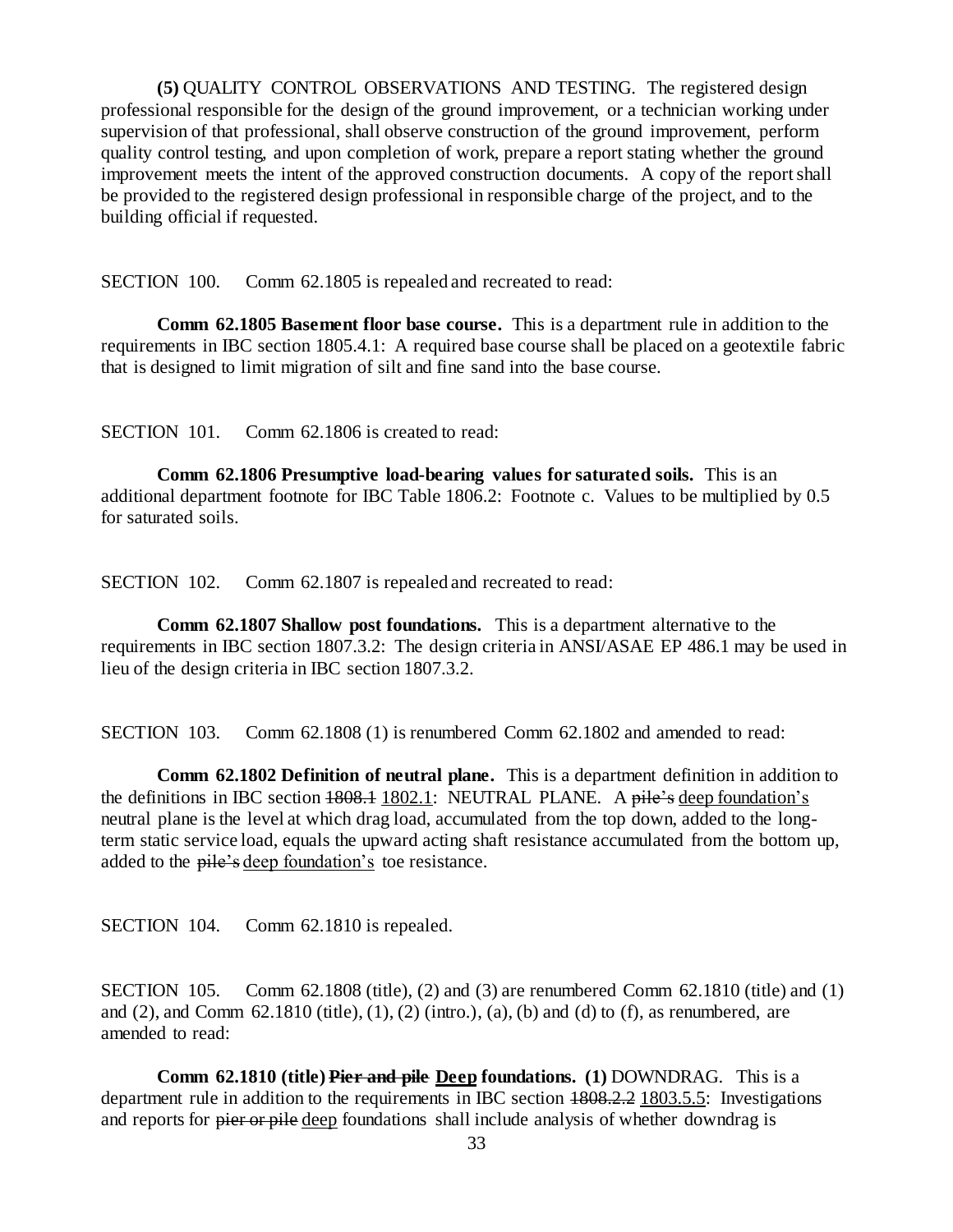anticipated. Where downdrag is anticipated, the report shall include a determination of the position of the pile's deep foundation's neutral plane, an estimate of the soil settlement at the neutral plane, and a determination of the maximum load at the neutral plane.

**(2)** DETERMINATION OF ALLOWABLE LOADS. Substitute the following wording for the requirements in IBC section  $1808, 2.8.1$   $1810, 3.3$ :

(a) The allowable axial and lateral loads on piers or piles deep foundations shall be determined by an approved formula, load tests or static analysis.

(b) The factor of safety to be used for pier or pile deep foundation design shall depend on the extent of field testing performed to verify capacity.

(d) If only static analysis and dynamic field testing are performed, a minimum factor of safety of 2.5 shall be applied to the ultimate capacity to determine allowable load capacity.

(e) 1. If one or more static load tests are performed, in addition to a static analysis, a minimum factor of safety of 2.0 shall be applied to the ultimate allowable capacity to determine allowable load capacity, except as provided in subd. 2.

(f) A minimum factor of safety of 2.0 shall be used for occupiable structures in occupancy categories II to IV provided that all of the conditions in pars. (a) to  $(e)$  are met. 2. A minimum factor of safety of 1.5 may be used for non-occupiable structures in occupancy category I, provided that all of the following conditions are met:

a. The deep foundations are required only to control settlement, and it can be demonstrated that.

b. The deep foundations are not required to prevent a bearing capacity failure.

c. A static load test, a static analysis and dynamic field testing have been performed.

SECTION 106. Comm 62.1808 (4) and (6) are repealed.

SECTION 107. Comm 62.1808 (5) is renumbered Comm 62.1810 (7) and amended to read:

**Comm 62.1810 (7)** (title) PILES DEEP FOUNDATIONS IN SUBSIDING AREAS. Substitute the following wording for the requirements in IBC section  $1808.2.11$  1810.3.4:

(a) Where piles deep foundations are installed through subsiding fills or other subsiding strata and derive support from underlying firmer materials, consideration shall be given to the downward drag load that may be imposed on the piles deep foundations by the subsiding upper strata.

(b) Where the influence of subsiding fills is considered as imposing loads on the pile deep foundation, the allowable stresses specified in this chapter are permitted to be increased where satisfactory substantiating data are submitted.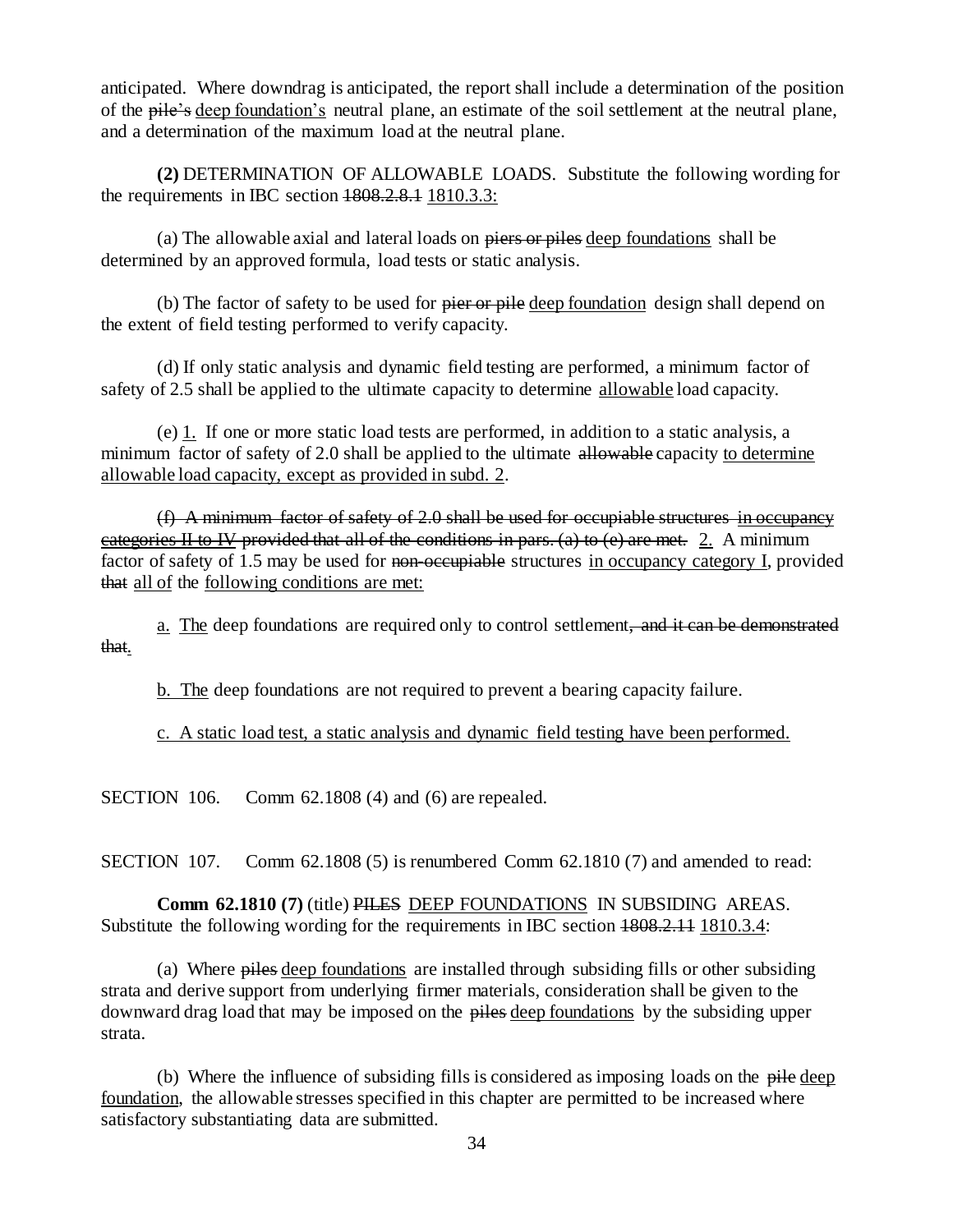(c) The position of the pile's deep foundation's neutral plane shall be determined, and the settlement of the soil at the level of the neutral plane shall be estimated. The maximum load in the pile deep foundation, which occurs at the neutral plane, shall be determined.

SECTION 108. Comm 62.1808 is created to read:

**Comm 62.1808 Foundations.** Substitute the following wording for the requirements in IBC section 1808.7.5: Alternate setbacks and clearances are permitted, subject to the approval of the department.

SECTION 109. Comm 62.1809 is renumbered Comm 62.1810 (9) and amended to read:

**Comm 62.1810 (9)** DRIVEN PILE FOUNDATIONS TIMBER PILES*.* Substitute the following wording for the requirements in IBC section  $1809.1.3$  1810.4.1.5: Any sudden decrease in driving resistance of an end-supported timber pile shall be investigated with regard to the possibility of damage. If the sudden decrease in driving resistance cannot be correlated to loadbearing data, the pile shall be removed for inspection or rejected, or shall be assigned a reduced capacity commensurate with the loss of end-bearing in lieu of removing or rejecting the pile.

SECTION 110. Comm 62.1809 is created to read:

**Comm 62.1809 Frost-protected shallow foundations.** This is a department rule in addition to the requirements in IBC section 1809.5: Where a frost-protected shallow foundation is relied upon for a heated or semi-heated structure, permanent, legible notices shall be posted near the thermostats of all building heating appliances that indicates all of the following:

**(1)** That the structure is designed using a frost-protected-shallow foundation.

**(2)** The minimum monthly average temperature that the structure must be maintained at to avoid frost damage to the foundation.

SECTION 111. Comm 62.1810 (3) to (6) and (8) are created to read:

**Comm 62.1810 (3)** DRIVING CRITERIA. This is a department rule in addition to the requirements in IBC section 1810.3.3.1.1: Driving criteria for deep foundations shall be submitted prior to installing the foundations, if requested by the building official.

**(4)** APPROVED FORMULAS. This is a department informational note to be used under IBC section 1810.3.3.1.1: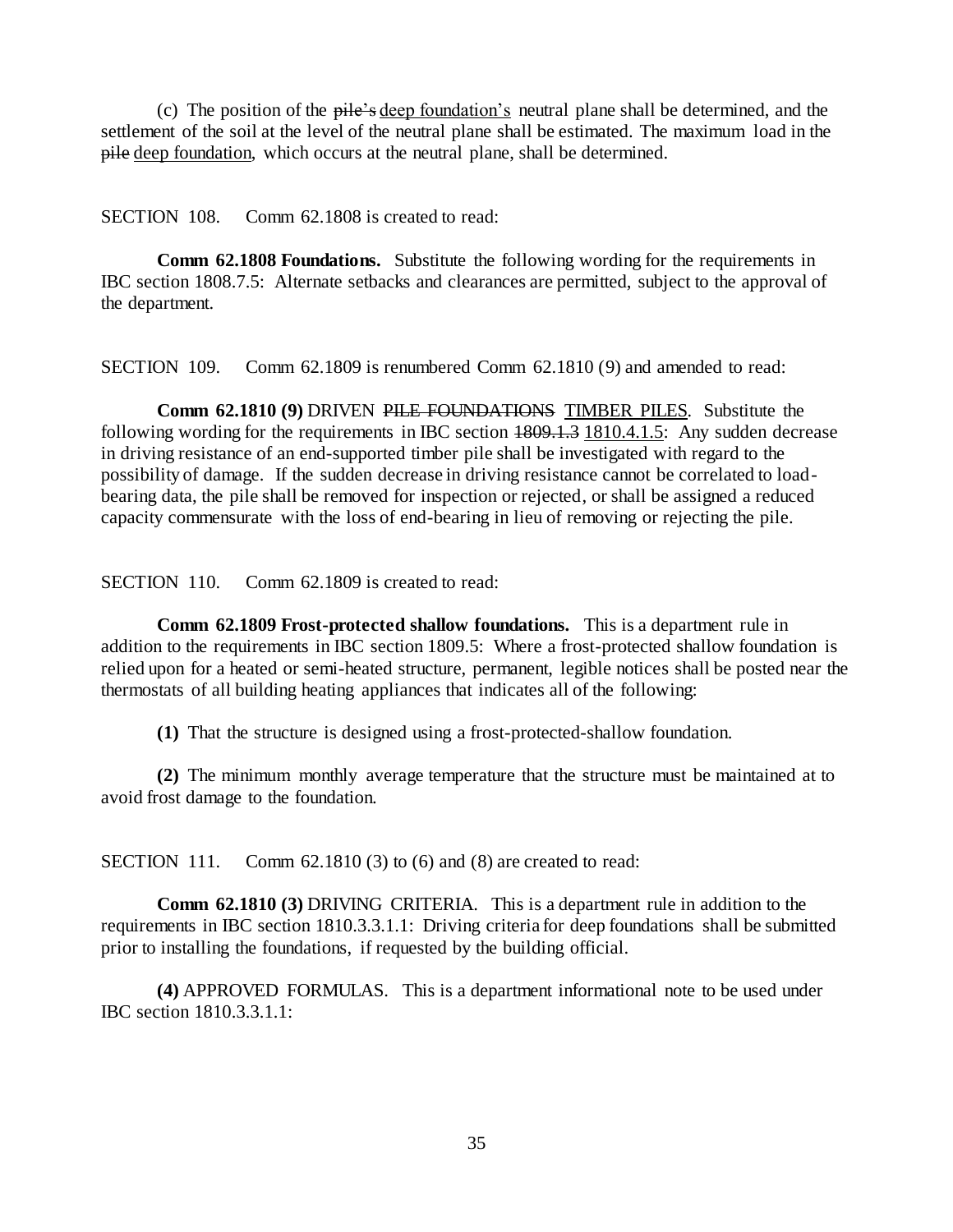**Note:** The Department has approved the following two dynamic driving formulas, when used within the parameters prescribed below.

1. Washington State Department of Transportation formula:  $R_n = 6.6 F_{\text{eff}} W H \ln(10N)$ 

Where:

*R<sup>n</sup>* is the ultimate axial compression capacity in kips. *Feff* is an efficiency factor based on hammer and pile type. *W* is the hammer weight in kips. *H* is the drop height of the hammer in feet. *N* is the average penetration resistance at the end of driving, in blows per inch.

Acceptable *Fe<sub>ff</sub>* values are:

0.55 for all pile types driven with an air or steam hammer.

0.37 for open-ended diesel hammers for concrete and timber piles.

0.47 for open-ended diesel hammers for steel piles.

0.35 for closed-ended diesel hammers for all pile types.

2. Corrected FHWA-Modified Gates Equation:  
\n
$$
R_u = [(1.75)((eE_r)^{0.5}) (\log(10N_b)) - 100] (F_o) (F_s) (F_p) (F_h)
$$

Where:

 $R_u$  is the ultimate axial compression capacity in kips.

*e* is the hammer efficiency.

 $E_r$  is the hammer energy in foot-pounds.

 $N_b$  is the final penetration resistance in blows per inch.

*F<sup>o</sup>* is an overall correction factor.

 $F_s$  is a correction factor for soil type.

 $F_p$  is a correction factor for pile type.

*F<sup>h</sup>* is a correction factor for hammer type.

Acceptable hammer-efficiency values are: 0.75 for drop hammers. 0.85 for other hammers, or an efficiency recommended by the hammer manufacturer.

Acceptable correction factors are: Overall *Fo*: 0.94.

Soil *Fs*: 1.00 for mixed soil profile. 0.87 for sandy soil profile. 1.20 for clayey soil profile.

Pile  $F_p$ : 1.00 for closed-ended pipe. 1.02 for open-ended pipe. 0.80 for H-Section piles.

Hammer *Fh*: 1.00 for open-ended diesel. 0.84 for closed-ended diesel. 1.16 for air or steam single-acting. 1.01 for air or steam double-acting. 1.00 for hydraulic.

If at least 1 static load test is performed to field-check the penetration resistance criteria calculated by the above dynamic formulas, a minimum safety factor of 2.5 must be applied to the ultimate axial compression capacity calculated by the dynamic formula to determine the allowable pile load. If only dynamic testing (including signal matching) is performed to field-check the penetration resistance criteria determined by the dynamic formula, a minimum safety factor of 2.75 must be applied to the ultimate axial compression capacity calculated by the dynamic formula to determine the allowable pile load. If no field testing is performed to check the penetration resistance criteria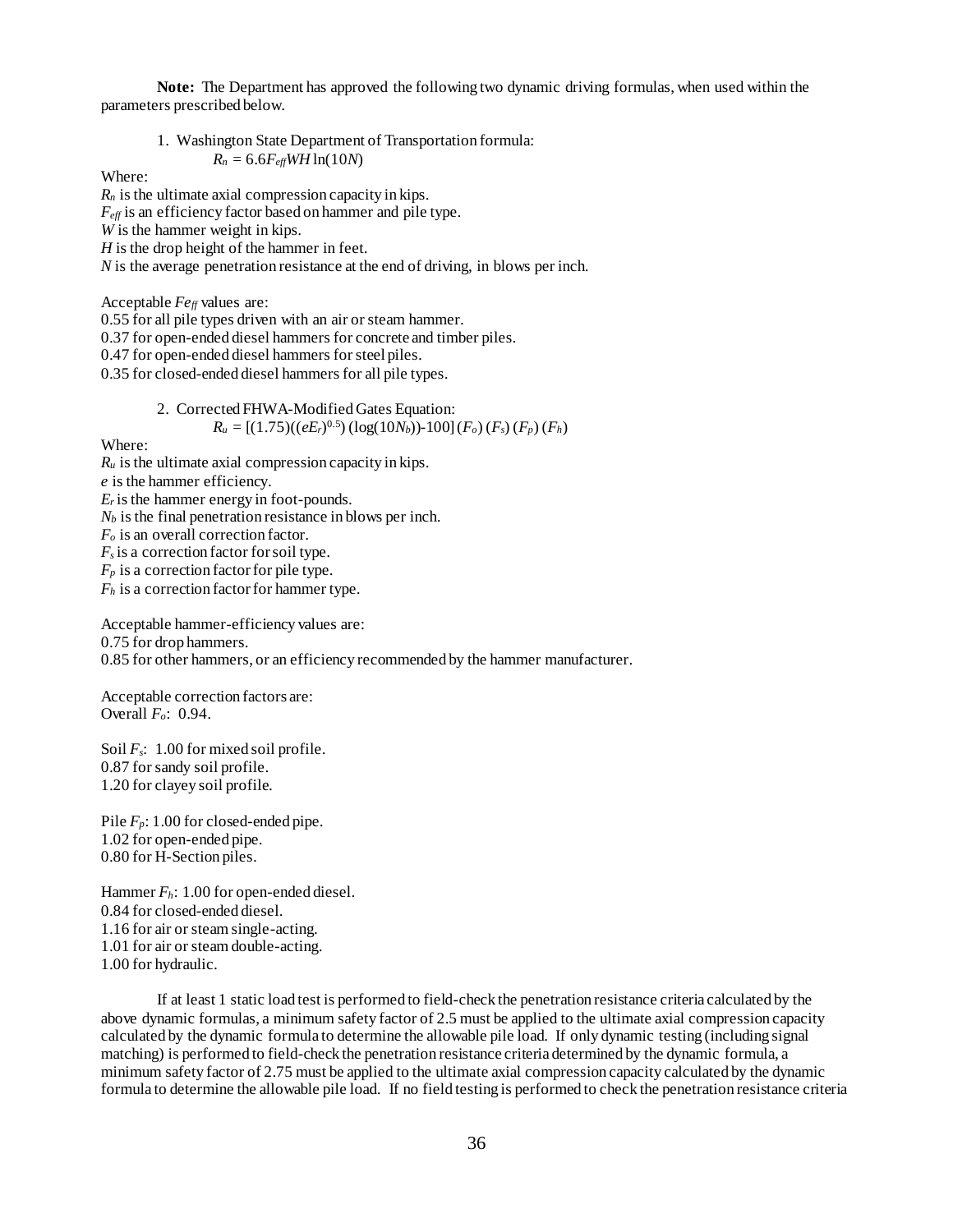calculated by the dynamic formula, a minimum safety factor of 3.0 must be applied to the ultimate axial compression capacity calculated by the dynamic formula to determine the allowable pile load.

The above formulas are predicated on the following three conditions: (1) static load testing and/or dynamic testing being performed on pile(s) driven in uniform site soil conditions, (2) test pile(s) being driven with the same hammer and cushion used for installation of production piles, and (3) test pile(s) being of the same type and section used for production piles. If any of the three conditions is not met, additional field testing is required. With static load testing and/or dynamic testing, penetration resistance criteria calculated by the dynamic formula must be modified as appropriate based on the results of the field testing. A site must be defined as a project site, or a portion of it, where subsurface conditions can be characterized as geologically similar in terms of subsurface stratigraphy, including the sequence, thickness, geologic history, engineering properties and groundwater aspects.

**(5)** FACTOR OF SAFETY FOR UPLIFT. The exception in IBC section 1810.3.3.1.5 is not included as part of this code.

**(6)** HELICAL PILES. This is a department informational note to be used under IBC section 1810.3.3.1.9:

**Note:** See sub. (2) for factors of safety that supersede the criteria in this section. For example, under sub. (2) (c), (d) and (e), this factor may be 3, 2.5 or 1.5, respectively.

**(8)** DESIGN CRACKING MOMENT. Substitute the following equation for IBC equation 18-11:  $\varphi M_n = 3(f'_c)^{0.5}(S_m)$ .

SECTION 112. Comm 62.1901 to 62.1908 are repealed.

SECTION 113. Comm 62.1913 is repealed and recreated to read:

**Comm 62.1913 Shotcrete clearance.** Substitute the following wording for the exception under IBC section 1913.4.2: Subject to the approval of the department, required clearances may be reduced where it is demonstrated by preconstruction tests that adequate encasement of the bars used in the design will be achieved.

SECTION 114. Comm 62.1915 and 62.2101 are repealed.

SECTION 115. Comm 62.2105 is repealed.

SECTION 116. Comm 62.2109 (2) and Table 62.2109-1 are repealed.

SECTION 117. Comm 62.2109 (3) is renumbered Comm 62.2109 (2), and Comm 62.2109 (2) (b), as renumbered, is amended to read:

**Comm 62.2109 (2)** (b) *Vertical jointing.* Vertical movement joints shall be provided at a spacing in compliance with Table 62.2109 – 2 62.2109.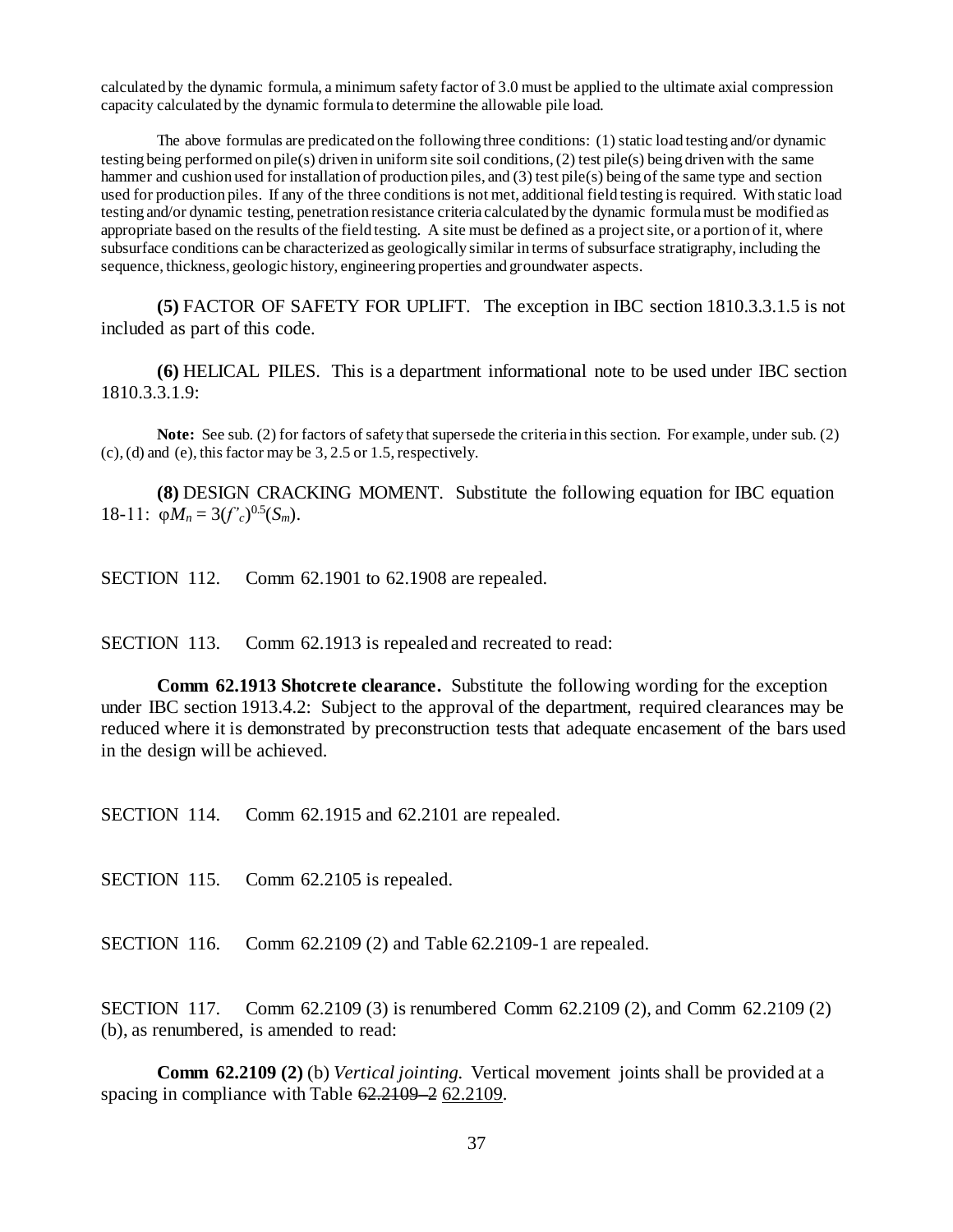SECTION 118. Comm Table 62.2109–2 is renumbered Comm Table 62.2109.

SECTION 119. Comm 62.2204 is repealed and recreated to read:

**Comm 62.2204 Welded connections.** This is a department informational note to be used under IBC section 2204.1:

**Note:** The rules pertaining to registration of structural welders are specified in ch. Comm 5.

SECTION 120. Comm 62.2206 is repealed.

SECTION 121. Comm 62.2210 is created to read:

**Comm 62.2210 Trusses spanning 60 feet or greater.** The requirements in IBC section 2210.3.4 are not included as part of this code.

SECTION 122. Comm 62.2303 is repealed and recreated to read:

**Comm 62.2303 Trusses spanning 60 feet or greater.** The requirements in IBC section 2303.4.1.3 are not included as part of this code.

SECTION 123. Comm 62.2902 (5) Note is amended to read:

**Comm 62.2902 (5) Note:** Additional location requirements for restaurant toilet rooms may be applied by the Department of Health Services.

SECTION 124. Comm 62.2903 is created to read:

**Comm 62.2903 Drinking facilities.** This is a department rule in addition to the requirements in IBC section 2903: Drinking fountains, water coolers and bottled water dispensers may not be located or installed in public restrooms.

SECTION 125. Comm 62.3001 (1) is repealed.

SECTION 126. Comm 62.3001 (2) and (3) are renumbered Comm 62.3001 (1) and (2), and Comm 62.3001 (1), as renumbered, is amended to read:

**Comm 62.3001 (1)** REFERENCED STANDARDS. Substitute the following wording for the requirements in IBC section 3001.2: Except as otherwise provided for in this code, the design,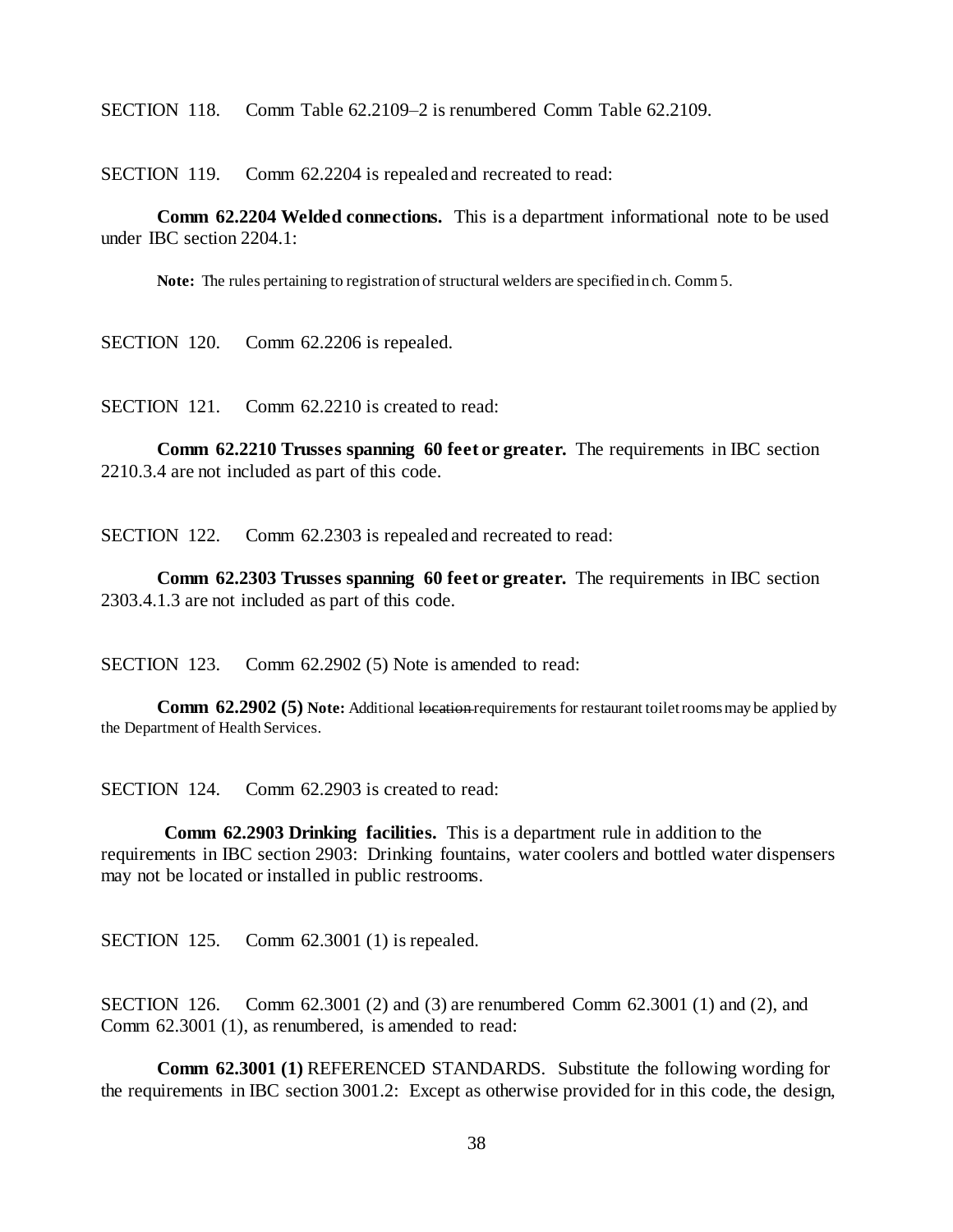construction, installation, alteration, repair and maintenance of elevators, dumbwaiters, escalators, moving walks conveyances and their components shall comply with ch. Comm 18.

SECTION 127. Comm 62.3002 is created to read:

**Comm 62.3002 Elevator car to accommodate ambulance stretcher.** Substitute the following wording for IBC section 3002.4:

**(1)** Where passenger elevators are provided, at least one elevator shall be provided for fire department emergency access to all floors served by passenger elevators in all of the following situations:

(a) A building four or more stories above or four or more stories below grade plane.

(b) Any floor above or below the level affording fire department vehicle access, if the floor accommodates any one of the following occupancies:

1. Group I.

2. R-2.

3. Outpatient clinic and ambulatory health care facility.

**(2)** The elevator car provided for fire department emergency access shall be of such a size and configuration to accommodate an ambulance stretcher 24 inches by 84 inches with not less than 5-inch radius corners, in the horizontal, open position.

**(3)** The elevator car provided for fire department emergency access shall be identified by the international symbol for emergency medical services, star of life. The symbol may not be less than 3 inches high and shall be placed inside on both sides of the hoistway door frame.

SECTION 128. Comm 62.3004 (2) (b) is repealed and recreated to read:

**Comm 62.3004 (2)** (b) 1. Except as provided in subd. 2., A drain or sump complying with ss. Comm 82.33 and 82.36 shall be provided in an elevator pit. Connection of the drain or sump to a sanitary system is prohibited.

2. An elevator pit is exempt from the sump or drain requirement under subd. 1. for any of the following situations:

a. The floor of an elevator walk-in pit is level with the adjacent floor.

b. The elevator does not extend to the building's lowest floor level and the pit floor is not in contact with the earth.

c. The pit floor is above adjacent grade where the elevator hoistway shaft has one or more exterior walls.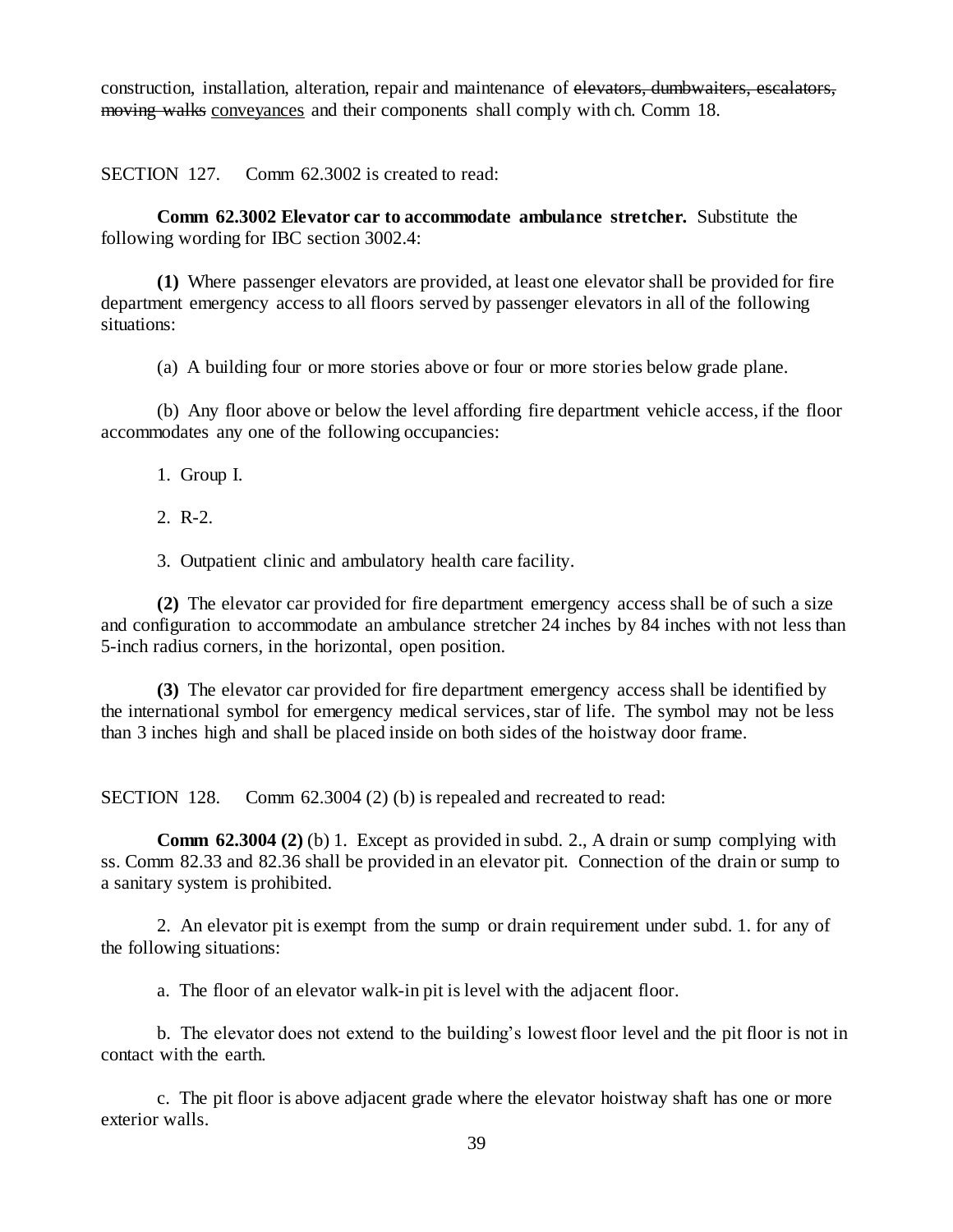- 3. The aggregate capacity for drainage from the pit shall be at least one of the following:
- a. 30 gpm in a hoistway with one elevator.
- b. 50 gpm in a hoistway with two or three elevators.
- c. 80 gpm in a hoistway with four elevators.

**Note:** See s. Comm 82.36 for the width or diameter and depth of a sump pump located in an elevator pit.

SECTION 129. Comm 62.3500 (3) (a) is repealed.

SECTION 130. Comm 62.3500 (3) (b) and (d) are amended to read:

**Comm 62.3500 (3)** (b) NFPA 30A – 2000 2008, Code for Motor Fuel Dispensing Facilities and Repair Garages.

(d) NFPA 750 – 1996 2010, Standard on Water Mist Fire Protection Systems.

SECTION 131. Comm 63.002 (2) is repealed and recreated to read:

**Comm 63.002 (2)** EXEMPTED BUILDINGS AND STRUCTURES. Glazed structures or glazed portions of buildings used for the production of plant life or for maintaining plant life as the primary purpose are exempt from the building thermal envelope provisions of this code, provided that glazed portions are separated from the remainder of the building by building thermal envelope assemblies complying with this chapter.

SECTION 132. Comm 63.0101 is amended to read:

**Comm 63.0101 Administration and enforcement.** The Except for IECC section 101.5..2, the requirements in IECC sections  $101$ , and  $103$  to  $106$  109 are not included as part of this chapter.

SECTION 133. Comm 63.0102 is renumbered Comm 63.0303 and Comm 63.0303 (intro.), as renumbered, is amended to read:

**Comm 63.0303 Materials, systems and equipment.** These are department rules in addition to the requirements in IECC section 102 303.

SECTION 134. Comm 63.0402 is repealed.

SECTION 135. Comm 63.0403 (2) is repealed and recreated to read: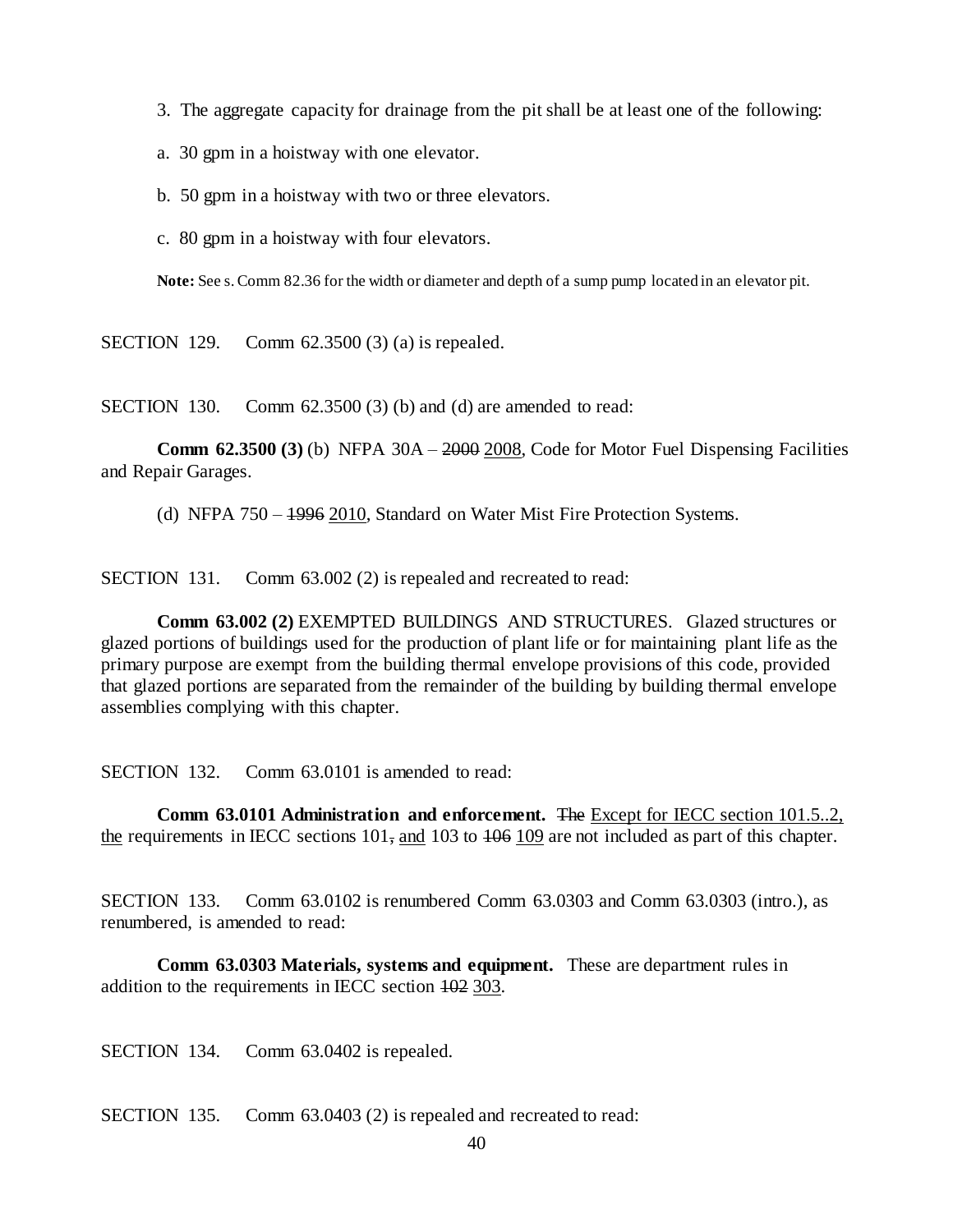**Comm 63.0403 (2) DUCTS.** Substitute the following wording for the requirements in IECC section 403.2.2: All ducts, air handlers, and filter boxes shall be sealed. Joints and seams shall comply with IMC section 603.9.

SECTION 136. Comm 63.0403 (3) is repealed.

SECTION 137. Comm 63.0404 is renumbered Comm 63.0405 and amended to read:

**Comm 63.0405 Calculation software tools.** This is a department informational note to be used under IECC section 404.6 405.6:

Note: The federal Department of Energy has developed REScheckTM, a computer program that may be used in demonstrating compliance for a residential building which has no more than 3 stories above grade and has 3 or more dwelling units. The REScheck program may be downloaded at http://www.energycodes.gov/. When using the program, the applicable code must be defined as the "2006 2009 IECC." The use of the "Wisconsin" option will apply requirements associated with a 1 or 2 family dwelling, which are more restrictive than those associated with low-rise multifamily buildings.

SECTION 138. Comm 63.0501 (2) is amended to read:

**Comm 63.0501 (2)** Sections Comm 63.0503  $\leftrightarrow$  (3) and  $\leftrightarrow$  (4) relating to economizers.

| SECTION 139. Comm 63.0502 is repealed.                                                    |
|-------------------------------------------------------------------------------------------|
| SECTION 140. Comm 63.0503 (3) to (6) and Tables 503.2.3 (1) and 503.2.3 (2) are repealed. |
| SECTION 141. Comm 63.0503 (7) is renumbered Comm 63.0503 (3).                             |
| SECTION 142. Comm 63.0503 (8), (9) and Table 63.0503 are repealed.                        |

SECTION 143. Comm 63.0503 (4) and (5) are created to read:

**Comm 63.0503 (4) ECONOMIZERS SIMPLE HVAC SYSTEMS.** Substitute the following wording for the requirements in IECC section 503.3.1 the first paragraph and Table 503.3.1 (1): Supply air economizers shall be provided on the following cooling systems:

- (a) Package roof top units  $\geq$  33,000Btu/h.
- (b) All other cooling systems  $\geq$  54,000 Btu/h.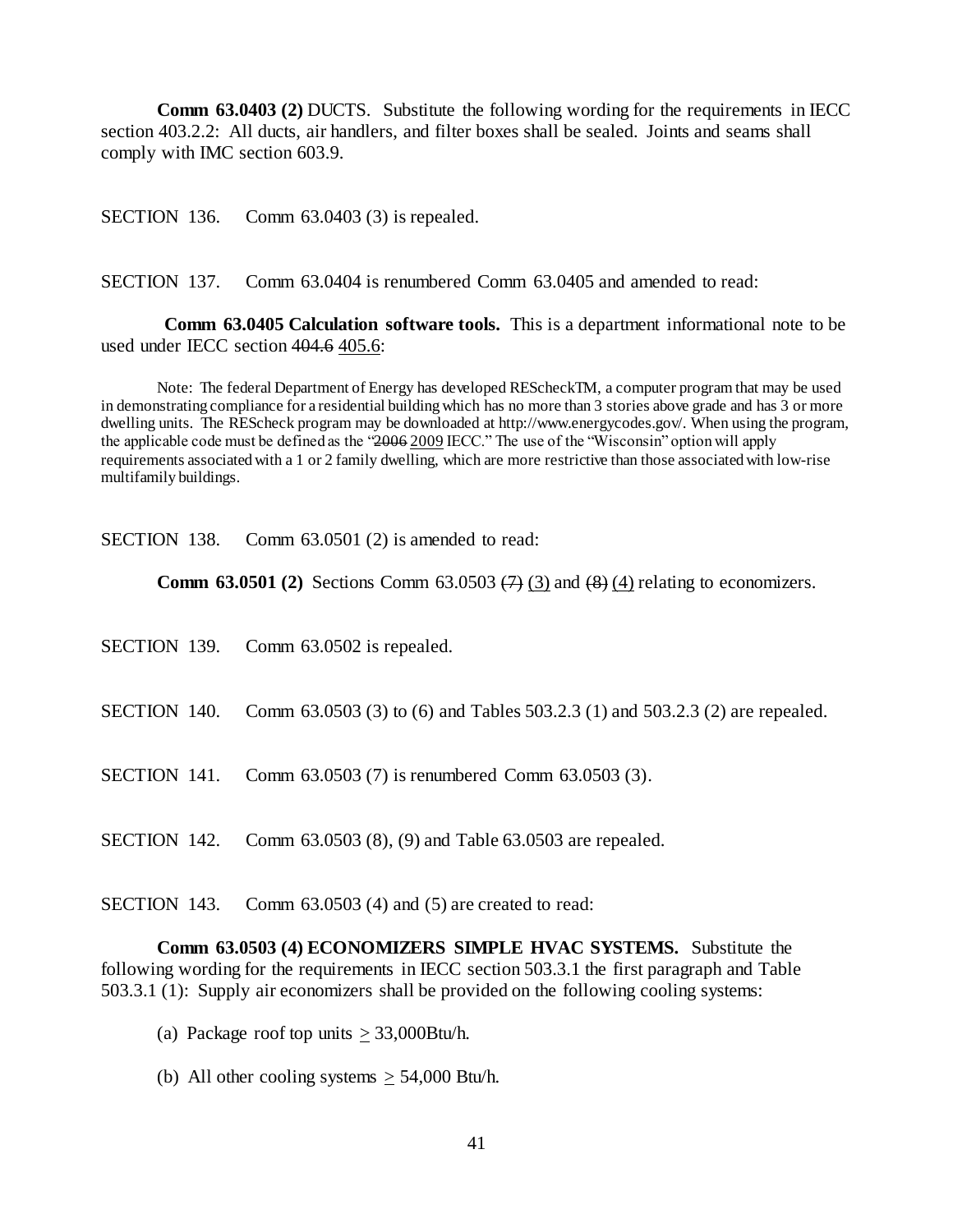**(5) ECONOMIZERS COMPLEX HVAC SYSTEMS.** Substitute the following wording for the requirements, but not the exceptions, in IECC section 503.4.1: Supply air economizers shall be provided on cooling systems as described under sub. (4). Economizers shall be capable of operating at 100 percent outside air, even if additional mechanical cooling is required to meet the cooling load of the building.

SECTION 144. Comm 63.0503 (6) is created to read:

**Comm 63.0503 (6)** CLIMATE ZONES 3 AND 4. Substitute the following wording for the requirements in IECC section 503.4.3.3.2.2: For climate Zones 5 through 8 as indicated in Figure 301.1 and Table 301.1, if an open-circuit cooling tower is used, then a separate heat exchanger shall be required to isolate the cooling tower from the heat pump loop, and heat loss shall be controlled by shutting down the circulation pump on the cooling tower loop and providing an automatic valve to stop the flow of fluid.

SECTION 145. Comm 63.0505 (1), (2) (a) 3. and (3) are repealed.

SECTION 146. Comm 63.0505 (2) and (4) are renumbered Comm 63.0505 (1) and (2) and Comm 63.0505 (1), as renumbered, is amended to read:

**Comm 63.0505 (1)** CONTROLS. These are department rules in addition to the requirements in IECC section 505:

(a) *General.* Except as provided in par. (b), daylit areas daylight zones in any interior enclosed space greater than 250 square feet and a lighting density more than  $0.8 \times 0.6$  W/ft<sup>2</sup> shall have at least one control that meets all of the following requirements:

1. Controls only luminaires in the daylit areas daylight zones.

2. Controls at least 50% of the lamps or luminaires in the davit area daylight zone, in a manner described in IECC section 505.2.2.1.

(b) *Exceptions.* The requirements of this subsection do not apply to any of the following:

1. Daylit areas Daylight zones where the effective aperture of glazing is equal or less than 0.1 for vertical glazing and 0.01 for horizontal glazing.

2. Daylit areas Daylight zones where existing adjacent structures or natural objects obstruct daylight to the extent that effective use of daylighting is not feasible.

SECTION 147. Comm 63.0506 Note is amended to read:

**Comm 63.0506 Note:** ComCheck is a computer program that may be used only for determining building envelope, or lighting or total building compliance. The ComCheck computer program may be downloaded at: http:/www.engergycodes.gov/.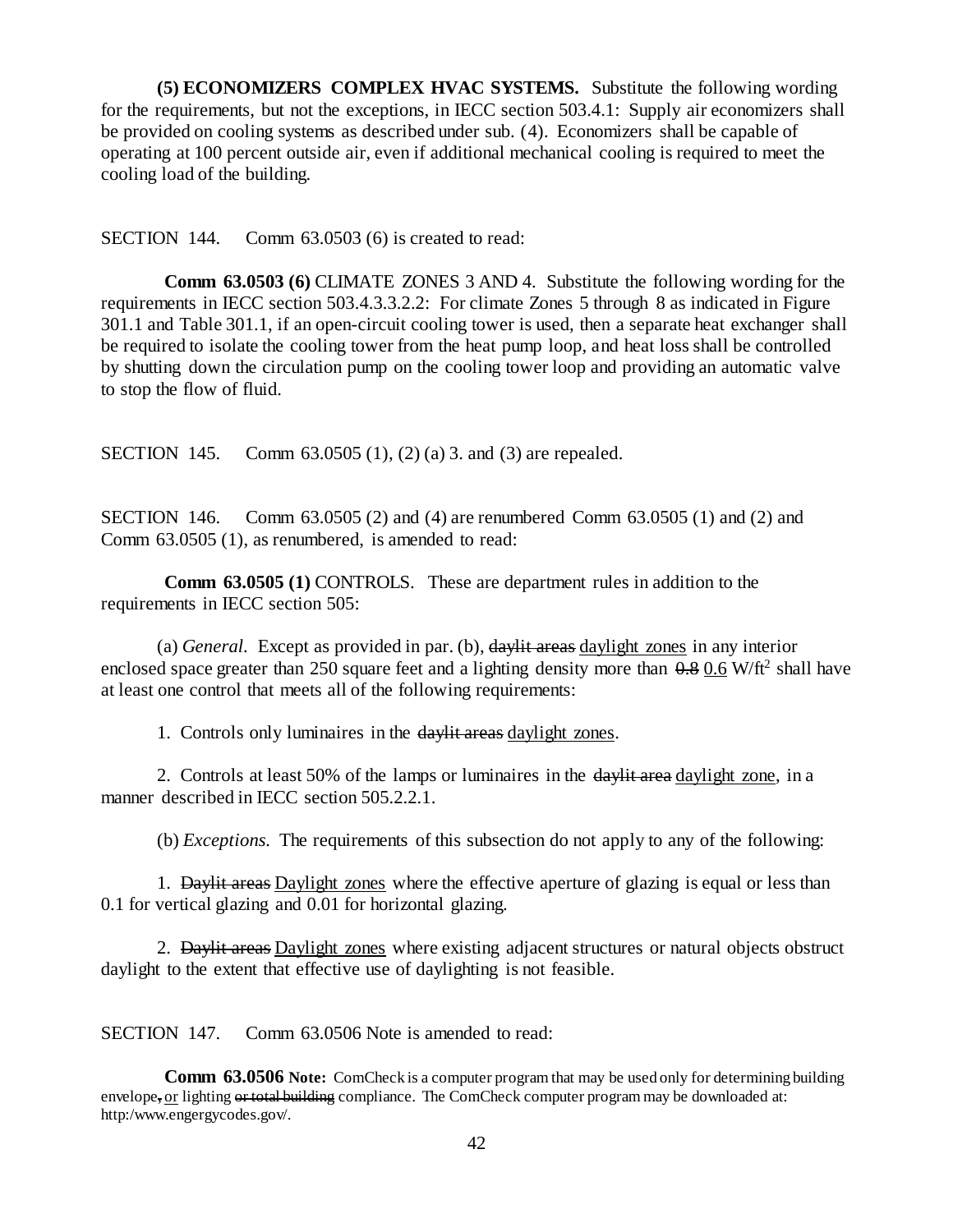SECTION 148. Comm 64.0101 is repealed.

SECTION 149. Comm 64.0102 (title) and (2) are renumbered Comm 64.0313 (4).

SECTION 150. Comm 64.0202 (1) (d) is amended to read:

**Comm 64.0202 (1)** (d) "Health care facility" means a hospital, nursing home, or ambulatory outpatient surgical center facility.

SECTION 151. Comm 64.0300 is renumbered Comm 64.0300 (1) and amended to read:

**Comm 64.0300 Health care facilities. (1)** This is a department rule in addition to the requirements in IMC chapter 3: In addition to the requirements in this code, the heating and ventilation systems for health care facilities only shall conform to the applicable provisions of the American Institute of Architects (AIA) The Facility Guidelines Institute (FGI) Guidelines for Design and Construction of Health Care Facilities, except as provided in sub. (2).

**Note:** The Guidelines for Design and Construction of Health Care Facilities are not intended for use in the design or construction of HVAC systems for other types of institutional health care facilities including communitybased residential facilities (CBRFs) or residential care apartment complexes (RCACs).

SECTION 152. Comm 64.0300 (2) is created to read:

**Comm 64.0300 (2)** (a) The requirements in parts 1 and 5 of FGI guidelines are not included as part of this chapter.

(b) This is a department rule in addition to the requirements in part 6 of the FGI guidelines: Addenda a, b, d, e and f for ASHRAE 170 are included as part of this chapter, except as provided in subd. 2.

(c) Substitute the following definition for the corresponding definition listed in ASHRAE 170 section 3: "Alteration", has the meaning as given in IEBC section 202.

**Note:** IEBC section 202 defines "alteration" as "any construction or renovation to an existing structure other than a *repair* or *addition*. Alterations are classified as Level 1, Level 2, and Level 3".

SECTION 153. Comm 64.0301 (3) (b) 2. is amended to read:

**Comm 64.0301 (3)** (b) 2. The results of a test conducted by a Wisconsin registered engineer on the output and safety controls in accordance with the national standard used by the manufacture.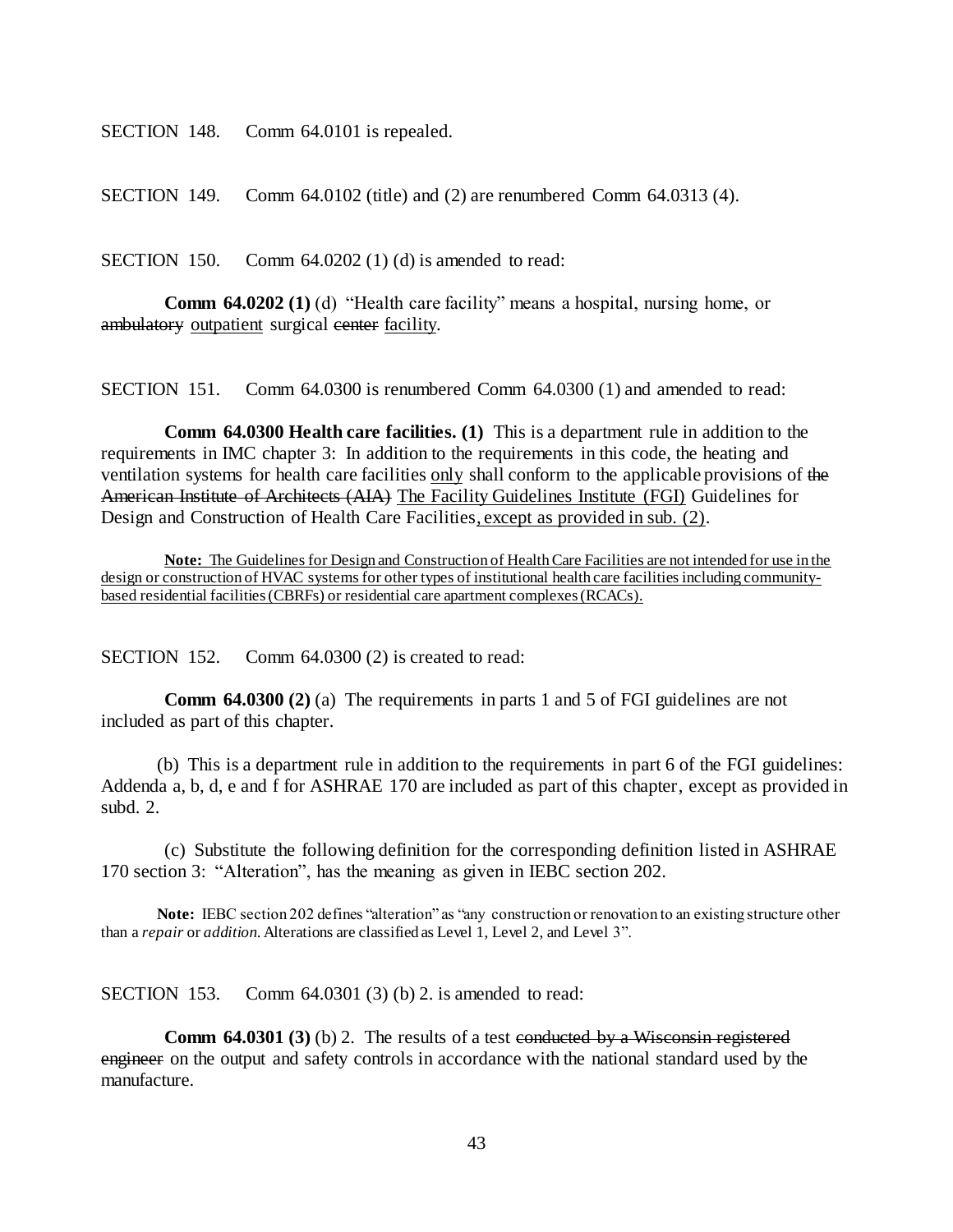SECTION 154. Comm 64.0307 is created to read:

**Comm 64.0307 Auxiliary and secondary drain systems.** The requirements in IMC section 307.2.3 are not included as part of this chapter.

SECTION 155. Comm 64.0401 (1) is repealed and recreated to read:

**Comm 64.0401 (1)** VENTILATION REQUIRED. (a) These are department rules in addition to the requirements in IMC section 401.2:

1. Natural ventilation shall be in accordance with s. Comm 64.0402.

2. Mechanical ventilation shall be in accordance with IMC section 403 and as modified in ss. Comm 64.0403 (1) to (6).

(b) These are department exceptions to the requirements of IMC section 401.2:

1. Outdoor air ventilation by natural or mechanical means shall be permitted to be omitted in large volume spaces containing 5,000 or more cubic feet per occupant.

2. A toilet room that has only one water closet or urinal and no bathtub or shower may be provided with either natural ventilation via a window or louvered opening with at least 2 square feet of area openable directly to the outside or mechanical exhaust ventilation as specified in Table 64.0403.

3. A janitor closet that has only one service sink may be provided with either natural ventilation via a window or louvered opening with at least 2 square feet of area openable directly to the outside or mechanical exhaust ventilation as specified in Table 64.0403.

SECTION 156. Comm 64.0401 (4) (a) and (b) are renumbered Comm 64.0401 (4) (c) and (d) and amended to read:

**Comm 64.0401 (4)** (c) This is a department rule in addition to the requirements in IMC section 401.4.1 401.4: The lowest side of outside air intake required openings shall be located at least 12 inches vertically from the adjoining grade level, above adjoining roof surfaces, or above the bottom of an areaway.

(d) These are department exceptions in addition to the requirements in IMC section 401.4.1  $401.4$  and par.  $(a)$  (c):

1. The setback distances as specified in IMC section  $401.4 \cdot 401.4$  and par.  $(a)$  (c) shall not apply to the combustion air intake of a direct vent appliance.

2. Where it can be demonstrated that an engineered system design will prevent the maximum concentration of contaminants brought in through the outside air intake from exceeding the maximum contaminant concentration obtainable by providing the separation distances in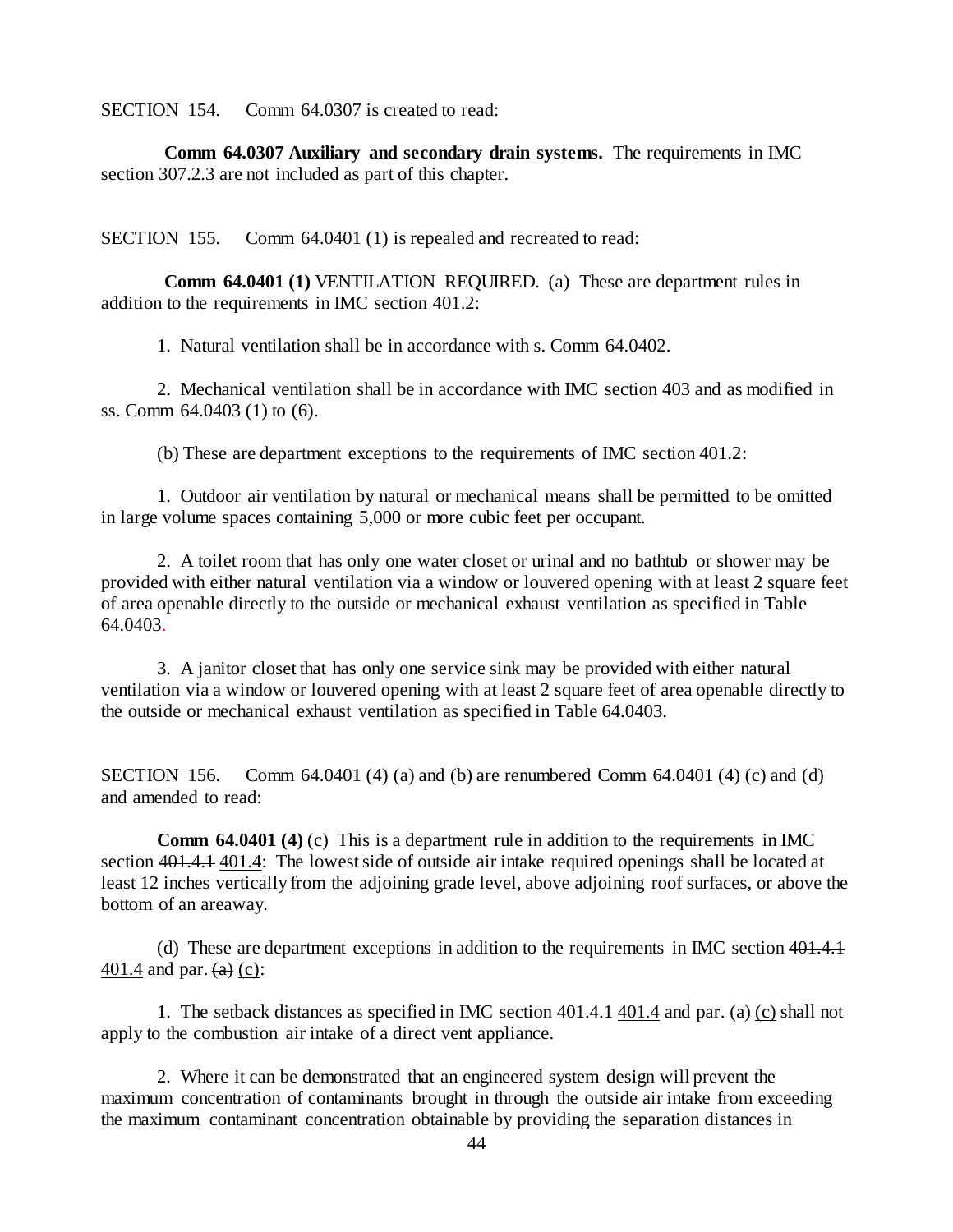accordance with IMC section  $401.4$ , 401.4 and par.  $(a)$  (c), the outdoor air intakes may be located in accordance with such engineered system design.

SECTION 157. Comm 64.0401 (4) (a) and (b) are created to read:

**Comm 64.0401 (4)** (a) Substitute the following wording for the requirements in IMC introductory section 401.4: Air intake openings for both mechanical and gravity ventilation systems shall comply with all of the following:

(b) Substitute the following wording for the requirements in IMC section 401.4. 2.: Intake openings shall be located not less than 10 feet horizontally from any hazardous or noxious contaminant source.

SECTION 158. Comm 64.0401 (5) is renumbered Comm 64.0501 (3) and 64.0501 (3) (title) and (intro.), as renumbered, are amended to read:

**Comm 64.0501 (5)** EXHAUST OPENINGS. These are department rules in addition to the requirements in IMC section 401.4.2 501.2.1.

SECTION 159. Comm 64.0401 (6) is renumbered Comm 64.0501 (5).

SECTION 160. Comm 64.0402 is repealed and recreated to read:

**Comm 64.0402 Natural ventilation.** This is a department rule in addition to the requirements in IMC section 402: The use of natural ventilation shall be permitted under either of the following:

**(1)** In occupancies specified in Table 64.0402.

**(2)** For any occupancy, provided an engineered design indicates how the ventilation satisfies the needs of the occupancy.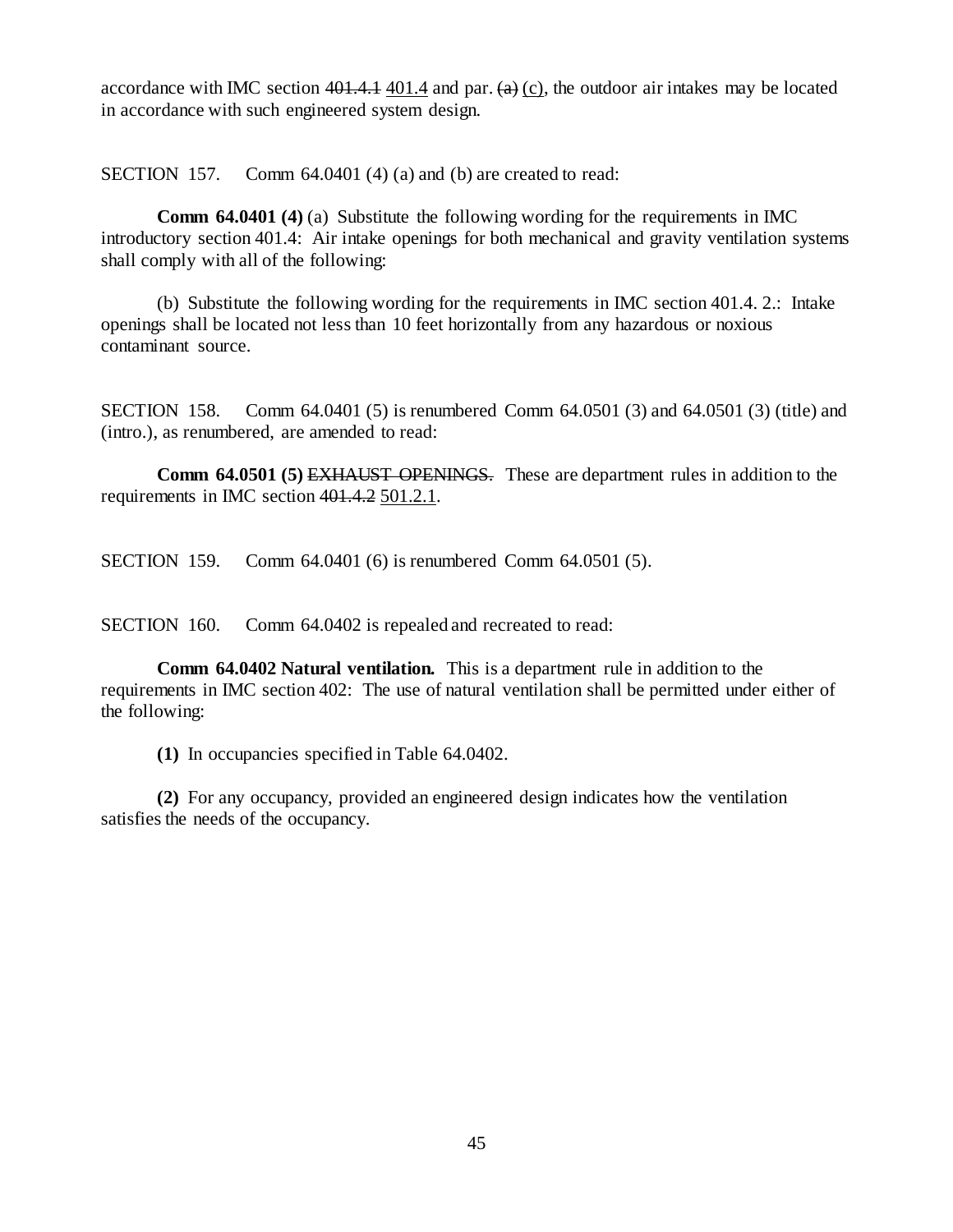## **Table 64.0402 Natural Ventilation Allowed for Specific Occupancies**

| <b>Occupancy Classification</b>        |                                      |                                     |  |  |
|----------------------------------------|--------------------------------------|-------------------------------------|--|--|
| <b>Correctional facilities</b>         | <b>Business areas</b>                | <b>Sports and amusement</b>         |  |  |
| Cells without plumbing features        | Conference rooms $< 100$ persons     | $Discos/dance$ floors < 100 persons |  |  |
| Dining halls $< 100$ persons           | Reception areas $< 100$ persons      | Bowling alleys (seating areas)      |  |  |
| Guard stations                         | Main entry lobbies < 100 persons     | $< 100$ persons                     |  |  |
| Day room                               |                                      | Game $arcades < 100$ persons        |  |  |
| Booking/waiting                        | <b>Public spaces</b>                 | Ice arenas without combustion       |  |  |
|                                        | Places of religious worship          | engines $< 100$ persons             |  |  |
| Dry cleaners, laundries                | $< 100$ persons                      | Gym, stadium, arena (play area)     |  |  |
| Coin-operated dry cleaners             | Courtrooms $< 100$ persons           | $< 100$ persons                     |  |  |
| Coin-operated laundries                | Legislative chambers $< 100$ persons | Spectator areas $< 100$ persons     |  |  |
| Storage, pick up                       | Libraries $< 100$ persons            | Swimming pools (pool and deck       |  |  |
|                                        | Museums/galleries < 100 persons      | $area$ < 100 persons                |  |  |
| Education                              |                                      | Health club/aerobics room           |  |  |
| Auditoriums < 100 persons              | <b>Dwellings units</b>               | $< 100$ persons                     |  |  |
| Media center                           | Garages                              | Health club/weight room             |  |  |
| Music/theater/dance                    | Kitchens                             | $< 100$ persons                     |  |  |
| Day care facilities < 20 children      | Living areas                         |                                     |  |  |
| (through age 4)                        |                                      | <b>Theaters</b>                     |  |  |
| Lecture $< 100$ persons                | Retail stores, sales floors and      | Auditoriums $< 100$ persons         |  |  |
| Multiuse assembly $< 100$ persons      | showroom floors                      | Lobbies $< 100$ persons             |  |  |
|                                        | <b>Sales</b>                         | Stages, studios $< 100$ persons     |  |  |
| Food and beverage service              | Dressing rooms                       |                                     |  |  |
| Bars, cocktail lounges $< 100$ persons | Mall common areas                    | Transportation                      |  |  |
| Cafeterias, fast food < 100 persons    | Storage rooms                        | $Platforms < 100$ persons           |  |  |
| Dining rooms $< 100$ persons           |                                      | Waiting rooms $< 100$ persons       |  |  |
| Kitchens (cooking)                     | Specialty shops                      |                                     |  |  |
|                                        | Pet shops (animal areas)             | Workrooms                           |  |  |
| Hotels, motels, resorts and            | Supermarkets                         | Meat processing                     |  |  |
| dormitories                            | Car Washes                           | Pharmacy (prep. area)               |  |  |
| Multipurpose assembly $< 100$          | Enclosed parking garages 850 S.F. or | Photo studios                       |  |  |
| persons                                | less in area and storing 5 or        | Copy, printing rooms                |  |  |
| Bedroom/living room                    | fewer vehicles                       |                                     |  |  |
| Conference/meeting $<$ 100 persons     |                                      |                                     |  |  |
| Dormitory sleeping areas               |                                      |                                     |  |  |
| Gambling casinos < 100 persons         |                                      |                                     |  |  |
| Lobbies/prefunction                    |                                      |                                     |  |  |

SECTION 161. Comm 64.0403 (2) to (5) is renumbered Comm 64.0403 (1) to (4) and Comm  $64.0403$  (1) (a), (2) and (4), as renumbered, are amended to read:

**Comm 64.0403 (1)** (a) Substitute the following wording for the exception in IMC section 403.2: Where it can be demonstrated that an engineered ventilation system design will prevent the maximum concentration of contaminants from exceeding the maximum obtainable by providing the rate of outdoor air ventilation determined in accordance with IMC section 403.3 as modified by subs. (2) to (6), the minimum required rate of outdoor air may be reduced in accordance with such engineered system design. A ventilation system complying with IMC section 403.3 without the modifications of subs. (2) to (6) is recognized as meeting this exception.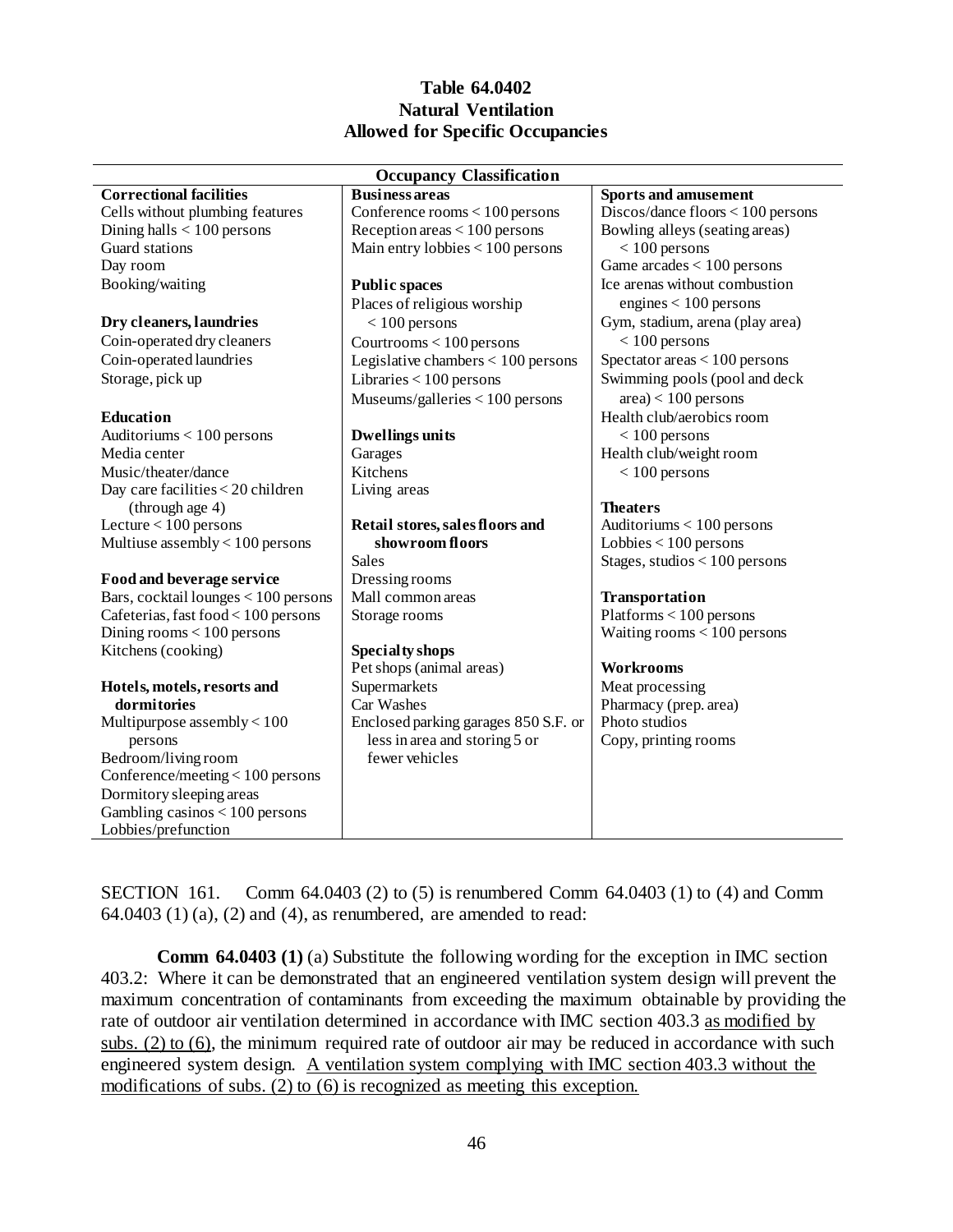**(2)** RECIRCULATION PROHIBITED. Substitute the following wording for exception 3 in IMC section 403.2.1: Where indicated in mechanical exhaust is governed by Table 64.0403 footnote c., recirculation of air from such spaces is prohibited. All air supplied to such spaces shall be exhausted, including any air in excess of that required by Table 64.0403.

**(4)** TRANSFER AIR. Substitute the following wording for the requirements in IMC section 403.2.2: Except where recirculation from such spaces is prohibited by Table 64.0403 air transferred from occupied spaces is not prohibited from serving as makeup air for required exhaust systems in such spaces as kitchens, baths, toilet rooms, elevators and smoking lounges. The amount of transfer air and exhaust air shall be sufficient to provide the flow rates as specified in IMC sections 403.3 and 403.3.1 sub. (5). The required outdoor air rates specified in Table 64.0403 shall be introduced directly into such spaces or into the occupied spaces from which air is transferred or a combination of both.

SECTION 162. Comm 64.0403 (6) (c) 4. is repealed.

SECTION 163. Comm 64.0403 (6) and (7) are renumbered Comm 64.0403 (5) and (6) and Comm  $64.0403(5)$  (a) 1. and (6), as renumbered, are amended to read:

**Comm 64.0403 (5)** (a) 1. Except as provided in sub.  $(2)$  (1) (a) and s. Comm 64.0300, a mechanical ventilation system shall be designed to have the capacity to supply a minimum outdoor airflow rate of 7.5 cfm per person as determined in accordance with Table Comm 64.0403 based on the occupancy of the pace and the occupant load or other parameters stated therein. A mechanical ventilation system shall be designed to have the capacity to exhaust air as specified in Table Comm 64.0403 except as provided in par. (c).

(6) SYSTEM OPERATION. Substitute the following wording for the requirements in IMC section 403.3.1 403.5: The minimum flow rate of outdoor air that the ventilation system must be capable of supplying during its operation may be based on the rate per person indicated in Table 64.0403 and the actual number of occupants present.

SECTION 164. Comm 64.0403 (8) is renumbered Comm 64.0403 (5) (d) and Comm 64.0403  $(5)$  (d) (title) and (d) 1, 2, a, and 2, d., as renumbered, are amended to read:

**Comm 64.0403 (5)** (d) *Common ventilation system airflow.* 1. This is a department alternative to the requirements in IMC section 403.3.2 Substitute the following wording for the requirements in IMC sections 403.3.1 through 403.3.2.3.4: Where multiple spaces having different ventilation rate requirements are served by a common ventilation system, the minimum amount of outdoor airflow supplied by the ventilation system shall equal the total outdoor airflow required for each space if each space is provided with minimum air changes in accordance with this subsection paragraph.

2. a. Except as provided in subd. 4. 2. d., an air change rate of 6 air changes per hour shall be provided in each space.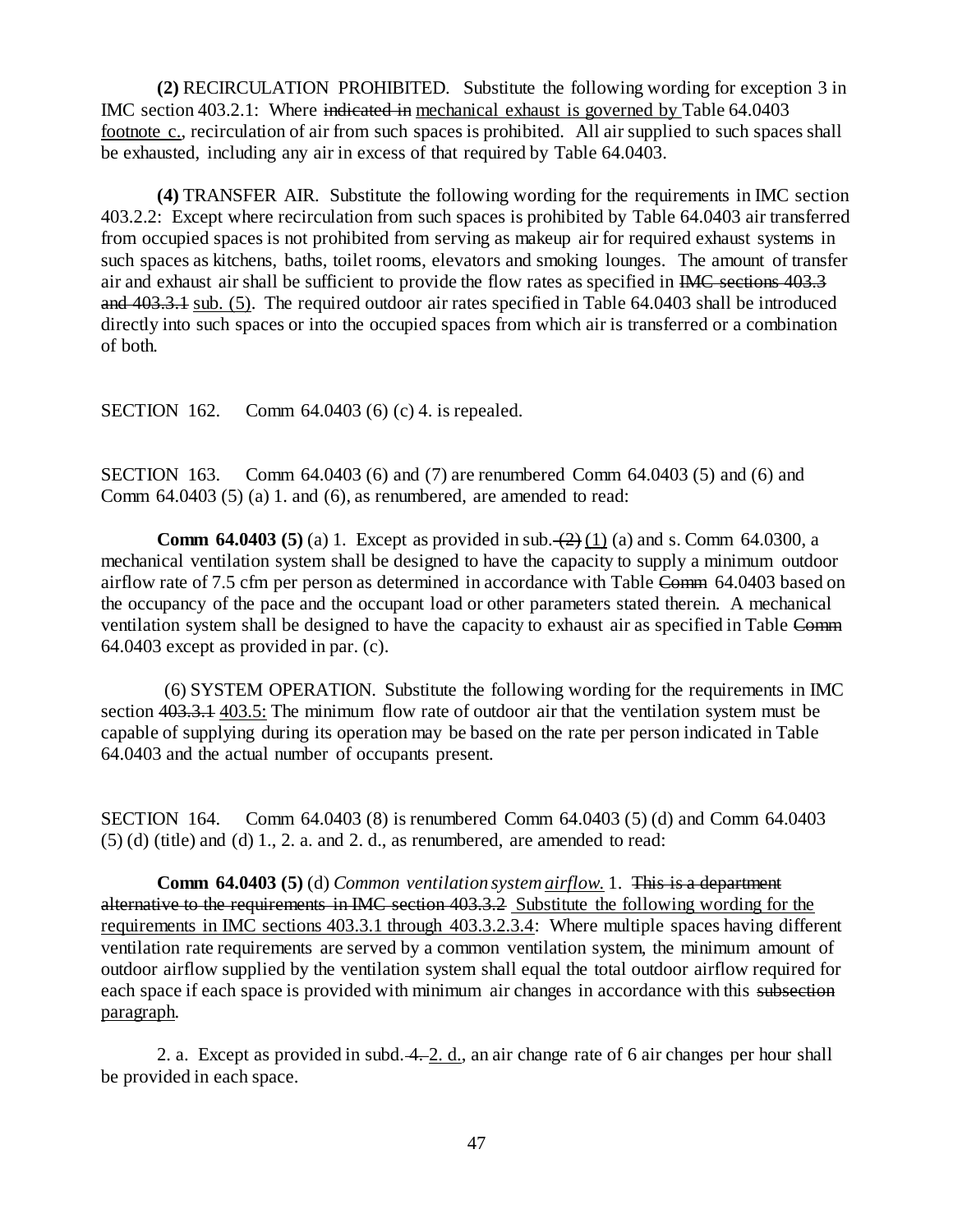d. Air change rate of less than 6 air changes per hour is permitted where mechanical cooling is provided to maintain an interior design temperature of 78°F or lower. The air change rate may not be less than the alternative minimum air change rate per hour specified in Table 64.0403. b. Air changes are not required to be provided for spaces required to be mechanically exhausted.

## SECTION 165. Comm 64.0403 (9) is repealed.

SECTION 166. Table 64.0403 is repealed and recreated to read:

| iviccham car venutration inequitements |                                                                                                   |                                              |                                                                                                      |  |  |
|----------------------------------------|---------------------------------------------------------------------------------------------------|----------------------------------------------|------------------------------------------------------------------------------------------------------|--|--|
| <b>Occupancy Classification</b>        | <b>Estimated Maximum</b><br><b>Occupant Load</b><br>(persons per 1,000 sq.<br>$ft.)$ <sup>a</sup> | Exhaust b<br>(cfm/net sq. ft. floor<br>area) | <b>Common Ventilation</b><br>System Alternative -<br>Minimum Air Change<br>Rate per hour with<br>A/C |  |  |
|                                        |                                                                                                   |                                              |                                                                                                      |  |  |
| Correctional facilities                |                                                                                                   |                                              |                                                                                                      |  |  |
| Sleeping rooms                         | 20                                                                                                | <b>NR</b>                                    | 2.0                                                                                                  |  |  |
| Dining halls                           | 100                                                                                               | <b>NR</b>                                    | 2.0                                                                                                  |  |  |
| Guard stations                         | 40                                                                                                | <b>NR</b>                                    | 1.5                                                                                                  |  |  |
|                                        |                                                                                                   |                                              |                                                                                                      |  |  |
| Dry cleaners, laundries                |                                                                                                   |                                              |                                                                                                      |  |  |
| Coin-operated dry cleaners             | $\,8\,$                                                                                           | <b>NR</b>                                    | 1.0                                                                                                  |  |  |
| Coin-operated laundries                | 8                                                                                                 | <b>NR</b>                                    | 1.0                                                                                                  |  |  |
| Commercial dry cleaners                | NA                                                                                                | 2.0                                          | <b>NR</b>                                                                                            |  |  |
| Commercial laundries                   | NA                                                                                                | 2.0                                          | <b>NR</b>                                                                                            |  |  |
| Storage, pick up                       | 8                                                                                                 | <b>NR</b>                                    | 1.0                                                                                                  |  |  |
| Apartment laundry rooms                | <b>NA</b>                                                                                         | 0.5                                          | <b>NR</b>                                                                                            |  |  |
| Education                              |                                                                                                   |                                              |                                                                                                      |  |  |
| Auditoriums                            | 150                                                                                               | <b>NR</b>                                    | 2.0                                                                                                  |  |  |
| Classrooms                             | 50                                                                                                | <b>NR</b>                                    | 2.0                                                                                                  |  |  |
| Day care facilities                    | 30                                                                                                | NR                                           | 2.0                                                                                                  |  |  |
| Laboratories (science)                 | 30                                                                                                | <b>NR</b>                                    | 2.0                                                                                                  |  |  |
| Music rooms                            | 50                                                                                                | <b>NR</b>                                    | 2.0                                                                                                  |  |  |
| Special education                      | 35                                                                                                | <b>NR</b>                                    | 2.0                                                                                                  |  |  |
| Training shops                         | 30                                                                                                | <b>NR</b>                                    | 2.0                                                                                                  |  |  |
|                                        |                                                                                                   |                                              |                                                                                                      |  |  |
| Food and beverage service              |                                                                                                   |                                              |                                                                                                      |  |  |
| Bars and cocktail lounges              | 100                                                                                               | <b>NR</b>                                    | 2.0                                                                                                  |  |  |
| Cafeterias, fast food                  | 100                                                                                               | <b>NR</b>                                    | 2.0                                                                                                  |  |  |
| Dining rooms                           | 70                                                                                                | <b>NR</b>                                    | 2.0                                                                                                  |  |  |
| Kitchens (cooking) $d,e$               | 20                                                                                                | NR                                           | 1.0                                                                                                  |  |  |
|                                        |                                                                                                   |                                              |                                                                                                      |  |  |

**Table 64.0403 Mechanical Ventilation Requirements**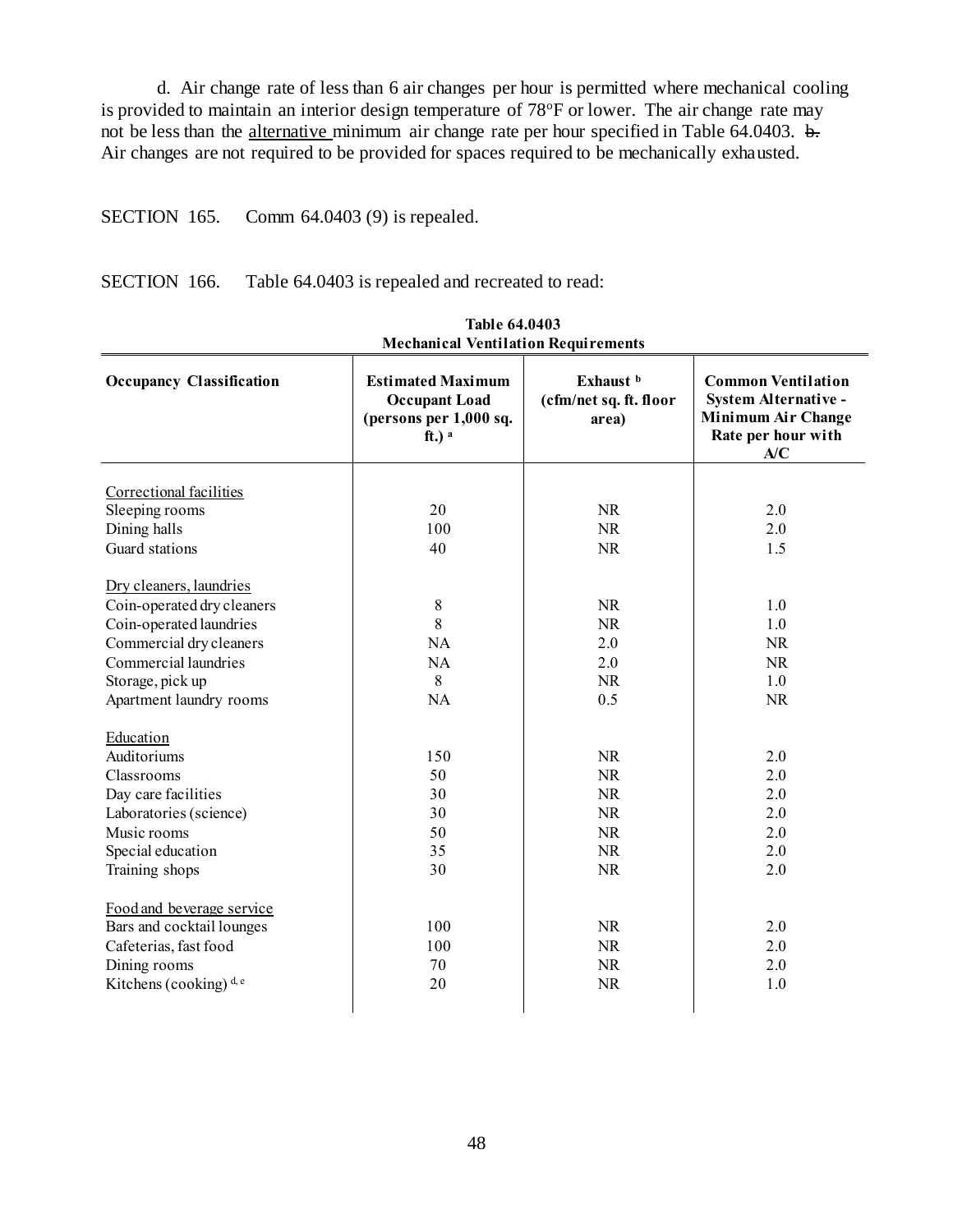| Table 64.0403 - continued                               |                     |                                                                                          |                     |  |
|---------------------------------------------------------|---------------------|------------------------------------------------------------------------------------------|---------------------|--|
| Health care facilities                                  |                     |                                                                                          |                     |  |
| Hospitals                                               | See s. Comm 64.0300 | See s. Comm 64.0300                                                                      | See s. Comm 64.0300 |  |
| Nursing homes                                           | See s. Comm 64.0300 | See s. Comm 64.0300                                                                      | See s. Comm 64.0300 |  |
| Outpatient surgical facilities                          | See s. Comm 64.0300 | See s. Comm 64.0300                                                                      | See s. Comm 64.0300 |  |
| Hotels, motels, resorts and dorms                       |                     |                                                                                          |                     |  |
| Assembly rooms                                          | 120                 | <b>NR</b>                                                                                | 2.0                 |  |
| Bathrooms <sup>c, d</sup>                               | NA                  | 35 cfm/room                                                                              | <b>NR</b>           |  |
| <b>Bedrooms</b>                                         | footnote f          | NR.                                                                                      | 1.0                 |  |
| Conference rooms                                        | 50                  | NR.                                                                                      | 2.0                 |  |
| Dormitory sleeping areas                                | 20                  | NR.                                                                                      | 1.0                 |  |
| Casinos                                                 | NA                  | 2.0                                                                                      | <b>NR</b>           |  |
| Living rooms                                            | footnote f          | NR                                                                                       | 1.0                 |  |
| Lobbies                                                 | 30                  | NR.                                                                                      | 2.0                 |  |
| Industrial/Factory                                      |                     |                                                                                          |                     |  |
| Factories and machine shops                             | 13                  | NR.                                                                                      | NR                  |  |
| Foundries                                               | 13                  | NR.                                                                                      | NR                  |  |
| Sawmills                                                | <b>NA</b>           | NR.                                                                                      | <b>NR</b>           |  |
| Offices                                                 |                     |                                                                                          |                     |  |
| Conference rooms                                        | 50                  | NR.                                                                                      | 1.5                 |  |
| Office spaces                                           | 7                   | NR.                                                                                      | 1.5                 |  |
| Reception areas                                         | 60                  | NR                                                                                       | 1.5                 |  |
| Telecommunication centers and data<br>entry             | 60                  | <b>NR</b>                                                                                | 1.5                 |  |
| Private dwellings, single and multiple                  |                     |                                                                                          |                     |  |
| Living areas                                            | 2 people for first  | <b>NR</b>                                                                                | 1.0                 |  |
|                                                         | bedroom plus one    |                                                                                          |                     |  |
|                                                         | person for each     |                                                                                          |                     |  |
|                                                         | additional bedroom  |                                                                                          |                     |  |
| Kitchens <sup>d</sup>                                   | NA                  | 100 cfm intermittent or<br>20 cfm continuous                                             | <b>NR</b>           |  |
| Toilet rooms and bathrooms <sup>d</sup>                 | <b>NA</b>           | Mechanical exhaust<br>capacity 50 cfm<br>intermittent or 20 cfm<br>continuous per room j | <b>NR</b>           |  |
| Garages, separated by a solid wall for<br>each dwelling | NA                  | $100 \text{ cfm}$<br>vehicle                                                             | NR                  |  |
| Garages, common for multiple units c                    | NA                  | 0.5                                                                                      | <b>NR</b>           |  |
|                                                         |                     |                                                                                          |                     |  |

# 49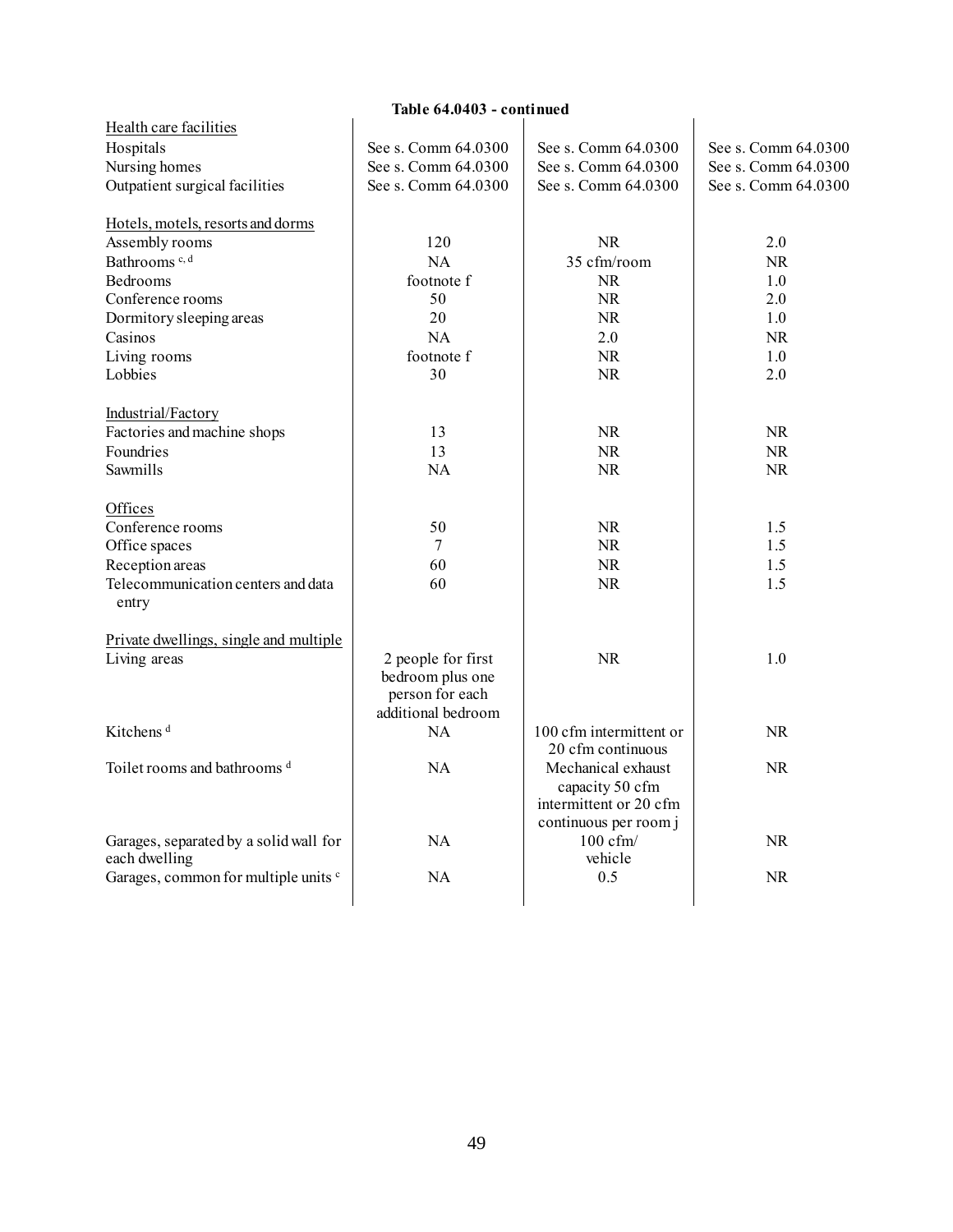|                                       | Table 64.0403 - continued |                           |           |
|---------------------------------------|---------------------------|---------------------------|-----------|
| Retail stores, sales floors and       | 8                         | NR.                       | 1.0       |
| showroom floors                       |                           |                           |           |
|                                       |                           |                           |           |
| Seasonal occupancies, camps and       |                           |                           |           |
| lodges                                |                           |                           |           |
| Dining and recreational areas         | 15                        | <b>NR</b>                 | 1.0       |
| Living and sleeping areas             | NA                        | NR                        | 1.0       |
| Club houses                           | 15                        | NR.                       | 1.0       |
| Drive-ins                             | 15                        | NR.                       | 1.0       |
| Specialty shops                       |                           |                           |           |
| Automotive service and repair garages | NA                        | 0.5                       | NR.       |
| Barber shops                          | 25                        | <b>NR</b>                 | 1.0       |
| Beauty salons h                       | NA                        | 0.5                       | <b>NR</b> |
| Car washes                            |                           |                           |           |
|                                       | NA                        | <b>NR</b>                 | NR.       |
| Clothier, furniture specialty shops   | $8\,$                     | NR                        | 1.0       |
| Florist shops                         | 8                         | NR.                       | 1.0       |
| Hardware, drugs, fabrics stores       | $\,$ $\,$                 | NR.                       | 1.0       |
| Supermarkets                          | 8                         | NR.                       | 1.0       |
| Sports and amusement                  |                           |                           |           |
| Ballrooms and discos                  | 100                       | NR.                       | 2.0       |
| Bleacher areas                        | 363 or 18 in./person      | <b>NR</b>                 | 2.0       |
| Bowling centers (seating areas)       | 70                        | NR.                       | 2.0       |
| Game rooms                            | 70                        | NR.                       | 2.0       |
| Ice skating rinks (indoor)            | 5                         | NR                        | NR.       |
| Natatoriums                           | <b>NA</b>                 | 2.0 cfm/sq. ft. pool area | NR        |
| Playing floor (gymnasiums)            | 30                        | NR.                       | 2.0       |
| Roller skating rinks (indoor)         | 30                        | NR.                       | 2.0       |
| Spectator areas (non-bleacher)        | 150                       | <b>NR</b>                 | 2.0       |
|                                       |                           |                           |           |
| Storage                               |                           |                           |           |
| Chlorine storage and handling rooms   | NA                        | 2.0                       | NR.       |
| Enclosed parking garages i            | NA                        | 0.5                       | NR.       |
| Warehouses                            | NA                        | NR.                       | NR.       |
| <b>Theaters</b>                       |                           |                           |           |
| Auditoriums                           | 150                       | NR.                       | 2.0       |
| Lobbies                               | 150                       | <b>NR</b>                 | 2.0       |
| Stages, studios                       | 70                        | <b>NR</b>                 | 2.0       |
| Ticket booths                         | 60                        | NR                        | 2.0       |
|                                       |                           |                           |           |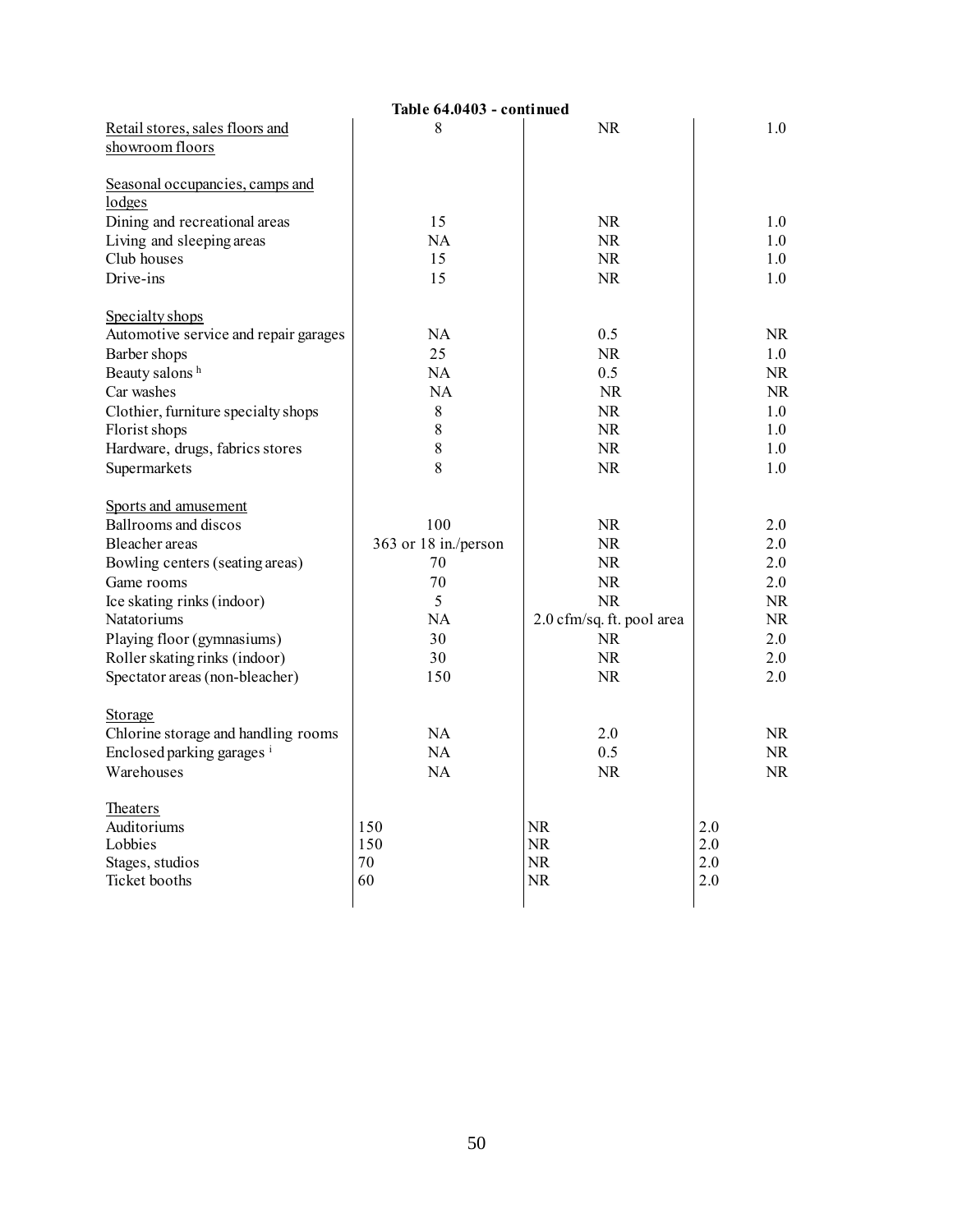| Table 64.0403 - continued              |           |                                 |           |  |
|----------------------------------------|-----------|---------------------------------|-----------|--|
| Transportation                         |           |                                 |           |  |
| Platforms                              | 100       | NR.                             | 2.0       |  |
| Waiting rooms                          | 100       | NR                              | 2.0       |  |
|                                        |           |                                 |           |  |
| Utility and public spaces              |           |                                 |           |  |
| Elevator cars $m$                      | NA.       | <b>NR</b>                       | NR.       |  |
| Janitor closets                        | NA.       | 2.0 or 75 cfm/sink <sup>g</sup> | NR.       |  |
| Locker and dressing rooms <sup>c</sup> | NA.       | 0.5                             | NR.       |  |
| Shower rooms                           | NA.       | 2.0                             | NR.       |  |
| Toilet rooms $c, d$                    | <b>NA</b> | 75 cfm/TF g                     | NR.       |  |
|                                        |           |                                 |           |  |
| Workrooms                              |           |                                 |           |  |
| Bank vault                             | 5         | NR                              | NR.       |  |
| Meat processing                        | 10        | NR.                             | NR.       |  |
| Pharmacy                               | 20        | NR.                             | 1.5       |  |
| Photo studio                           | 10        | <b>NR</b>                       | 1.0       |  |
| Printing                               | 13        | footnote j                      | <b>NR</b> |  |

NA = not applicable; NR = none required; cfm = cubic feet per minute; TF = toilet fixtures (water closets and urinals);  $A/C = air$ conditioning

a Based upon net floor area.

b The ventilation rate is based upon cubic feet per minute per square foot of the floor area being ventilated.

c Mechanical exhaust is required and the recirculation of air from these spaces that would otherwise be allowed by IMC section 403.2.1 is prohibited.

d Outdoor air shall be provided at the rate of 1.0 cfm/net sq. ft. floor area. Transfer air is permitted in accordance with IMC section 403.2.2.

e The sum of the outdoor and transfer air from adjacent spaces shall be sufficient to provide an exhaust rate of not less than 1.5 cfm/sf.

f The minimum mechanical ventilation rate is 15 cfm/room of outside air.

g Natural ventilation may be allowed under this section.

h The classification of a 'beauty' salon depends on the types of services provided. Only beauty salons routinely provide chemical processing of hair to produce texture or color changes, or manicures or other services with a similar need for air-borne contaminant and odor control.

i Enclosed parking garages are parking garages with less than 30% open areas in the total wall area enclosing the garage. Ventilation systems in enclosed parking garages shall comply with IMC section 404. A mechanical ventilation system shall not be required in garages having a floor area of 850 square feet or less and used for the storage of 5 or fewer motorized vehicles.

j Refer to IMC chapter 5 for exhaust requirements based upon the chemicals used.

SECTION 167. Comm 64.0404 (1) and (2) (c) are amended to read:

**Comm 64.0404 (1)** Substitute the following wording for the requirements in IMC section 404.2: Automatic operation of the system shall not reduce the ventilation rate below 0.05 cfm per square foot of the floor area and the system shall be capable of producing a ventilation rate of  $0.5$ 0.75 cfm per square foot of floor area.

**(2)** (c) The system includes automatic controls for providing exhaust ventilation at a rate of 0.5 0.75 cfm per square foot for at least 5 hours in each 24-hour period.

SECTION 168. Comm 64.0407 is created to read: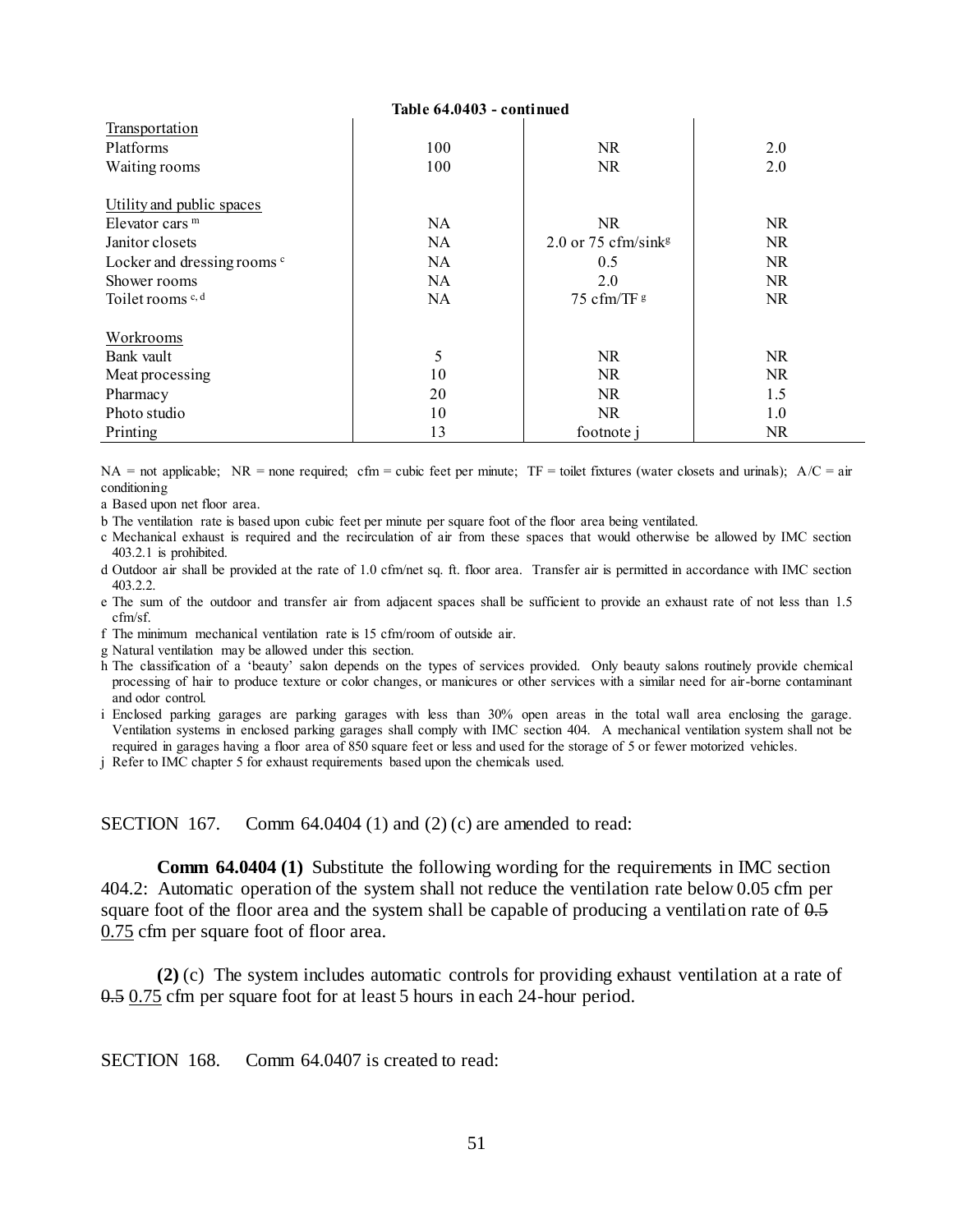**Comm 64.0407 Chemical and septic toilets.** This is a department rule in addition to the requirements in IMC section 400: Chemical or septic toilets and composting privies are prohibited in spaces under negative pressure. Toilet rooms with chemical or septic toilets shall be provided with natural ventilation via a window, louver or skylight with at least 2 square feet of area openable directly to the outside. The opening shall be provided with a screen to limit the passage of insects and vermin.

SECTION 169. Comm 64.0501 is renumbered Comm 64.0501 (2).

SECTION 170. Comm 64.0501 (1) is created to read:

**Comm 64.0501 (1)** Substitute the following wording for the requirements in IMC section 501.1: This chapter shall govern the design, construction and installation of mechanical exhaust systems, including exhaust systems serving clothes dryers and cooking appliances; environmental air exhaust systems; hazardous exhaust systems; dust, stock and refuse conveyor systems; subslab soil exhaust systems; smoke control systems; energy recovery ventilation systems and other systems specified in IMC Section 502.

SECTION 171. Comm 64.0502 is renumbered Comm 64.0502 (1).

SECTION 172. Comm 64.0502 (2) is created to read:

**Comm 64.0502 (2)** This is a department exception in addition to the exceptions in section IMC 502.14: The source capture system is not required when the motor vehicle exhaust system is connected directly to a noncombustible hose that is not more than 10 feet long and discharges directly to the exterior of the building.

SECTION 173. Comm  $64.0506$  (2) (bm) is renumbered Comm  $64.0506$  (2) (c) and amended to read:

**Comm 64.0506 (2)** (c) The requirements of IMC section 506.3.3.1 506.3.2.5 are not included as part of this chapter.

SECTION 174. Comm 64.0514 is amended to read:

**Comm 64.0514 Energy recovery ventilation systems.** This is a department exception to the requirements prohibitions in IMC section  $514.2$ : An engineered energy recovery ventilation system design may be used in the systems specified in IMC section 514.2 provided that corrosion, cross-contamination and fouling are addressed by the engineered system.

SECTION 175. Comm 64.0601 and 64.0602 are amended to read: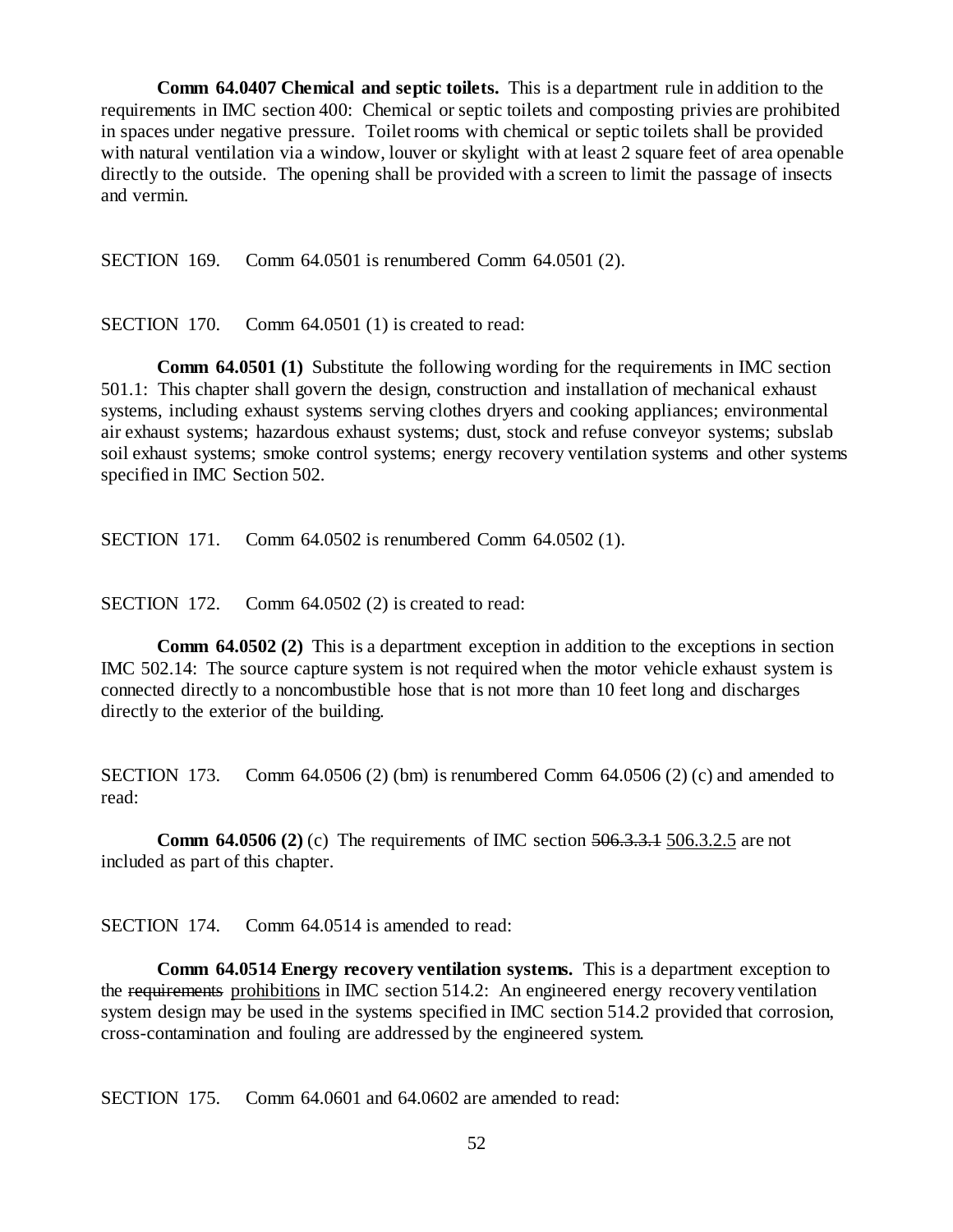**Comm 64.0601 General.** Substitute the following wording for the requirements in IMC section 601.2 Exception 1: Use of a corridor as a source of makeup air for exhaust systems in rooms that open directly onto such corridors shall be permitted provided that each such corridor is directly supplied with outdoor air at a rate greater than the rate of makeup air taken from the corridor.

**Comm 64.0602 Plenums.** Substitute the following wording for the requirements, but not the exceptions, in IMC section 602.2.1: Except as required by Sections 602.2.1.1 through 602.2.1.5, materials within plenums shall be noncombustible or shall have a flame spread index of not more than 25 and a smoke-developed index of not more than 50 when tested in accordance with ASTM E 84, or CAN/ULC S102.2 or UL 723.

| SECTION 176. |  | Comm 64.0702 and 64.0710 are repealed. |  |  |
|--------------|--|----------------------------------------|--|--|
|--------------|--|----------------------------------------|--|--|

SECTION 177. Comm 64.0801 (3) is repealed.

SECTION 178. Comm 64.0918 (2) is repealed.

SECTION 179. Comm 64.0918 (3) is renumbered Comm 64.0918 (2).

SECTION 180. Comm 64.1500 (2) (a) and Note are amended to read:

**Comm 64.1500 (2)** (a) AIA FGI Guidelines for Design and Construction of Health Care Facilities, 2006 2010.

**Note:** AIA FGI guidelines may be purchased from the American Institute of Architects, Order Department, 9 Jay Gould Court, P.O. Box 753, Waldorf, MD 20601 The Facility Guidelines Institute, 1919 McKinney Avenue, Dallas, TX 75201.

SECTION 181. Comm 65.0303 (2) is amended to read:

**Comm 65.0303 (2)** PROHIBITED LOCATIONS. The requirements exceptions 3. and 4. in IFGC section 303.3 exceptions 3. and 4. are not included as part of this chapter code.

SECTION 182. Comm 65.0610 is repealed.

SECTION 183. Comm 65.0630 is repealed and recreated to read:

**Comm 65.0630 Infrared radiant heaters.** This is a department rule in addition to the requirements in IFGC section 630.1: Unvented infrared radiant heaters may be used only in the following occupancies: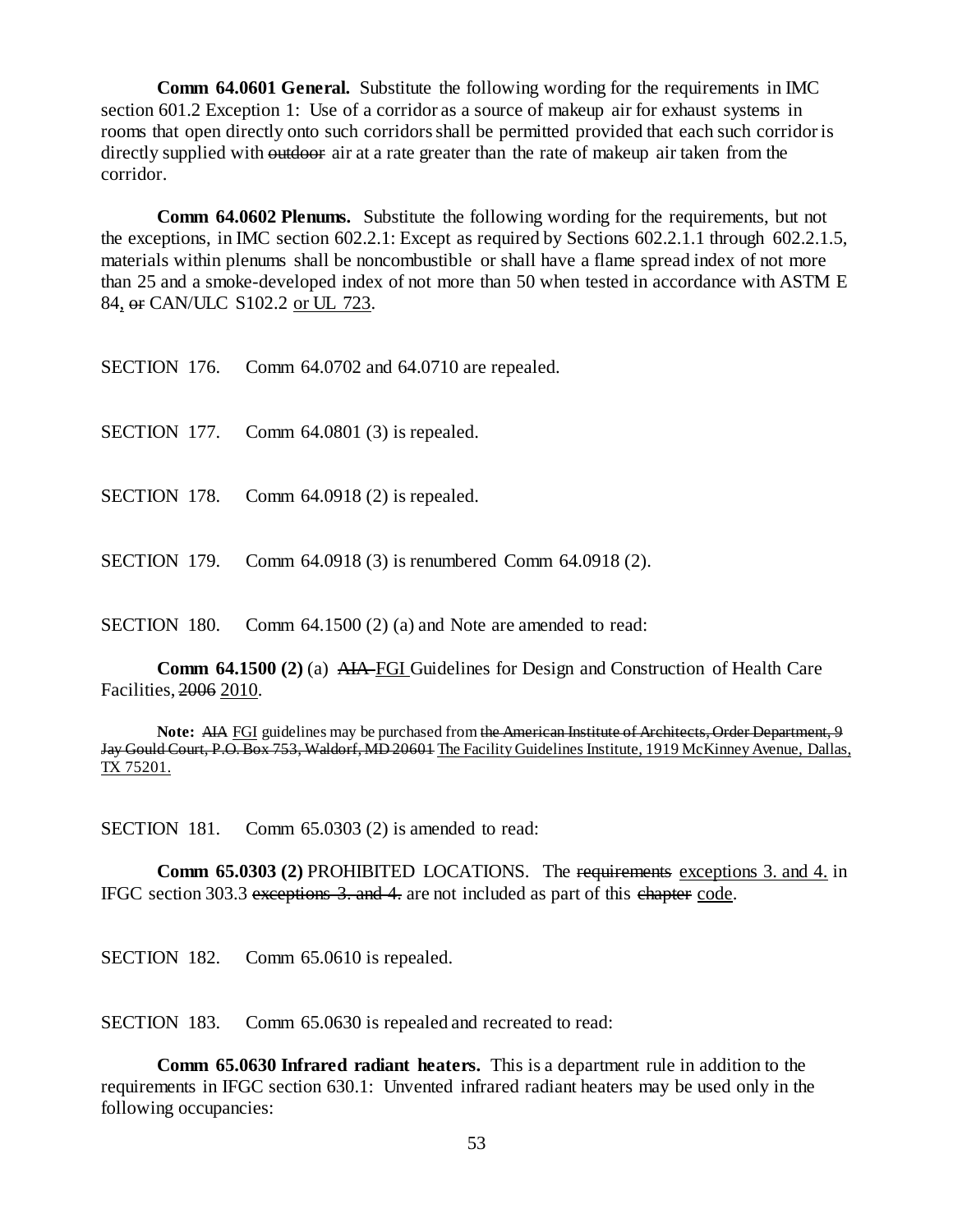**(1)** Groups F and S.

**(2)** Groups U and H only with written approval.

SECTION 184. Comm 66.0100 Note [2] is created to read:

**Comm 66.0100 Note** [2]: Section 101.126, Stats., requires the owner of a building to provide a separate room or designated space within or adjacent to the building for the separation, temporary storage and collection of recyclable materials that are likely to be generated by the building occupants, if there is an increase in the size of the building by 50% or more or an alteration of 50% or more of the existing area of a building that is 10,000 square feet or more in area. See Appendix B for guidelines for recommended designated areas.

SECTION 185. Comm 66.0101 (2) is renumbered Comm 66.0101 (2) (a) and amended to read:

**Comm 66.0101 (2)** (b) Where Except as provided in par. (b), where a building or portion of a building that has not been previously occupied or used as a public building or place of employment is to be changed to an occupancy or use that constitutes a public building or place of employment, the building or portion of a building shall comply with the IBC for new construction, except for IBC rules relating to the properties of building materials.

SECTION 186. Comm 66.0101 (2) (b) is created to read:

**Comm 66.0101 (2)** (b) 1. Under par. (a) the IBC rules for new construction do apply to the properties of existing building materials.

2. A alteration or a change of occupancy in a qualified historic building which has not been previously occupied or used as a public building or place of employment may utilize the provisions of the IEBC as modified by this subchapter.

SECTION 187. Comm 66.0202 (2) is amended to read:

**Comm 66.0202 (2)** SUBSTITUTIONS. (a) Substitute the following definition for the corresponding definition in IEBC section 202: "Historic building" means a "qualified historic building" as defined under s. Comm  $62.0202 (2) (e) 101.121 (2) (c)$ , Stats.

**Note:** Section 101.121 (2) (c) of the Statutes reads as follows: "Qualified historic building" means a historic building which:

2m. Is determined by the state historical society to be eligible for listing on the national register of historic places in Wisconsin or the state register of historic places;

3. Is listed on a certified local register of historic property; or

4. Is included in a district which is listed on a certified local register of historic property, and has been determined by the city, village, town or county to contribute to the historic significance of the district.

<sup>1.</sup> Is listed on, or has been nominated by the state historical society for listing on, the national register of historic places in Wisconsin or the state register of historic places;

<sup>2.</sup> Is included in a district which is listed on, or has been nominated by the state historical society for listing on, the national register of historic places in Wisconsin or the state register of historic places, and has been determined by the state historical society to contribute to the historic significance of the district;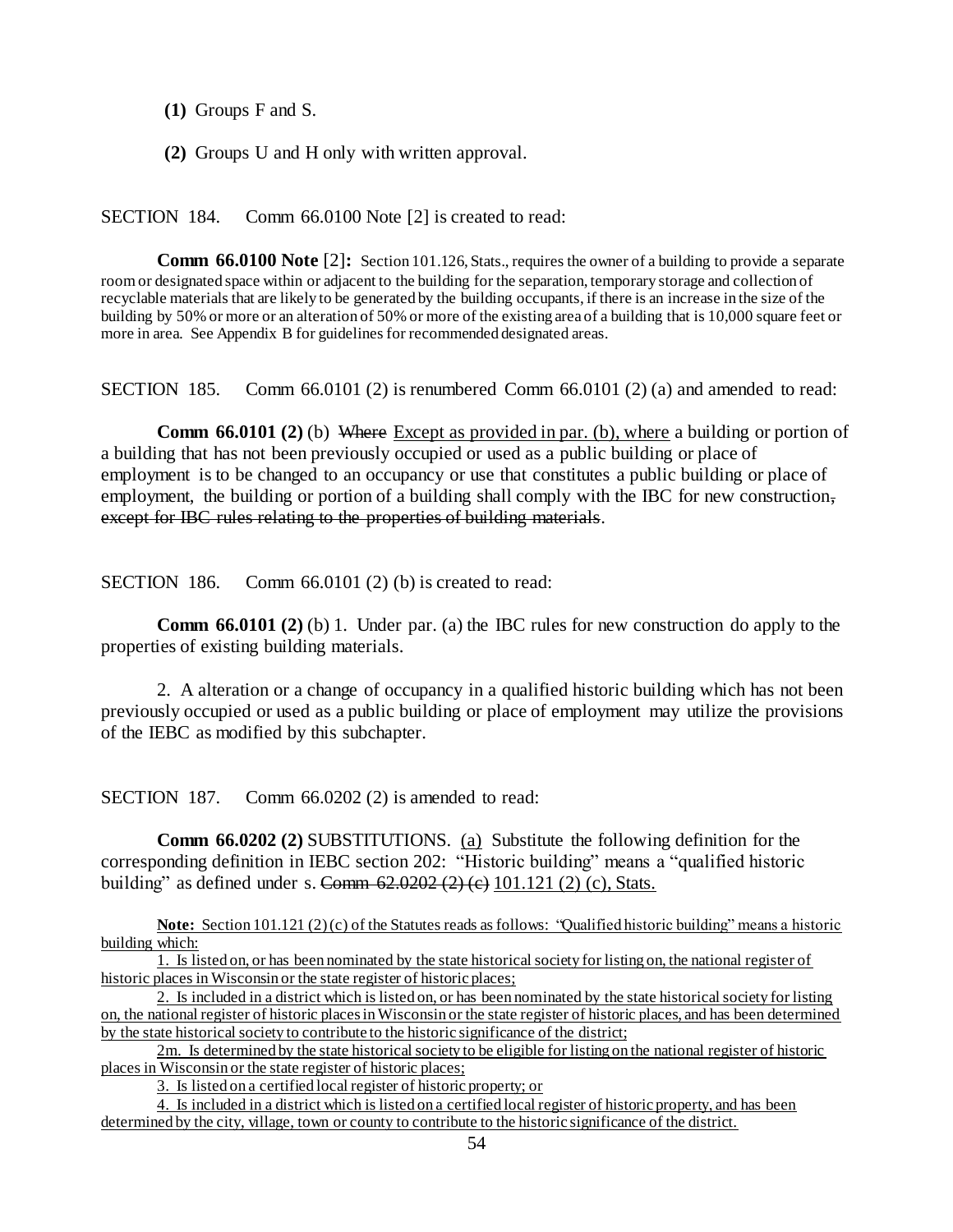(b) Substitute the following definition for the corresponding definition in IEBC section 202: "Unsafe" means buildings, structures or equipment that are unsanitary, or that are deficient due to inadequate means of egress facilities, inadequate light and ventilation, or that constitute a fire hazard, or in which the structure or individual structural members meet the definition of "dangerous," or that are otherwise dangerous to human life or the public welfare, or that involve illegal or improper occupancy or inadequate maintenance shall be deemed unsafe.

SECTION 188. Comm 66.0300 is amended to read:

**Comm 66.0300 Prescriptive compliance method.** The requirements in IEBC Chapter 3 are not included as a part of this code, except for the requirements in IEBC Section 310 when applied by IEBC Section 1301.2.5.

SECTION 189. Comm 66.0500 is created to read:

**Comm 66.0500 Carbon monoxide alarms for CBRF's accommodating fewer than 20 residents.** These are department rules in addition to the requirements in IEBC chapter 5 and are established under the authority of s. 101.127, Stats.: **(1)** (a) Existing buildings converted to be community-based residential facilities accommodating fewer the 20 residents shall be provided with carbon monoxide alarms by July 1, 2013 when either one of the following conditions exists:

1. The building contains fuel-burning appliances.

2. The building has an attached garage.

(b) This section applies to community-based residential facilities described under par. (a) in existence prior to January 1, 2005.

**Note:** Pursuant to s. 101.01 (12), Stats., an existing building converted to be community-based residential facility accommodating fewer than 20 residents is not defined to be a "public building". See also s. Comm 61.02 (5).

**(2)** Carbon monoxide alarms shall be listed and labeled to be in conformance with one of the following standards:

(a) UL 2034.

(b) UL 2075.

**(3)** (a) A carbon monoxide alarm shall be installed in accordance with the instructions of its manufacturer.

(b) A carbon monoxide alarm shall be provided on each floor level of an existing building accommodating a community-based residential facility described under sub. (1) (a), if the building contains fuel-burning appliances.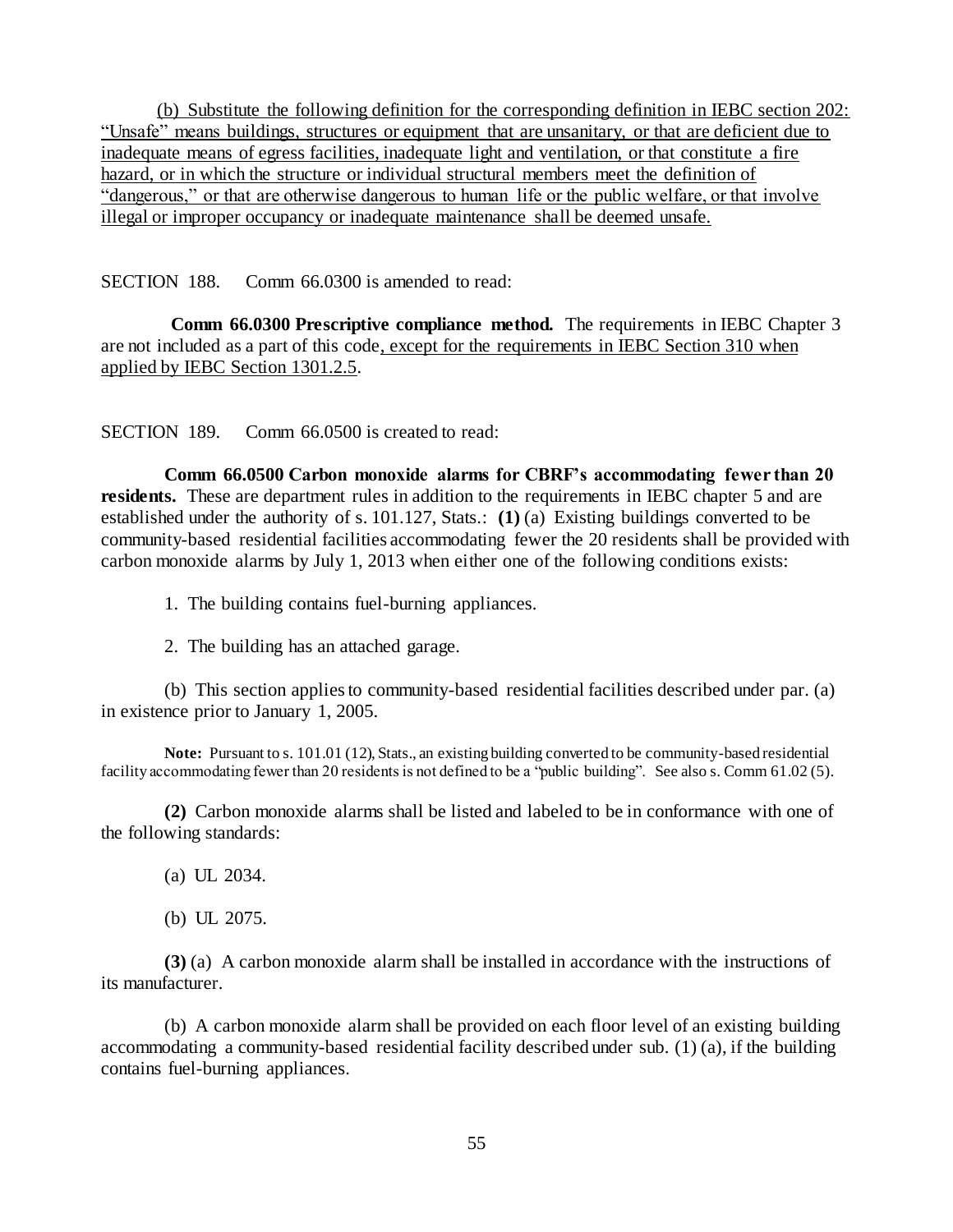(c) A carbon monoxide alarm shall be provided on each floor level where sleeping units are located in an existing building accommodating a community-based residential facility described under sub. (1) (a), if the building has an attached garage and no fuel-burning appliances.

SECTION 190. Comm 66.0503 is created to read:

**Comm 66.0503 Smoke alarms**. These are department rules in addition to the requirements in IEBC section 503:

**(1)** No smoke alarm, including an alarm that exists on [the effective date of this rule … LEGISLATIVE REFERENCE BUREAU TO INSERT DATE] may remain in service for more than that specified by the manufacturer.

**(2)** The replacement of a smoke alarm that uses a battery as its primary power source shall be a new smoke alarm that complies with UL 217 and either of the following:

(a) The alarm is hardwired in accordance with IBC section 907.2.11.4 and has backup power in accordance with that section.

(b) The alarm uses, as its primary power source, a non-replaceable, non-removable battery that is capable of powering the alarm for at least 10 years.

SECTION 191. Comm 66.0509 Note is created to read:

**Comm 66.0509 Note:** See the Wisconsin Uniform Plumbing Code, chs. Comm 82 to 87, for plumbing and water conservation provisions.

SECTION 192. Comm 66.0602 is amended to read:

**Comm 66.0602 Building elements and materials. (1)** MATERIALS AND METHODS. Substitute the following wording for the requirements in IEBC section 602.3 602.4: All new work shall comply with materials and methods requirements in the ICC EC, IBC, IECC, IFGC, IMC, and IPC, as applicable, that specify material standards, detail of installation and connection, joints, penetrations, and continuity of any element, component, or system in the building.

**(2)** INTERNATIONAL FUEL GAS CODE. The requirements in IEBC section 603.3.1 602.4.1 are not included as part of this code.

SECTION 193. Comm 66.0607 (2) (e) to (h) are created to read:

**Comm 66.0607 (2)** (e) Reroofing for roofs where neither the sheathing nor the insulation is exposed.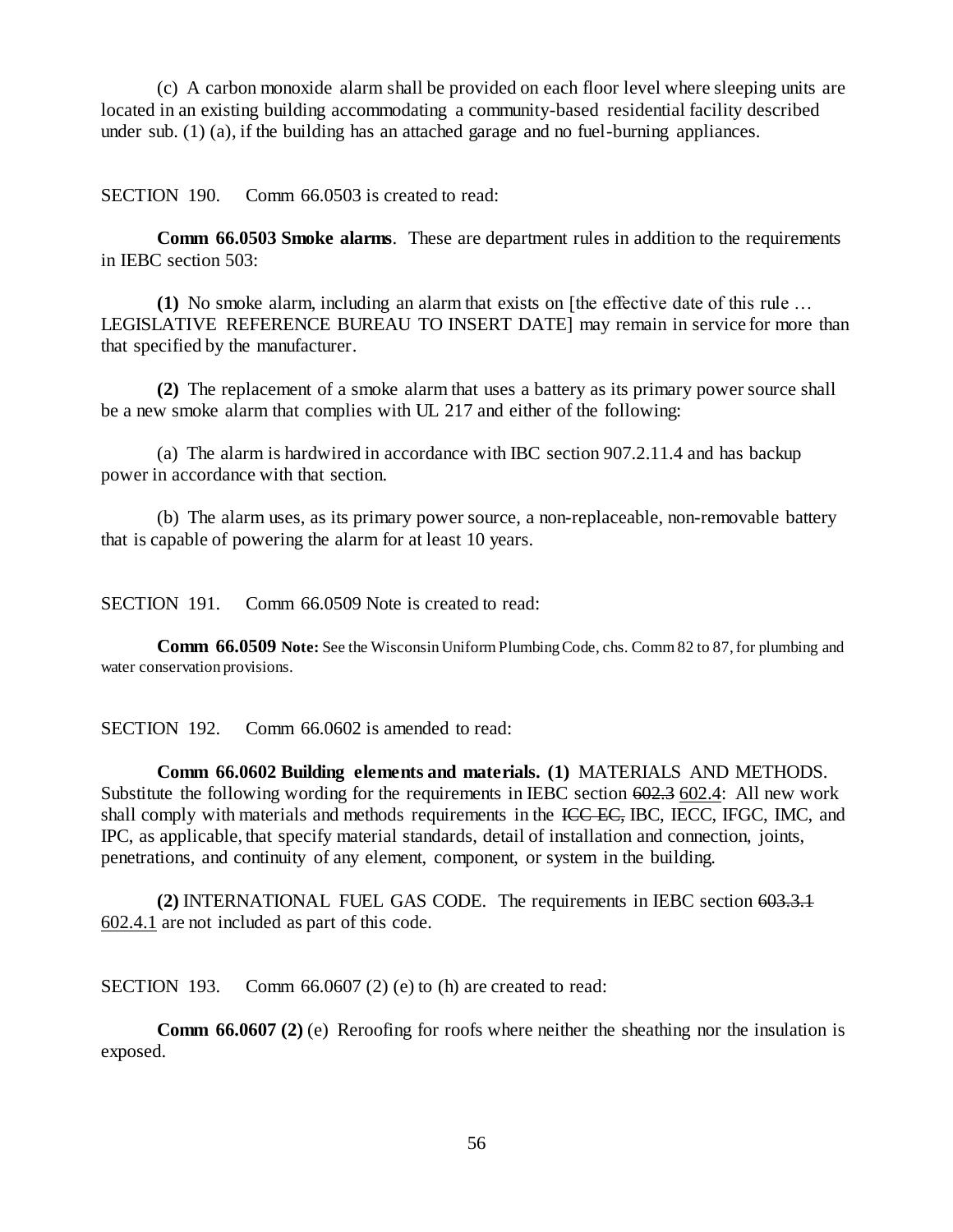(f) Replacement of existing doors that separate conditioned space from the exterior shall not require the installation of a vestibule or revolving door, provided, however, that an existing vestibule that separates a conditioned space from the exterior shall not be removed.

(g) Alterations that replace less than 50 percent of the luminaires in a space, provided that such alterations do not increase the installed interior lighting power.

(h) Alterations that replace only the bulb and ballast within the existing luminaires in a space provided that the alteration does not increase the installed interior lighting power.

SECTION 194. Comm 66.0607 (3) is created to read:

**Comm 66.0607 (3)** REROOFING**.** This is a department rule in addition to the requirements in IEBC section 607: Roofs without insulation in the cavity and where the sheathing or insulation is exposed during reroofing shall be insulated either above or below the sheathing.

SECTION 195. Comm 66.0701 is renumbered Comm 66.0704 and amended to read:

**Comm 66.0704 Compliance Automatic sprinkler systems.** This is a department exception to the requirement in IEBC section  $701.3$  704.2: The installation or extension of an automatic sprinkler system may exclude the protection of combustible concealed spaces that are not accessible in existing buildings.

SECTION 196. Comm 66.0901 (1) is amended to read:

**Comm 66.0901 (1)** CHANGE IN OCCUPANCY WITH NO OCCUPANCY CLASSIFICATION. Substitute the following wording for the requirements in IEBC section 901.2: A change in occupancy, as defined in IEBC section 202, with no change of occupancy classification shall may not be made to any structure which that will subject the structure to any special provisions of the applicable international codes this code, including the provisions of IEBC sections 902 through 911, without the approval of the code official.

SECTION 197. Comm 66.0910 is renumbered Comm 66.0912.

SECTION 198. Comm 66.1002 is created to read:

**Comm 66.1002 Fire Protection Systems.** This is a department exception to the requirements in IEBC section 1002.3: An automatic sprinkler system is not required for additions to individual dwelling units within existing townhouses that are not already protected with an automatic sprinkler system.

SECTION 199. Comm 66.1101 (2) is renumbered Comm 66.1105.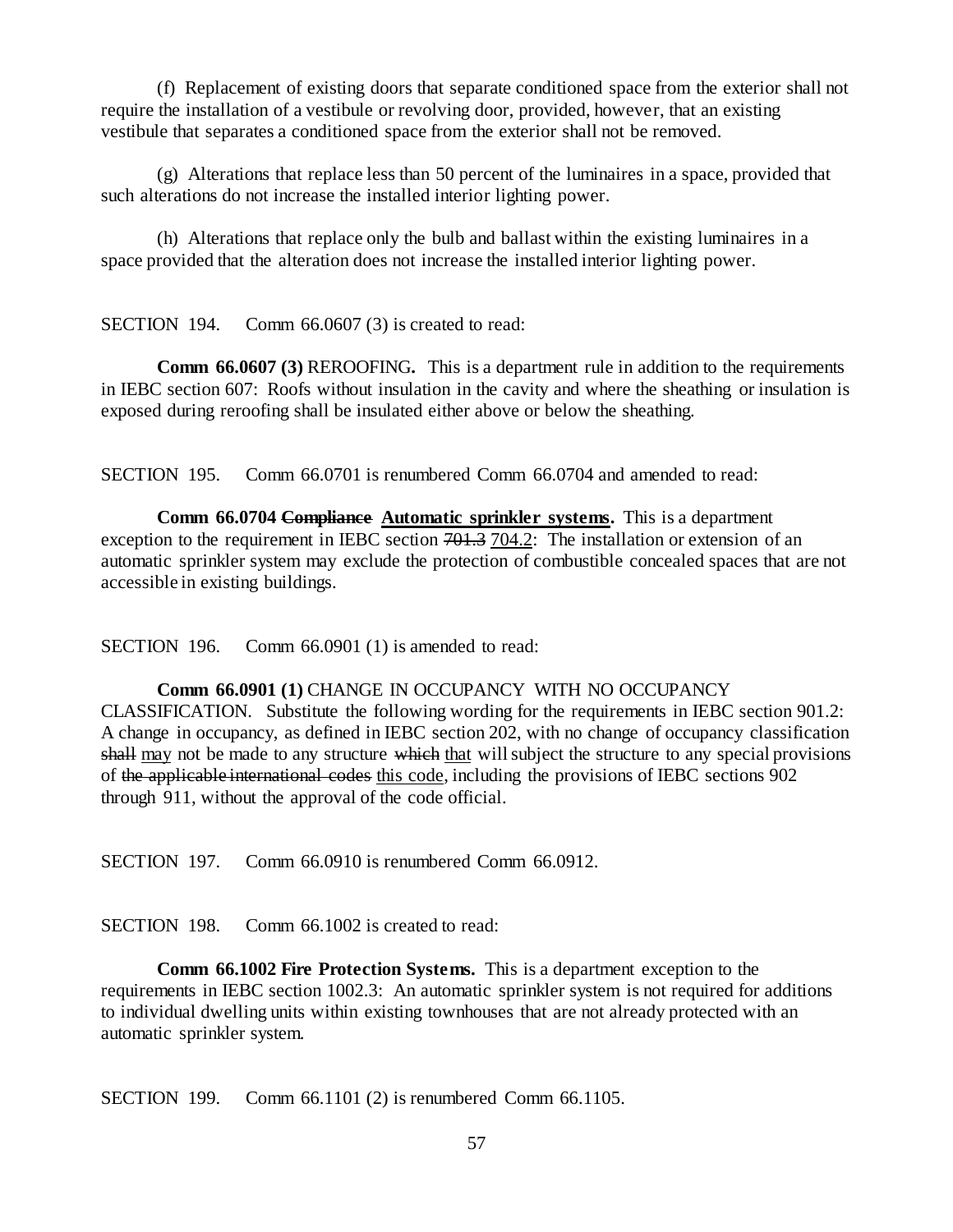SECTION 200. Comm 66.1101 (1) is renumbered Comm 66.1101 (2) and Comm 66.1101 (2) (title), as renumbered, is amended to read:

### **Comm 66.1101 (2)** GENERAL REPORT.

SECTION 201. Comm 66.1101 (1) is created to read:

**Comm 66.1101 (1)** SCOPE. This is a department rule in addition to the requirements in IEBC section 1101.1: Any historic building is exempt from the energy requirements of this code.

SECTION 202. Comm 66.1301 (title) is amended to read:

#### **Comm 66.1301 (title) Compliance with other codes Applicability.**

SECTION 203. Comm 66.1301 (2) is renumbered Comm 66.1301 (3).

SECTION 204. Comm 66.1301 (2) is created to read:

**Comm 66.1301 (2)** ACCESSIBILITY REQUIREMENTS. Substitute the following wording for the requirements in IEBC section 1301.2.5: All portions of the buildings proposed for change of occupancy or being altered shall conform to the accessibility provisions of IEBC section 310.

SECTION 205. Comm 66.1400 is created to read:

**Comm 66.1400 Construction safeguards**. The requirements in IEBC chapter 14 are not included as part of this code.

SECTION 206. Comm 82.40 (3) (e) 1. Note [2] is created to read:

**Comm 82.40 (3)** (e) 1. **Note** [2]**:** See s. Comm 21.095 of the Dwelling Code and s. Comm 62.0903 (10) of the Commercial Building Code as to fire protection provisions for multipurpose piping systems.

SECTION 207. Comm 82.40 (3) (e) 2. b. to 2. d. are repealed.

SECTION 208. Comm 82.40 (3) (e) 2. a. is renumbered Comm 82.40 (3) (e) 2.